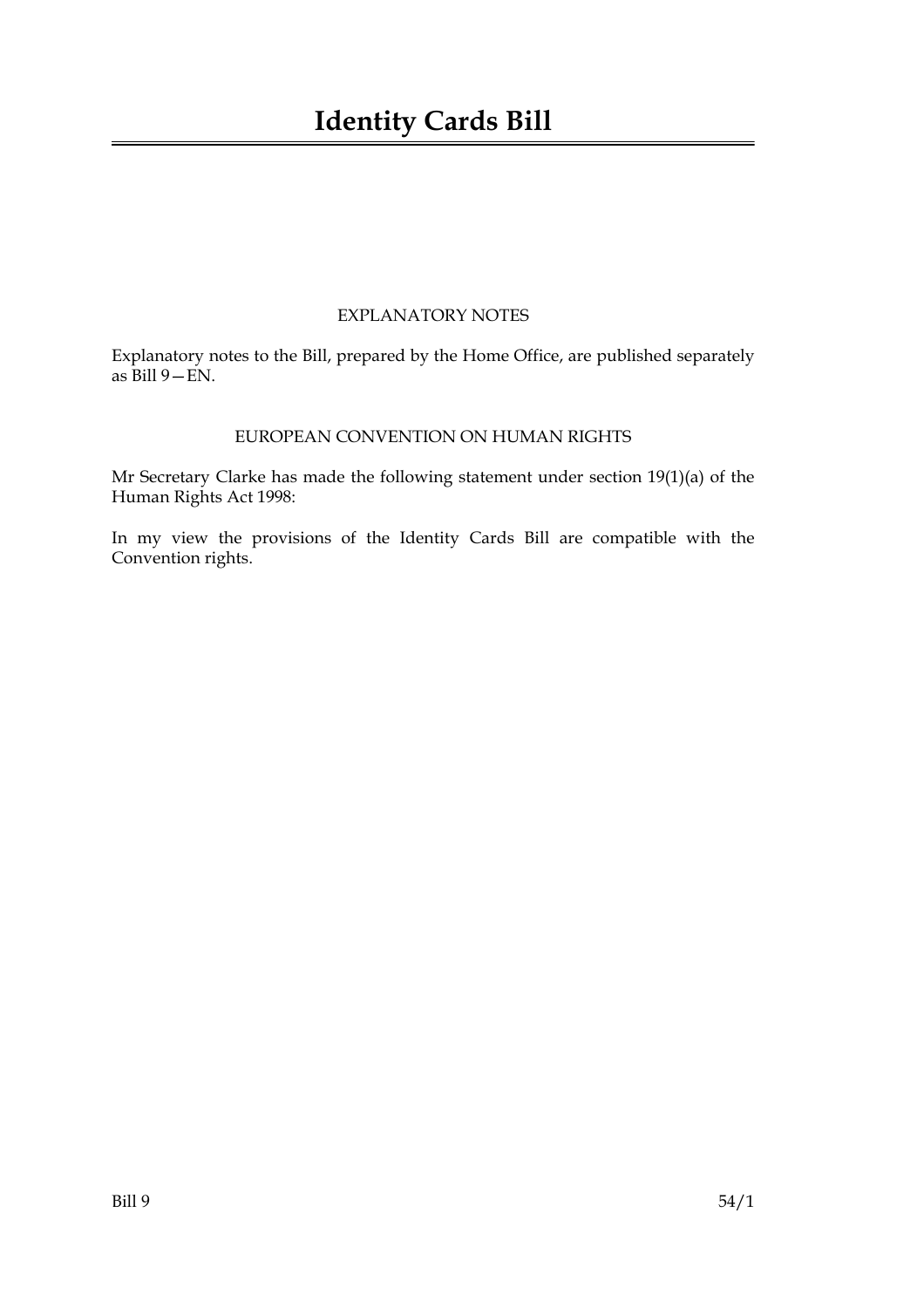# **CONTENTS**

#### *Registration*

- 1 The National Identity Register
- 2 Individuals entered in Register
- 3 Information recorded in Register
- 4 Designation of documents for purposes of registration etc.
- 5 Applications relating to entries in Register
- 6 Power of Secretary of State to require registration
- 7 Procedure for orders under s. 6

#### *ID cards*

- 8 Issue etc. of ID cards
- 9 Renewal of ID cards for those compulsorily registered
- 10 Functions of persons issuing designated documents

#### *Maintaining accuracy of Register etc.*

- 11 Power to require information for validating Register<br>12 Notification of changes affecting accuracy of Register
- Notification of changes affecting accuracy of Register
- 13 Invalidity and surrender of ID cards

#### *Provision of information from Register for verification purposes etc.*

14 Use of information for verification or otherwise with consent

#### *Required identity checks*

- 15 Power to make public services conditional on identity checks
- 16 Procedure for regulations under s. 15
- 17 Power to provide for checks on the Register
- 18 Prohibition on requirements to produce identity cards

## *Other allowed uses of registered information*

- 19 Use for purposes of public authorities etc.
- 20 Further uses connected with the prevention and detection of crime
- 21 Use for correcting inaccurate or incomplete information
- 22 Power to authorise other uses of information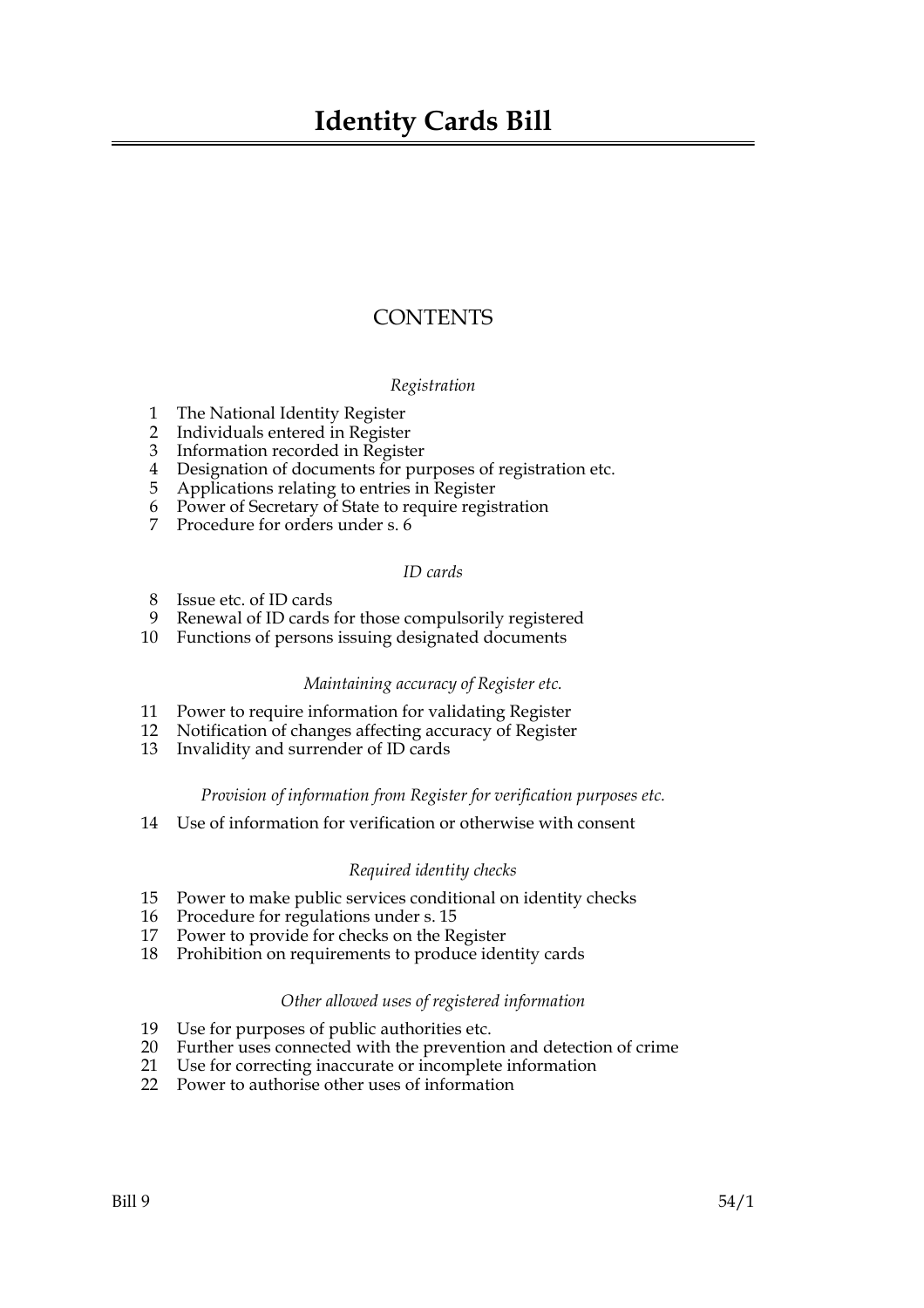#### 23 Rules for using information without individual's consent

#### *Supervision of operation of Act*

- 24 Appointment of National Identity Scheme Commissioner
- 25 Reports by Commissioner
- 26 Jurisdiction of Intelligence Services Commissioner and Tribunal

#### *Offences*

- 27 Possession of false identity documents etc.
- 28 Identity documents for the purposes of s. 27
- 29 Unauthorised disclosure of information
- 30 Providing false information
- 31 Tampering with the Register etc.
- 32 Amendments relating to offences

#### *Civil penalties*

- 33 Imposition of civil penalties
- 34 Objection to penalty
- 35 Appeals against penalties<br>36 Code of practice on penal
- Code of practice on penalties

#### *Fees and charges*

- 37 Fees in respect of functions carried out under Act
- 38 Amendment of Consular Fees Act 1980

#### *Provisions relating to passports*

- 39 Verifying information provided with passport applications etc.
- 40 Amendments of legislation relating to passports

#### *Supplemental*

- 41 Orders and regulations
- 42 Expenses of Secretary of State
- 43 General interpretation
- 44 Scotland
- 45 Short title, repeals, commencement, transitory provision and extent

Schedule 1 — Information that may be recorded in Register Schedule 2 — Repeals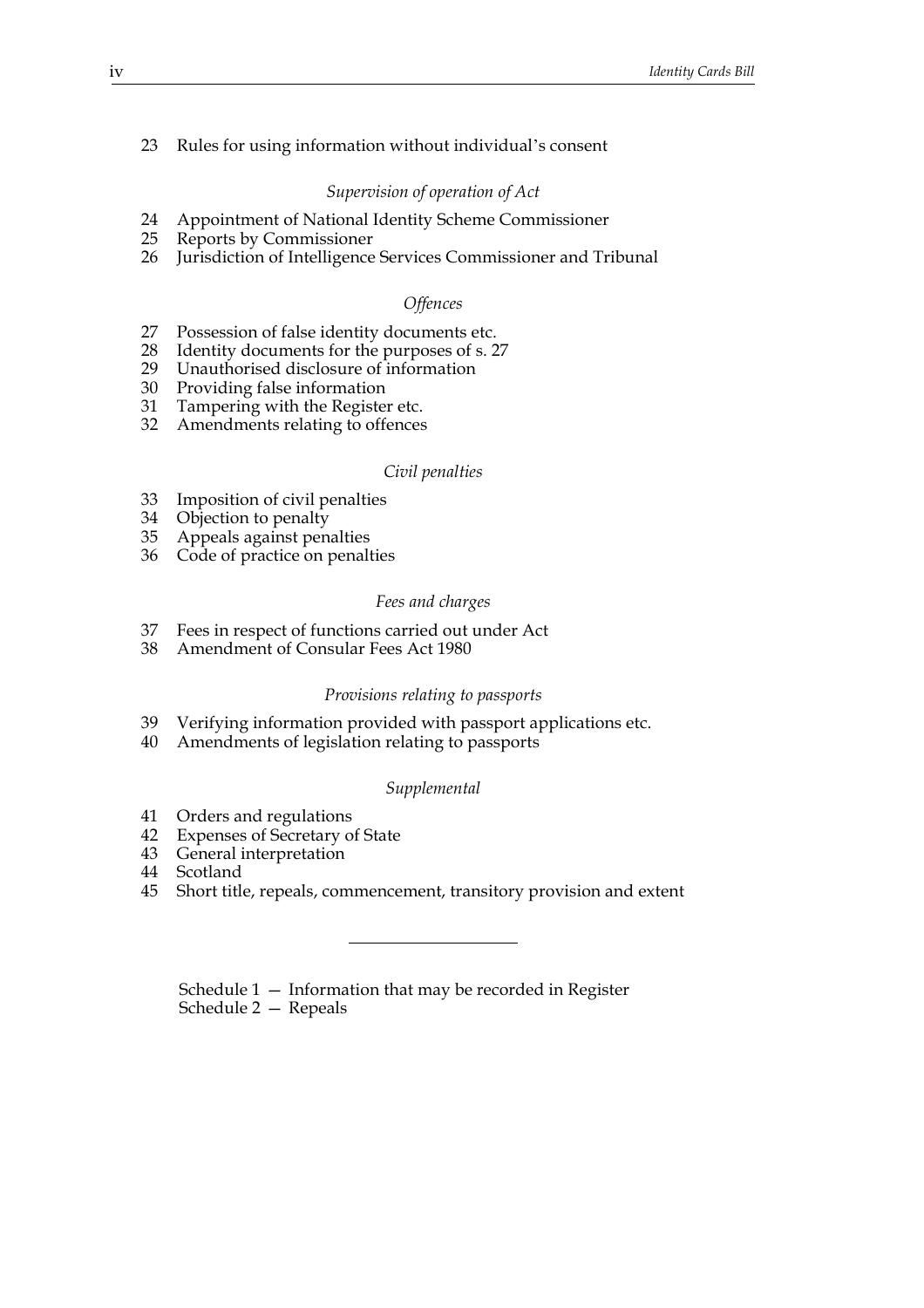# A **BILL**

TO

Make provision for a national scheme of registration of individuals and for the issue of cards capable of being used for identifying registered individuals; to make it an offence for a person to be in possession or control of an identity document to which he is not entitled, or of apparatus, articles or materials for making false identity documents; to amend the Consular Fees Act 1980; to make provision facilitating the verification of information provided with an application for a passport; and for connected purposes.

E IT ENACTED by the Queen's most Excellent Majesty, by and with the advice and consent of the Lords Spiritual and Temporal, and Commons, in this present **B** E IT ENACTED by the Queen's most Excellent Majesty, by and with consent of the Lords Spiritual and Temporal, and Commons, Parliament assembled, and by the authority of the same, as follows:

#### *Registration*

#### **1 The National Identity Register**

- (1) It shall be the duty of the Secretary of State to establish and maintain a register of individuals (to be known as "the National Identity Register").
- (2) The purposes for which the Register is to be established and maintained are confined to the statutory purposes.
- (3) The statutory purposes are to facilitate, by the maintenance of a record of registrable facts about individuals in the United Kingdom—
	- (a) the provision of a convenient method for such individuals to prove registrable facts about themselves to others; and
	- (b) the provision of a secure and reliable method for registrable facts about such individuals to be ascertained or verified wherever that is necessary in the public interest.
- (4) For the purposes of this Act something is necessary in the public interest if, and only if, it is  $-$ 
	- (a) in the interests of national security;
	- (b) for the purposes of the prevention or detection of crime;
	- (c) for the purposes of the enforcement of immigration controls;

*5*

*10*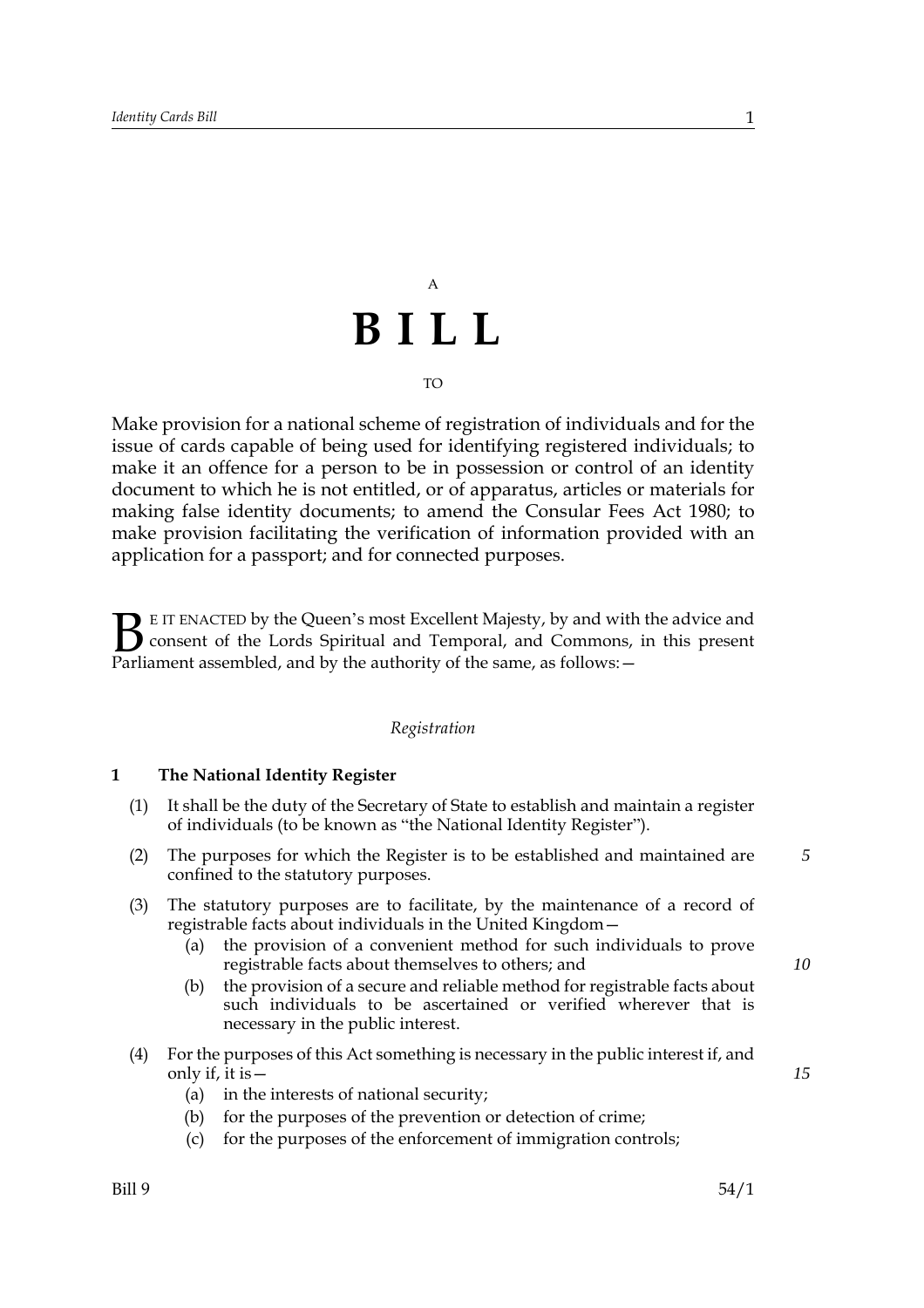|     | (d)                             | for the purposes of the enforcement of prohibitions on unauthorised<br>working or employment; or                                                                                                                                                                                                                                                                                                  |    |
|-----|---------------------------------|---------------------------------------------------------------------------------------------------------------------------------------------------------------------------------------------------------------------------------------------------------------------------------------------------------------------------------------------------------------------------------------------------|----|
|     | (e)                             | for the purpose of securing the efficient and effective provision of<br>public services.                                                                                                                                                                                                                                                                                                          |    |
| (5) | (a)<br>(b)<br>(c)               | In this Act "registrable fact", in relation to an individual, means-<br>his identity;<br>where he resides in the United Kingdom;<br>where he has previously resided in the United Kingdom and<br>elsewhere;                                                                                                                                                                                       | 5  |
|     | (d)                             | the times at which he was resident at different places in the United<br>Kingdom or elsewhere;                                                                                                                                                                                                                                                                                                     | 10 |
|     | (e)<br>(f)<br>(g)<br>(h)<br>(i) | his current residential status;<br>residential statuses previously held by him;<br>information about numbers allocated to him for identification purposes<br>and about the documents to which they relate;<br>information about occasions on which information recorded about him<br>in the Register has been provided to any person; and<br>information recorded in the Register at his request. | 15 |
| (6) | (a)<br>(b)<br>(c)               | In this section references to an individual's identity are references to $-$<br>his full name;<br>other names by which he is or has previously been known;<br>his gender;                                                                                                                                                                                                                         | 20 |
|     | (d)<br>(e)                      | his date and place of birth and, if he has died, the date of his death; and<br>physical characteristics of his that are capable of being used for<br>identifying him.                                                                                                                                                                                                                             | 25 |
| (7) | (a)<br>(b)<br>(c)               | In this section "residential status", in relation to an individual, means-<br>his nationality;<br>his entitlement to remain in the United Kingdom; and<br>where that entitlement derives from a grant of leave to enter or remain<br>in the United Kingdom, the terms and conditions of that leave.                                                                                               | 30 |
|     |                                 | Individuals entered in Register                                                                                                                                                                                                                                                                                                                                                                   |    |
| (1) | (a)<br>(b)                      | An entry must be made in the Register for every individual who –<br>is entitled to be entered in it; and<br>applies to be entered in it.                                                                                                                                                                                                                                                          |    |
| (2) | (a)<br>(b)                      | The individuals entitled to be entered in the Register are $-$<br>every individual who has attained the age of 16 and, without being<br>excluded under subsection (3) from an entitlement to be registered, is<br>residing at a place in the United Kingdom; and<br>every individual of a prescribed description who has resided in the                                                           | 35 |
| (3) |                                 | United Kingdom or who is proposing to enter the United Kingdom.<br>Regulations made by the Secretary of State may provide that an individual<br>residing in the United Kingdom is excluded from an entitlement to be<br>registered if $-$                                                                                                                                                         | 40 |
|     | (a)                             | he is residing in the United Kingdom in exercise of an entitlement to<br>remain there that will end less than the prescribed period after it was                                                                                                                                                                                                                                                  | 45 |

acquired;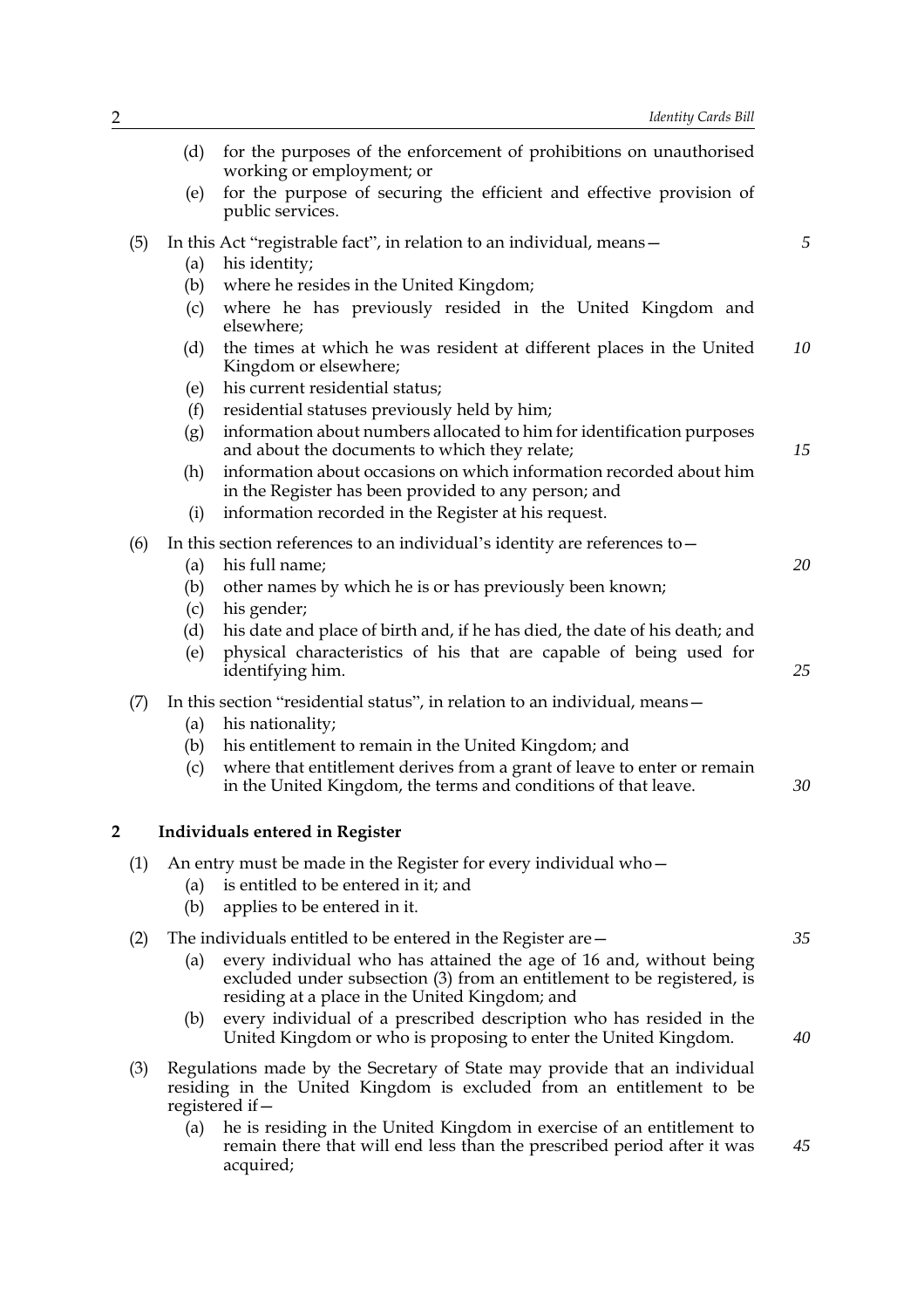- (b) he is an individual of a prescribed description who has not yet been resident in the United Kingdom for the prescribed period; or
- (c) he is residing in the United Kingdom despite having no entitlement to remain there.
- (4) An entry for an individual may be made in the Register (whether or not he has applied to be, or is entitled to be, entered in it) if  $-\frac{1}{2}$ 
	- (a) information capable of being recorded in an entry for him is otherwise available to be recorded; and
	- (b) the Secretary of State considers that the addition of the entry to the Register would be consistent with the statutory purposes.
- (5) An entry in the Register consisting of all the information recorded about an individual must be given a unique number, to be known as his National Identity Registration Number; and that number must comply with the prescribed requirements.
- (6) The Secretary of State may by order modify the age for the time being specified in subsection (2)(a). *15*
- (7) The Secretary of State must not make an order containing (with or without other provision) any provision authorised by subsection  $(\vec{6})$  unless a draft of the order has been laid before Parliament and approved by a resolution of each House.

#### **3 Information recorded in Register**

- (1) The only information that may be recorded in the Register is  $-$ 
	- (a) information the inclusion of which in an individual's entry is authorised by Schedule 1;
	- (b) information of a technical nature for use in connection with the administration of the Register; *25*
	- (c) information of a technical nature for use in connection with the administration of arrangements made for purposes connected with the issue or cancellation of ID cards; and
	- (d) information recorded in the Register in accordance with subsection (2). *30*
- (2) Information about an individual must be recorded in his entry in the Register (whether or not it is authorised by Schedule 1) if—
	- (a) he has made an application to the Secretary of State requesting the recording of the information as part of his entry;
	- (b) the information is of a description identified in regulations made by the Secretary of State as a description of information that may be made the subject of such a request; and *35*
	- (c) the Secretary of State considers that it is both practicable and appropriate for it to be recorded in accordance with the applicant's request.
- (3) Where—
	- (a) the Secretary of State and an individual have agreed on what is to be recorded about a matter in that individual's entry in the Register, and
	- (b) the Secretary of State has given, and not withdrawn, a direction that what is to be recorded in that individual's case about that matter is to be determined by the agreement,

*20*

*5*

*10*

*40*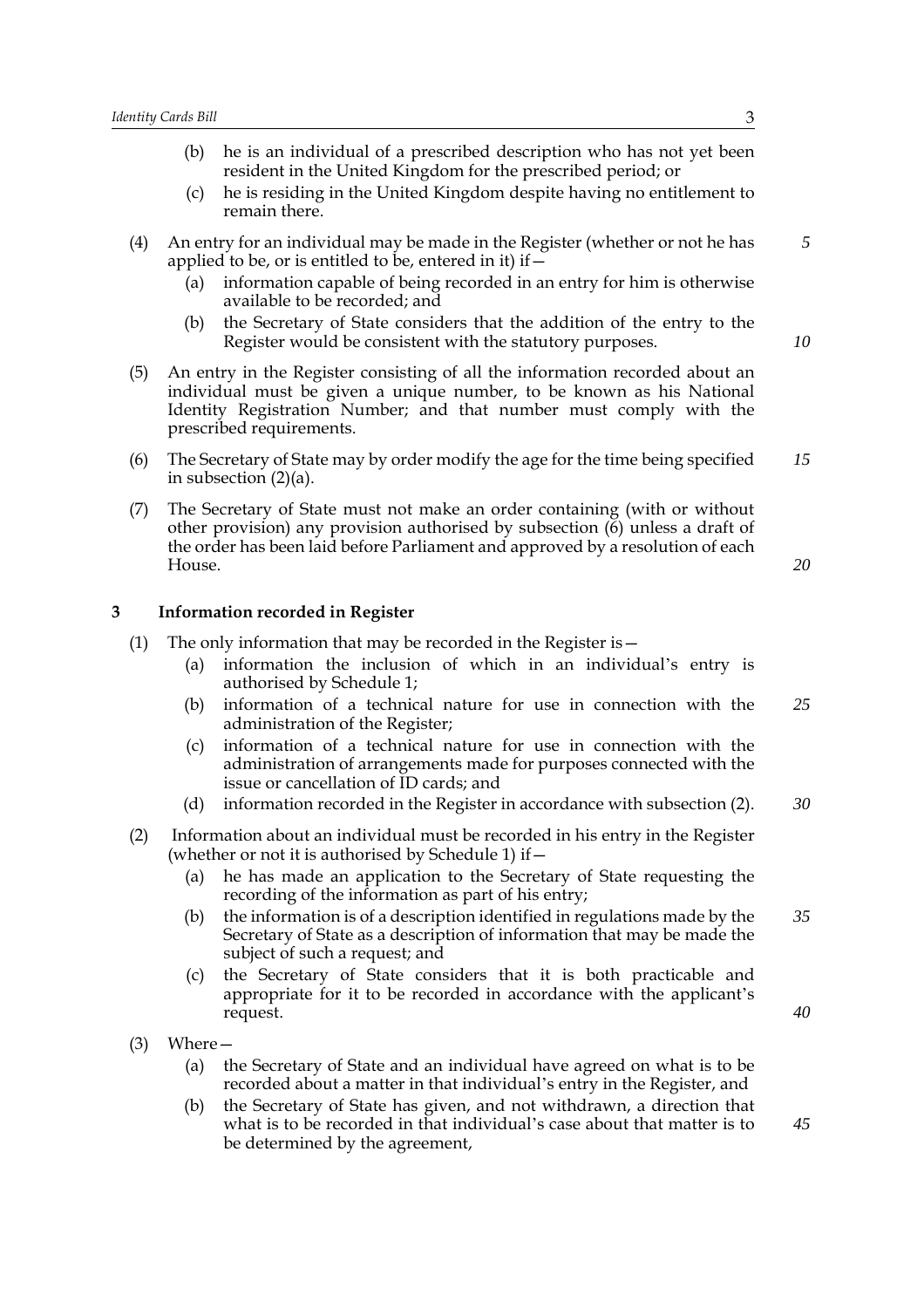there is to be a conclusive presumption for the purposes of this Act that the information to which the direction relates is accurate and complete information about that matter.

- (4) Information, once entered in the Register, may continue to be recorded in the Register for so long as it is consistent with the statutory purposes for it to be so recorded.
- (5) The Secretary of State may by order modify the information for the time being set out in Schedule 1.
- (6) The Secretary of State may make an order under this section adding information to the information that may be recorded in the Register only if he considers that it would be consistent with the statutory purposes for the additional information to be so recorded. *10*
- (7) The Secretary of State must not make an order containing (with or without other provision) any provision for adding information to the information that may be recorded in the Register unless a draft of the order has been laid before Parliament and approved by a resolution of each House.

#### **4 Designation of documents for purposes of registration etc.**

- (1) The Secretary of State may by order designate a description of documents for the purposes of this Act.
- (2) The only documents that may be the subject of an order designating a description of documents for the purposes of this Act are— *20*
	- (a) documents that a person has a power or duty to issue by virtue of provision made by or under an enactment; or
	- (b) documents which a Minister of the Crown or Northern Ireland department is authorised or required to issue otherwise than by virtue of provision so made.
- (3) The Secretary of State must not make an order containing (with or without other provision) any provision designating a description of documents for the purposes of this Act unless a draft of the order has been laid before Parliament and approved by a resolution of each House.

#### **5 Applications relating to entries in Register**

- (1) An application by an individual to be entered in the Register may be made either—
	- (a) by being included in the prescribed manner in an application for a designated document; or
	- (b) by being submitted in the prescribed manner directly to the Secretary of State.
- (2) Where an application to be issued with a designated document is made by an individual, the application must do one of the following—
	- (a) include an application by that individual to be entered in the Register;
	- (b) state that the individual is already entered in the Register and confirm the contents of his entry;
	- (c) state that the individual is entered in the Register and confirm the contents of his entry subject to the changes notified in the application.

*5*

*15*

*25*

*30*

*40*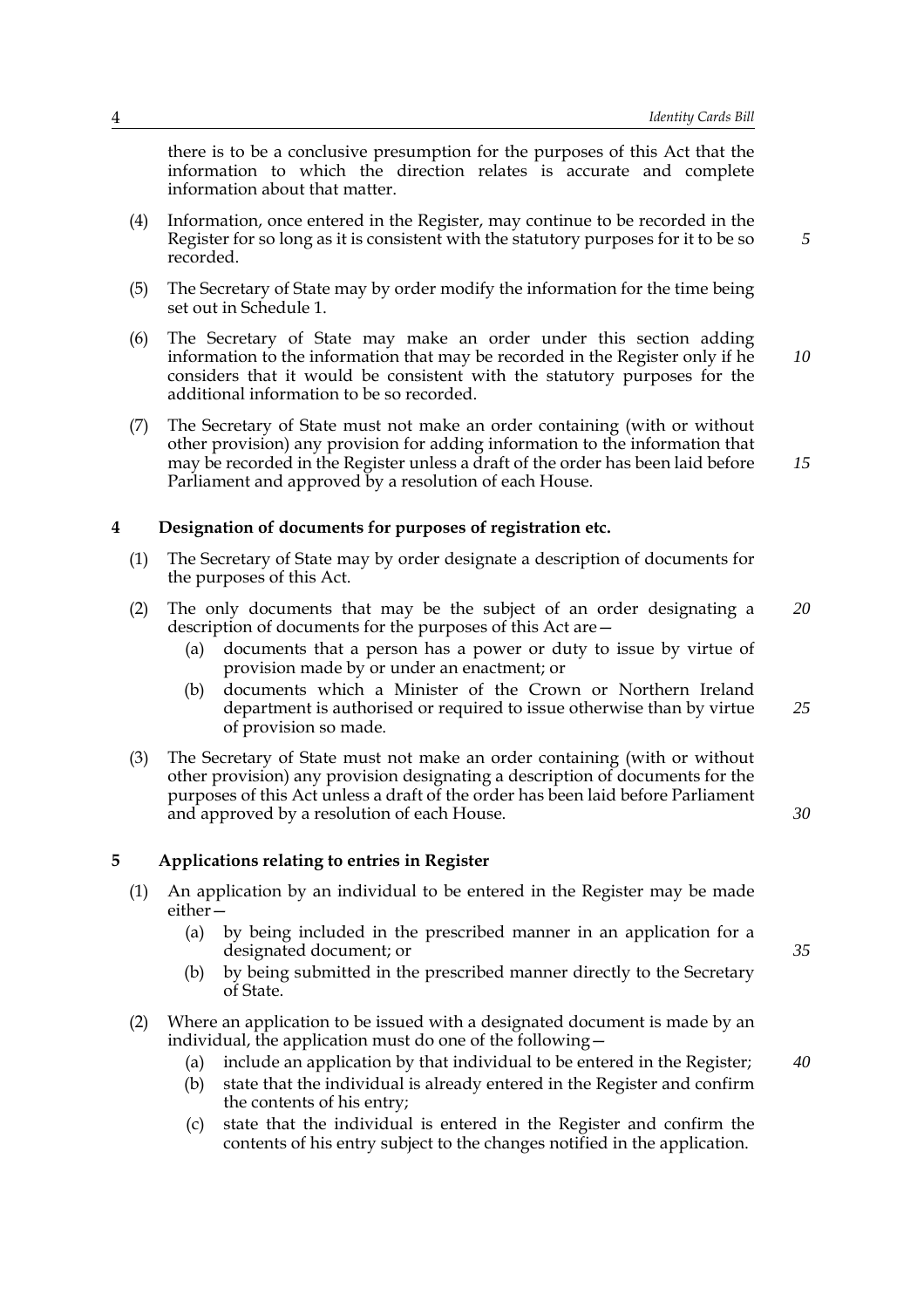- (3) Where an individual makes—
	- (a) an application to be entered in the Register, or
	- (b) an application which for the purposes of this Act confirms (with or without changes) the contents of his entry in the Register,

the application must be accompanied by the prescribed information.

- (4) Where an individual has made an application falling within subsection (3)(a) or (b), the Secretary of State may require him to do such one or more of the things specified in subsection (5) as the Secretary of State thinks fit for the purpose of—
	- (a) verifying information that may be entered in the Register about that individual in consequence of that application; or *10*
	- (b) otherwise ensuring that there is a complete, up-to-date and accurate entry about that individual in the Register.

## (5) The things that an individual may be required to do under subsection (4) are  $-$

- (a) to attend at a specified place and time;
- (b) to allow his fingerprints, and other biometric information about himself, to be taken and recorded;
- (c) to allow himself to be photographed;
- (d) otherwise to provide such information as may be required by the Secretary of State.

*20*

*40*

*15*

*5*

(6) Regulations under this section must not require an individual to provide information to another person unless it is information required by the Secretary of State for the statutory purposes.

#### **6 Power of Secretary of State to require registration**

- (1) The Secretary of State may by order impose an obligation on individuals of a description specified in the order to be entered in the Register. *25*
- (2) An order under this section may impose an obligation on individuals required to be entered in the Register to apply in accordance with section 5 to be so entered.
- (3) An order which imposes an obligation to make such an application must set out— *30*
	- (a) the time when the requirement to make the application arises; and
	- (b) the period after that time within which the application must be made.
- (4) An individual who—
	- (a) contravenes an obligation imposed on him by provision made under subsections (2) and (3), or *35*
	- (b) contravenes a requirement imposed on him under section 5(4) in connection with an application made in pursuance of such an obligation,

shall be liable to a civil penalty not exceeding £2,500.

(5) An individual required to be entered in the Register by virtue of this section who contravenes a requirement imposed under section 5(4) otherwise than in connection with such an application shall be liable to a civil penalty not exceeding £1,000.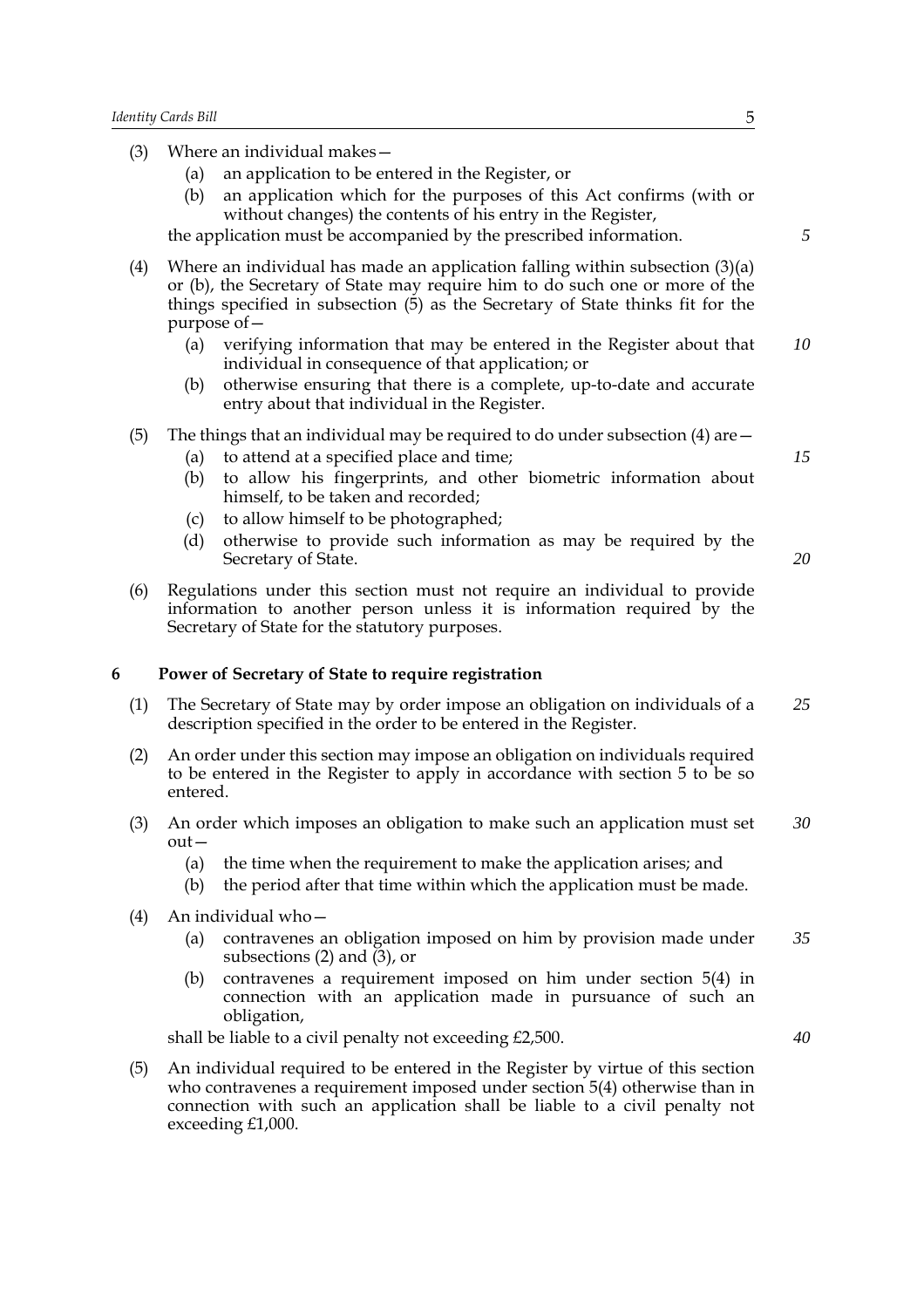- (6) An individual who has contravened an obligation imposed on him by provision made under subsections (2) and (3) and on whom a penalty has been imposed under subsection (4) in respect of that contravention shall be liable to a further civil penalty not exceeding £2,500 in respect of each subsequent occasion on which— (a) a notice is given to him by the Secretary of State requiring him to make an application to be entered in the Register; and (b) he fails to do so within the period specified in the notice. **7 Procedure for orders under s. 6** (1) The Secretary of State must not make an order containing (with or without other provision) any provision for compulsory registration unless— (a) a draft of the order has been laid before Parliament and approved by a resolution of each House; and (b) each of the resolutions for approving the draft was agreed more than 60 days after the day on which the draft was laid before the House in question. (2) No draft order containing provision for compulsory registration is to be laid before Parliament unless— (a) the Secretary of State has prepared and published a report containing a proposal for the making of such provision; (b) the report sets out the Secretary of State's reasons for making the proposal; (c) the report has been laid before Parliament and each House has approved the proposal contained in the report, either with or without modifications; and (d) the draft order gives effect to the proposal so far as approved by both Houses. (3) An approval given in either House satisfies the requirements of subsection (2)(c) only if it was given in that House on the first occasion on which a motion for the approval of the proposal was made in that House by a Minister of the Crown after— (a) the laying of the report; or (b) if more than one report containing that proposal has been laid before that House, the laying of the one laid most recently. (4) The Secretary of State must not make an order which— (a) contains (with or without other provision) any provision that he is authorised to make by section 6, but (b) is not an order containing provision for compulsory registration, unless a draft of the order has been laid before Parliament and approved by a resolution of each House. (5) In reckoning a period of 60 days for the purposes of subsection (1), no account shall be taken of a day for which— (a) Parliament is dissolved or prorogued; or (b) the House in question is adjourned as part of an adjournment of more than four days. *5 10 15 20 25 30 35 40 45*
	- (6) References in this section to provision for compulsory registration are references to any provision that the Secretary of State is authorised to make by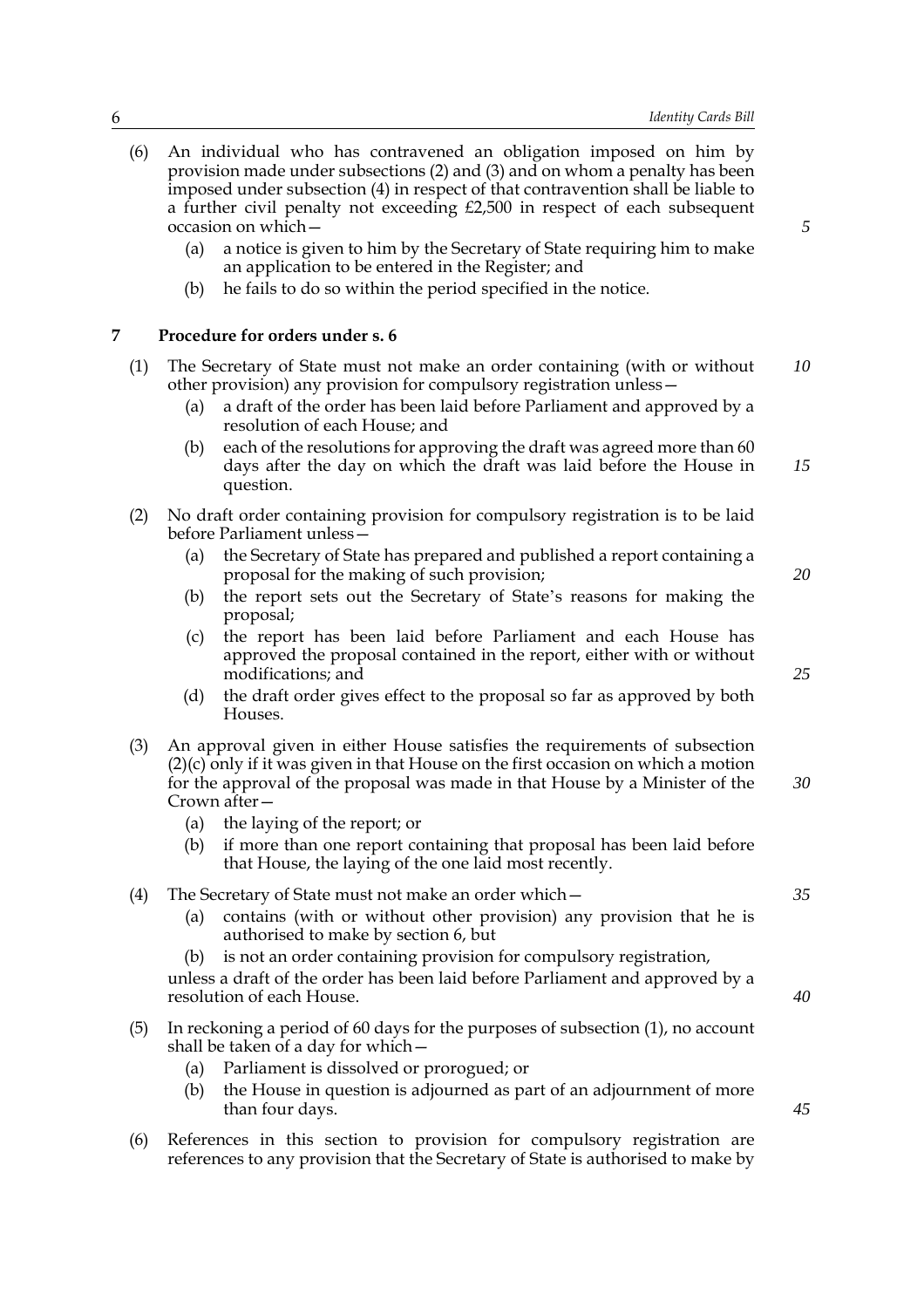section 6 the effect of which is to impose an obligation on individuals to be entered in the Register from a time when they would not otherwise be subject to such an obligation.

#### *ID cards*

#### **8 Issue etc. of ID cards**

- (1) For the purposes of this Act an ID card is a card which  $-$ 
	- (a) is issued to an individual by the Secretary of State, or as part of or together with a designated document; and
	- (b) does, as respects that individual, one or both of the things specified in subsection (2).

*10*

*20*

*25*

*5*

#### (2) Those things are—

- (a) recording registrable facts about the individual that are already recorded as part of his entry in the Register;
- (b) carrying data enabling the card to be used for facilitating the making of applications for information recorded in a prescribed part of the individual's entry in the Register, or for otherwise facilitating the provision of that information to a person entitled to be provided with it. *15*
- (3) An ID card issued to an individual—
	- (a) must record only the prescribed information;
	- (b) must record prescribed parts of it in an encrypted form;
	- (c) is valid only for the prescribed period; and
	- (d) remains the property of the person issuing it.

#### (4) Except in prescribed cases, an ID card must be issued to an individual if he

- (a) is entitled to be entered in the Register or is subject to compulsory registration; and
- (b) is an individual about whom the prescribed registrable facts are recorded in the Register.

#### (5) In prescribed cases an ID card may be issued to an individual who  $-$

- (a) is not required to be issued with one; but
- (b) is an individual about whom the prescribed registrable facts are recorded in the Register. *30*
- (6) An ID card relating to an individual is not to be issued except on an application made by him which either—
	- (a) accompanies an application made by him to be entered in the Register; or
	- (b) in the prescribed manner confirms (with or without changes) the contents of an entry already made in the Register for that individual.
- (7) An individual who is not already the holder of an ID card must, in the prescribed manner, include an application to be issued with such a card—
	- (a) in every application made by him to be issued with a designated document; and *40*
	- (b) in every application made by him in accordance with provision made under section 6.
- (8) Other applications for the issue of an ID card—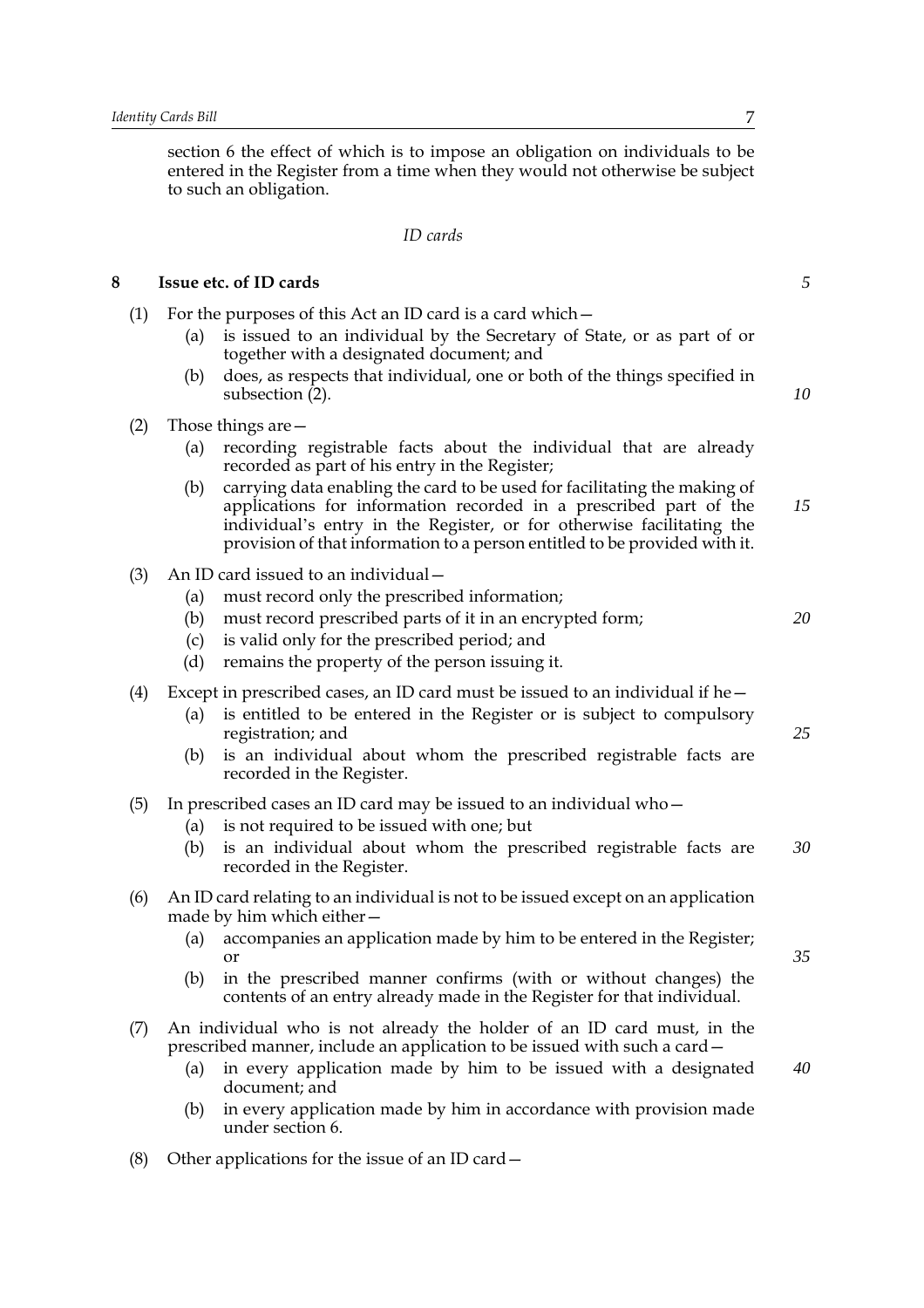(a) may be made only in the prescribed manner; (b) may be made to the Secretary of State or, in prescribed cases, to a designated documents authority; and (c) must be accompanied by the prescribed information; and regulations for the purposes of paragraph (b) may authorise an application to be made to a designated documents authority irrespective of whether an application is made to that authority for the issue of a designated document. (9) The Secretary of State must not make regulations containing (with or without other provision) any provision for prescribing— (a) the information to be recorded in or on an ID card, or (b) the form in which information is to be recorded in or on such a card, unless a draft of the regulations has been laid before Parliament and approved by a resolution of each House. **9 Renewal of ID cards for those compulsorily registered** (1) This section applies where an individual— (a) is subject to compulsory registration; and (b) is entered in the Register. (2) If the individual— (a) holds a valid ID card that is due to expire within the prescribed period, or (b) does not hold a valid ID card, he must apply for one within the prescribed period. (3) Where an individual applies for an ID card in pursuance of this section, the Secretary of State may require him to do such one or more of the things specified in subsection (4) as the Secretary of State thinks fit for the purpose  $\tilde{of}$ (a) verifying information provided for the purposes of the application; or (b) otherwise ensuring that there is a complete, up-to-date and accurate entry about that individual in the Register. (4) The things that an individual may be required to do under subsection (3) are  $-$ (a) to attend at a specified place and time; (b) to allow his fingerprints, and other biometric information about himself, to be taken and recorded; (c) to allow himself to be photographed; (d) otherwise to provide such information as may be required by the Secretary of State. (5) An individual who contravenes— (a) a requirement imposed by subsection (2), or (b) a requirement imposed under subsection (3), shall be liable to a civil penalty not exceeding £1,000. *5 10 15 20 25 30 35 40*

#### **10 Functions of persons issuing designated documents**

(1) A designated documents authority may issue a designated document to an individual only if—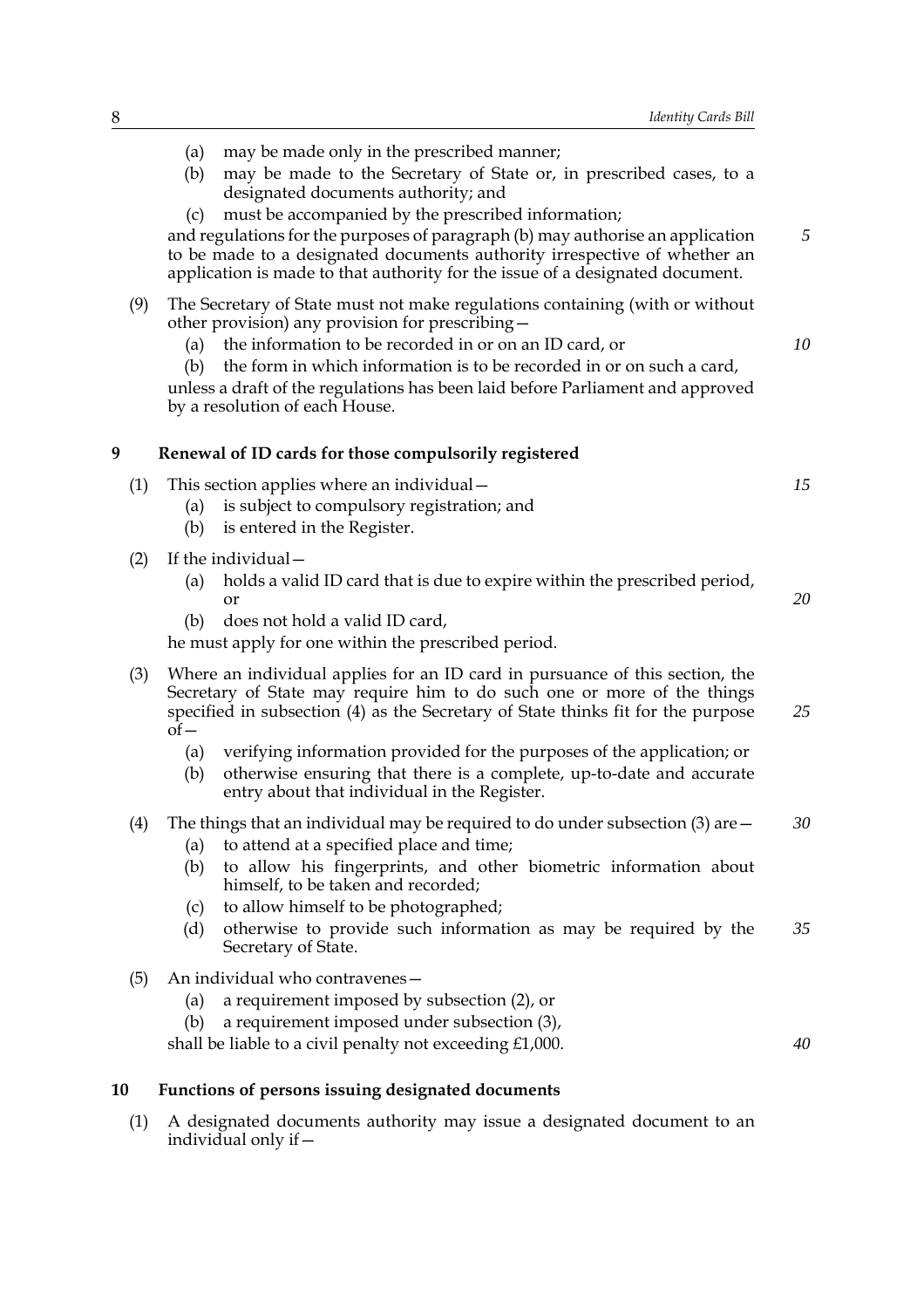- (a) it is satisfied that the requirements imposed by or under this Act in relation to the application for the issue of that document to that individual have been complied with;
- (b) it is satisfied that the Secretary of State has considered and disposed of so much of that application as relates to the making of an entry in the Register or the confirmation (with or without changes) of the contents of such an entry; and
- (c) it has ascertained whether the individual already holds a valid ID card.
- (2) A designated documents authority which issues a designated document to an individual who does not hold a valid ID card must ensure that the document is issued together with an ID card satisfying the prescribed requirements. *10*
- (3) Regulations made by the Secretary of State may impose requirements regulating how designated documents authorities handle—
	- (a) applications to be entered in the Register that are made to them;
	- (b) applications to be issued with ID cards that are made to them (whether or not as part of an application for a designated document); and *15*
	- (c) applications made to them that confirm (with or without changes) the contents of an individual's entry in the Register.
- (4) Regulations made by the Secretary of State may also require designated documents authorities to notify the Secretary of State where a designated document that was issued together with an ID card— *20*
	- (a) is modified, suspended or revoked; or
	- (b) is required to be surrendered.

*Maintaining accuracy of Register etc.*

#### **11 Power to require information for validating Register**

- (1) Where it appears to the Secretary of State that a person on whom a requirement may be imposed under this section may have information in his possession which could be used for verifying—
	- (a) something recorded in the Register about an individual,
	- (b) something provided to the Secretary of State or a designated documents authority for the purpose of being recorded in an individual's entry in the Register, or *30*
	- (c) something otherwise available to the Secretary of State for being recorded about an individual in the Register,

the Secretary of State may require that person to provide him with the information. *35*

- (2) Where it appears to a designated documents authority that a person on whom a requirement may be imposed under this section may have information in his possession which could be used for verifying—
	- (a) something that is recorded in the Register about an individual who has applied to the authority for the issue or modification of a designated document or of an ID card, or *40*
	- (b) something that has been provided to that authority for the purpose of being recorded in the entry of such an individual in the Register,

the authority may require that person to provide it with the information.

(3) It shall be the duty of a person who  $-$ 

*5*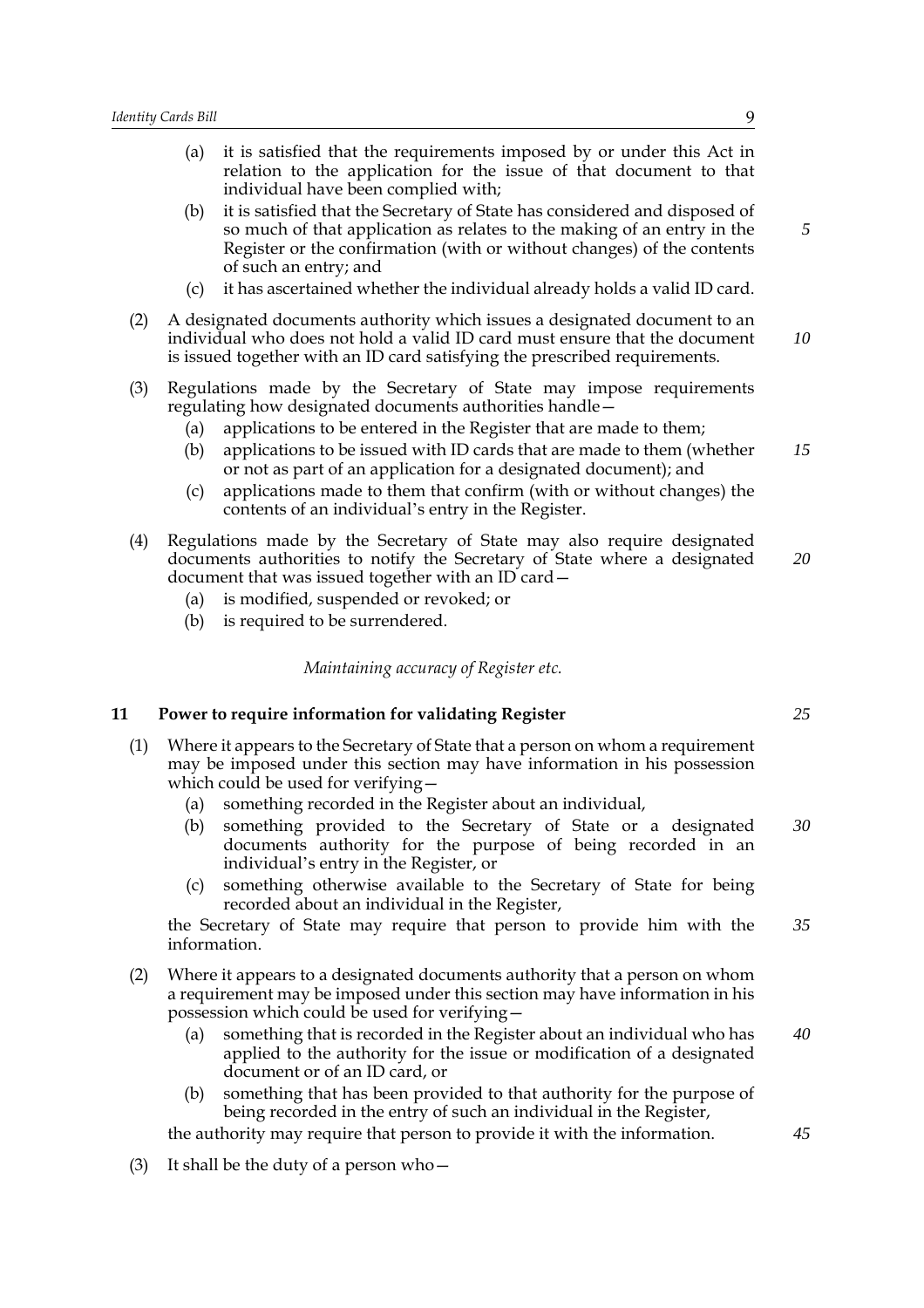- (a) is required to provide information under this section, and (b) has the information in his possession, to comply with the requirement within whatever period is specified in the requirement. (4) A requirement may be imposed under this section on any person specified for the purposes of this section in an order made by the Secretary of State. (5) The persons who may be specified in such an order include— (a) Ministers of the Crown; (b) government departments; (c) a Northern Ireland department; (d) the National Assembly for Wales; (e) any other person who carries out functions conferred by or under an enactment that fall to be carried out on behalf of the Crown. (6) The power of the Secretary of State to make an order specifying a person as a person on whom a requirement may be imposed under this section includes power to provide — (a) that his duty to provide the information that he is required to provide is owed to the person imposing it; and (b) that the duty is enforceable in civil proceedings— (i) for an injunction; (ii) for specific performance of a statutory duty under section 45 of the Court of Session Act 1988 (c. 36); or (iii) for any other appropriate remedy or relief. *(7) The Secretary of State may, in such cases (if any) as he thinks fit, make payments to a person providing information in accordance with this section in respect of the provision of the information.* (8) The Secretary of State must not make an order containing (with or without other provision) any provision that he is authorised to make by this section unless a draft of the order has been laid before Parliament and approved by a resolution of each House. **12 Notification of changes affecting accuracy of Register** (1) An individual to whom an ID card has been issued must notify the Secretary of State about— (a) every prescribed change of circumstances affecting the information recorded about him in the Register; and (b) every error in that information of which he is aware. (2) A notification for the purposes of this section must be given— (a) in the prescribed manner; and (b) within the prescribed period after the change of circumstances occurs or the individual in question becomes aware of the error. *5 10 15 20 25 30 35 40*
	- (3) Where an individual has given a notification for the purposes of this section, the Secretary of State may require him to do such one or more of the things falling within subsection (4) as the Secretary of State thinks fit for the purpose of—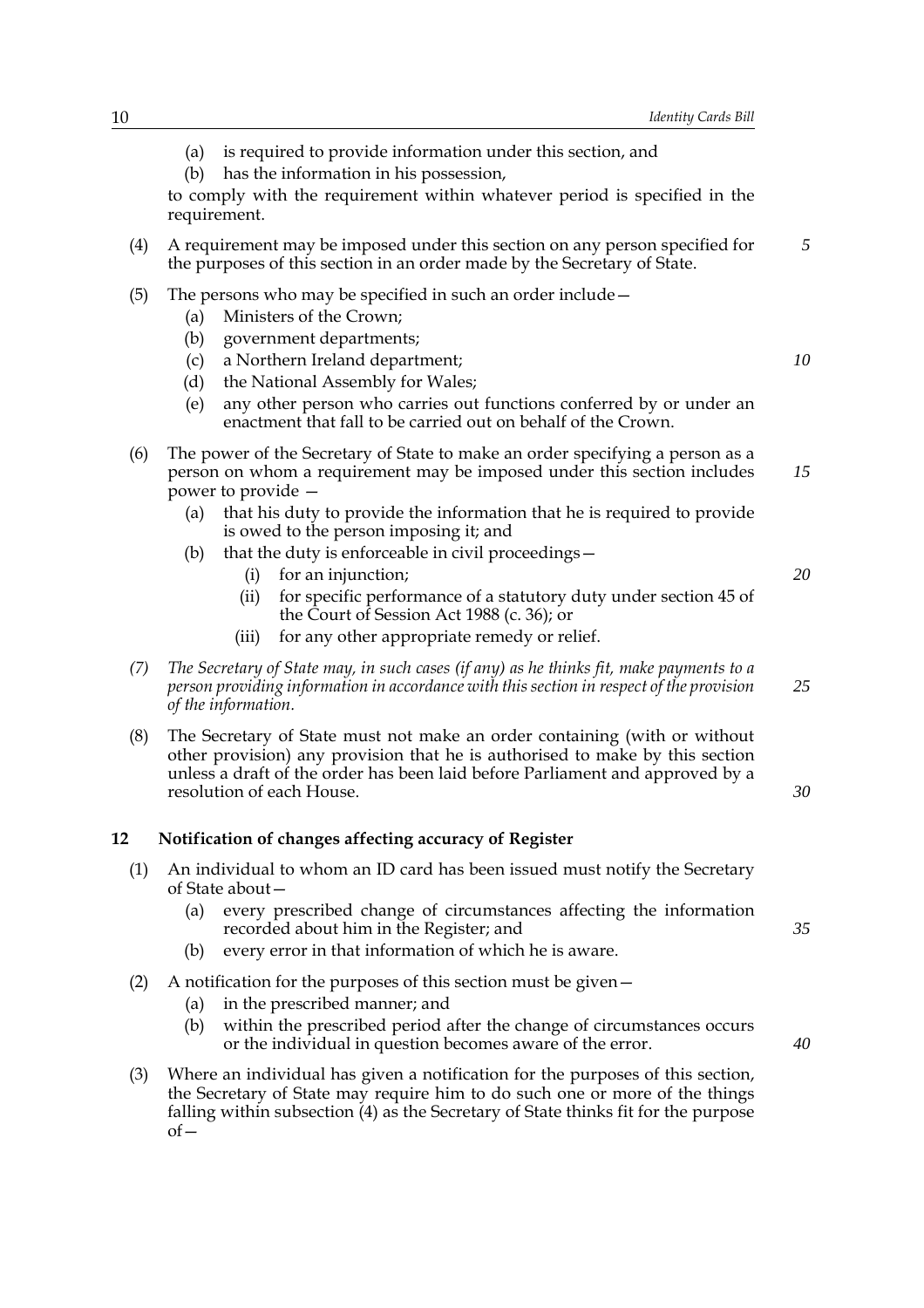|     | (a)<br>correcting the error; or                                                                                           | verifying the information that may be entered in the Register about that<br>individual in consequence of the notified change or for the purpose of               |    |
|-----|---------------------------------------------------------------------------------------------------------------------------|------------------------------------------------------------------------------------------------------------------------------------------------------------------|----|
|     | (b)<br>entry about that individual in the Register.                                                                       | otherwise ensuring that there is a complete, up-to-date and accurate                                                                                             | 5  |
| (4) | to attend at a specified place and time;<br>(a)<br>(b)                                                                    | The things that an individual may be required to do under subsection $(3)$ are $-$<br>to allow his fingerprints, and other biometric information about           |    |
|     | himself, to be taken and recorded;<br>to allow himself to be photographed;<br>(c)                                         |                                                                                                                                                                  | 10 |
|     | (d)<br>Secretary of State.                                                                                                | otherwise to provide such information as may be required by the                                                                                                  |    |
| (5) | Secretary of State for the statutory purposes.                                                                            | Regulations under this section must not require an individual to provide<br>information to another person unless it is information required by the               | 15 |
| (6) |                                                                                                                           | An individual who contravenes a requirement imposed on him by or under<br>this section shall be liable to a civil penalty not exceeding £1,000.                  |    |
| 13  | Invalidity and surrender of ID cards                                                                                      |                                                                                                                                                                  |    |
| (1) | knows or has reason to suspect that the card has been -<br>lost;<br>(a)                                                   | Regulations may require an individual to whom an ID card has been issued to<br>notify the Secretary of State, and such other persons as may be prescribed, if he | 20 |
|     | stolen;<br>(b)<br>damaged;<br>(c)                                                                                         |                                                                                                                                                                  |    |
|     | tampered with; or<br>(d)<br>destroyed.<br>(e)                                                                             |                                                                                                                                                                  | 25 |
| (2) | (a)<br>information;                                                                                                       | The Secretary of State may cancel an ID card if it appears to him –<br>that the card was issued in reliance on inaccurate or incomplete                          |    |
|     | (b)<br>destroyed;                                                                                                         | that the card has been lost, stolen, damaged, tampered with or                                                                                                   | 30 |
|     | (c)<br>in the Register of the holder of the card;                                                                         | that there has been a modification of information recorded in the entry                                                                                          |    |
|     | (d)<br>information recorded in or on the card; or                                                                         | that another change of circumstances requires a modification of                                                                                                  | 35 |
|     | (e)<br>has decided should be re-issued.                                                                                   | that it is an ID card of a description of cards that the Secretary of State                                                                                      |    |
| (3) | (a)<br>the permission of the Secretary of State,<br>(b)<br>must surrender the card as soon as it is practicable to do so. | A person who is knowingly in possession of an ID card without either –<br>the lawful authority of the individual to whom it was issued, or                       | 40 |
| (4) | an ID card issued to another,<br>(a)                                                                                      | Where it appears to the Secretary of State that a person is in possession of $-$                                                                                 |    |

(b) an ID card that has expired or been cancelled or is otherwise invalid,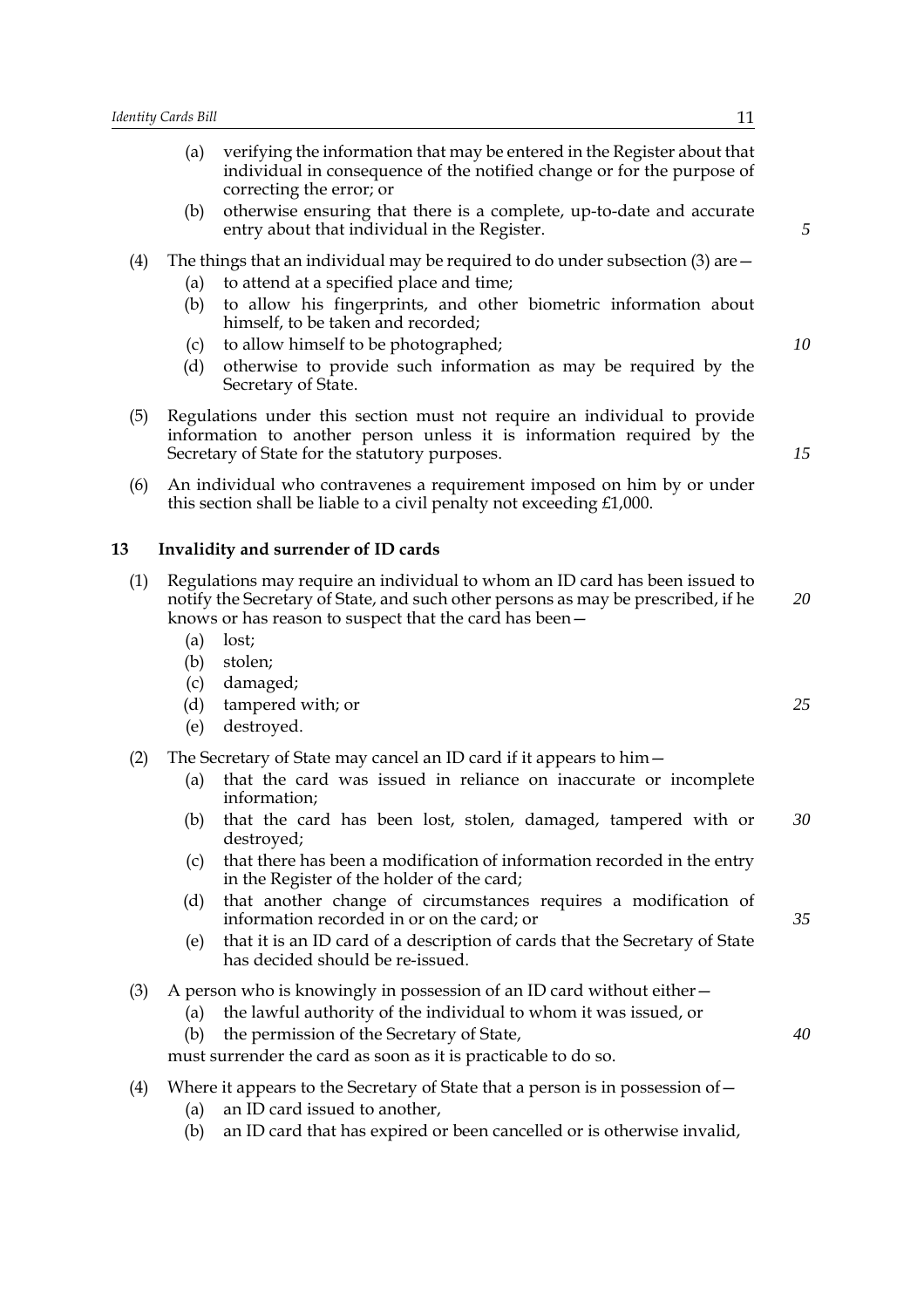|     | (c)        | an ID card that has not yet been cancelled but is of a description of cards                                                                                                                                                                             |    |
|-----|------------|---------------------------------------------------------------------------------------------------------------------------------------------------------------------------------------------------------------------------------------------------------|----|
|     | (d)        | that the Secretary of State has decided should be re-issued, or<br>an ID card that is in that person's possession in consequence of a<br>contravention of a relevant requirement,                                                                       |    |
|     |            | the Secretary of State may require that person to surrender the card within such<br>period as he may specify.                                                                                                                                           | 5  |
| (5) | (a)<br>(b) | Where an ID card has to be surrendered under subsection $(3)$ or $(4)$ , it must be<br>surrendered-<br>to the Secretary of State; or<br>in the case of a card issued by a designated documents authority, either                                        | 10 |
| (6) | (a)<br>(b) | to the Secretary of State or to that authority.<br>A person who contravenes a requirement imposed by or under –<br>any regulations under subsection (1), or<br>subsection $(3)$ or $(4)$ ,<br>shall be liable to a civil penalty not exceeding £1,000.  | 15 |
| (7) | (a)        | In this section -<br>references to a card having been damaged include references to<br>anything in or on it being, or having become, unreadable or otherwise<br>unusable; and                                                                           |    |
|     | (b)        | references to a card having been tampered with include references to<br>information in or on it having been modified for an unlawful purpose,<br>or copied or otherwise extracted for such a purpose.                                                   | 20 |
| (8) | imposed-   | In this section "relevant requirement" means a requirement to surrender or<br>otherwise to deliver an ID card to the Secretary of State, or to another, which is                                                                                        | 25 |
|     | (a)<br>(b) | by virtue of any order under section 40, or<br>by any enactment relating to the surrender of any other document.                                                                                                                                        |    |
|     |            | Provision of information from Register for verification purposes etc.                                                                                                                                                                                   |    |
| 14  |            | Use of information for verification or otherwise with consent                                                                                                                                                                                           | 30 |
| (1) | (a)        | The Secretary of State may provide a person with information recorded in an<br>individual's entry in the Register if -<br>an application for the provision of the information to that person is<br>made by or with the authority of that individual; or |    |
|     | (b)        | that individual otherwise consents to the provision of that information<br>to that person.                                                                                                                                                              | 35 |
| (2) |            | The only information about an individual that may be provided to a person<br>under this section is $-$                                                                                                                                                  |    |

- (a) information about the individual falling within paragraph 1, 3 or 4 of Schedule 1 (name, date and place of birth, gender and addresses, residential status, identifying numbers and validity of identifying documents);
- (b) the information contained in any photograph of the individual recorded in the Register;
- (c) the information about the individual's signature that is so recorded;

*40*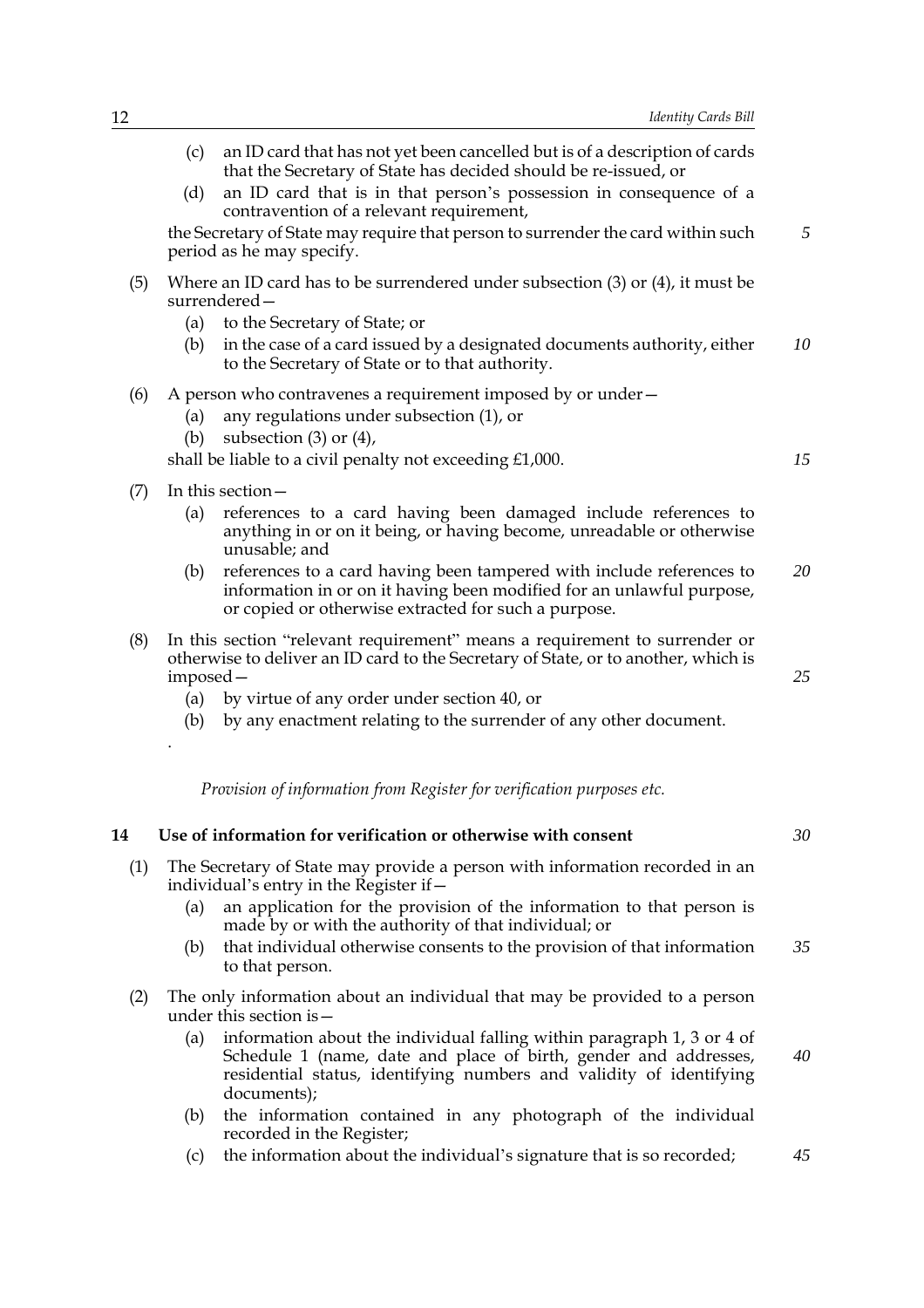|     | (d)        | information about whether an ID card issued to the individual is in<br>force and, if not, why not;                                                                                                                                                                           |    |
|-----|------------|------------------------------------------------------------------------------------------------------------------------------------------------------------------------------------------------------------------------------------------------------------------------------|----|
|     | (e)        | information which, by virtue of section 3(2), is recorded in the Register<br>at the individual's request;                                                                                                                                                                    |    |
|     | (f)        | the questions recorded by virtue of paragraph 8 of Schedule 1 for use<br>for the purposes of applications for information about the individual;                                                                                                                              | 5  |
|     | (g)        | information confined to the grant or refusal of confirmation that<br>information falling within subsection (3) that has been submitted to the<br>Secretary of State coincides with information so falling that is recorded<br>in the individual's entry in the Register; and | 10 |
|     | (h)        | information confined to the grant or refusal of confirmation that the<br>individual's entry in the Register does not contain information of a<br>particular description falling within that subsection.                                                                      |    |
| (3) |            | The information falling within this subsection is $-$                                                                                                                                                                                                                        |    |
|     | (a)        | information comprised in a fingerprint;<br>other biometric information;                                                                                                                                                                                                      | 15 |
|     | (b)<br>(c) | the number to be used for the purposes of applications for information<br>about the individual in question;                                                                                                                                                                  |    |
|     | (d)        | the password or other code to be so used; and                                                                                                                                                                                                                                |    |
|     | (e)        | the answers to the questions to be so used.                                                                                                                                                                                                                                  | 20 |
| (4) |            | The Secretary of State may -                                                                                                                                                                                                                                                 |    |
|     | (a)<br>(b) | by order modify subsections (2) and (3); and<br>by regulations impose restrictions in addition to those contained in this<br>section on the information that may be provided to a person under this<br>section.                                                              | 25 |
| (5) |            | The Secretary of State may also by regulations make provision as to $-$                                                                                                                                                                                                      |    |
|     | (a)<br>(b) | how an authority for the purposes of subsection $(1)(a)$ is to be given;<br>the persons by whom, and the circumstances in which, an application<br>for those purposes may be made; and                                                                                       |    |
|     | (c)        | how such an application is to be made.                                                                                                                                                                                                                                       | 30 |
| (6) |            | The Secretary of State may by regulations make it a condition of the provision<br>of information under this section –                                                                                                                                                        |    |
|     | (a)        | that the person to whom it is provided has registered prescribed<br>particulars about himself with the Secretary of State;                                                                                                                                                   |    |
|     | (b)        | that that person and the applicant for the information (where different)<br>are for the time being approved by the Secretary of State in the<br>prescribed manner; and                                                                                                       | 35 |
|     | (c)        | that apparatus used for the purposes of the application, and apparatus<br>that it is proposed to use for the receipt and storage of the information,<br>is for the time being approved by the prescribed person in the<br>prescribed manner.                                 | 40 |
| (7) | House.     | The Secretary of State must not make an order containing (with or without<br>other provision) any provision modifying subsection $(2)$ or $(3)$ unless a draft of<br>the order has been laid before Parliament and approved by a resolution of each                          | 45 |
|     |            |                                                                                                                                                                                                                                                                              |    |

(8) The restrictions imposed by or under this section on the information that may be provided to a person do not affect any right apart from this Act for an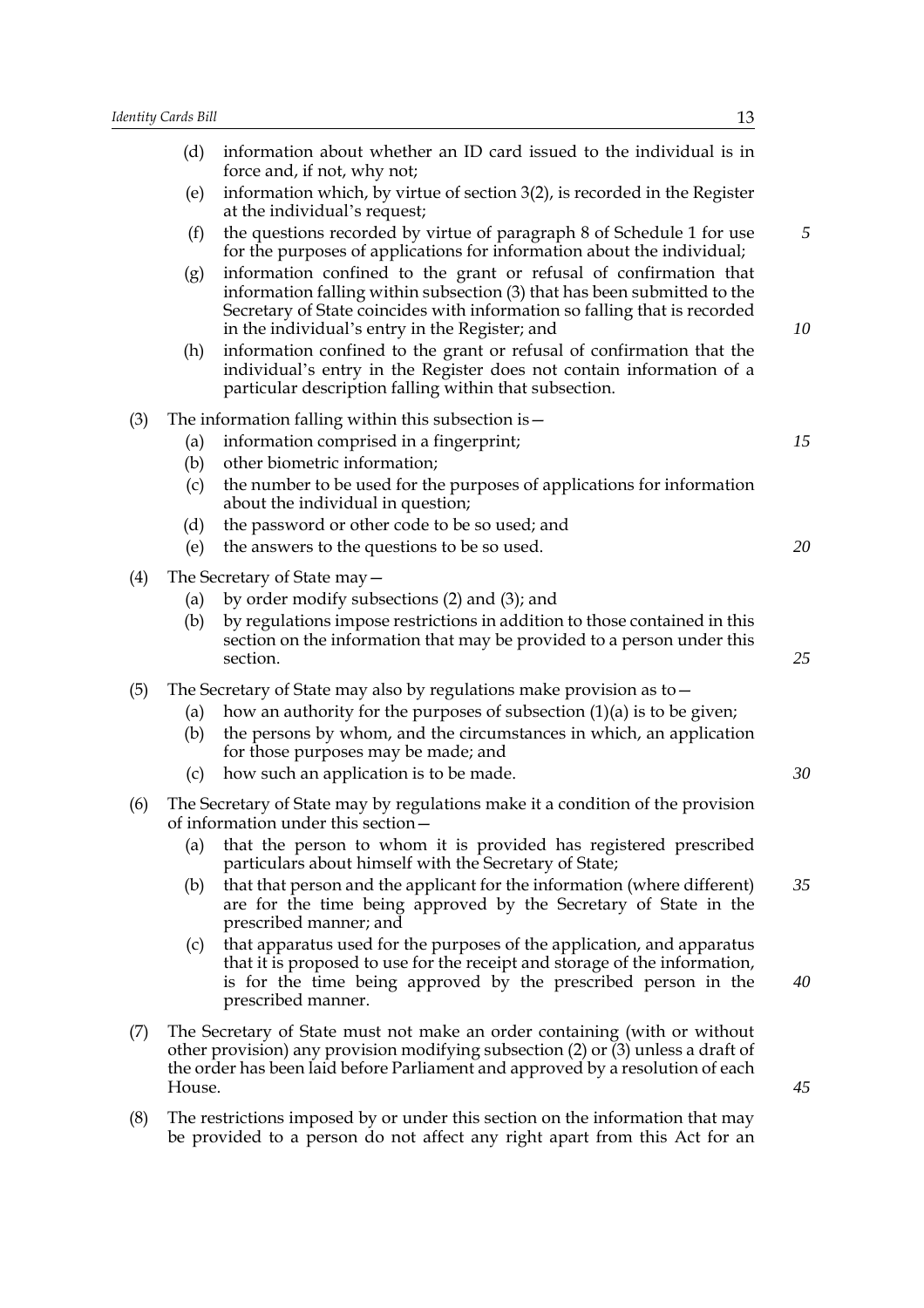individual to be provided with information about the contents of his entry in the Register.

#### *Required identity checks*

#### **15 Power to make public services conditional on identity checks**

- (1) Regulations may make provision allowing or requiring a person who provides a public service to make it a condition of providing the service to an individual that the individual produces— *5*
	- (a) an ID card;
	- (b) other evidence of registrable facts about himself; or
	- (c) both.
- (2) Regulations under this section may not allow or require the imposition of a condition on—
	- (a) the entitlement of an individual to receive a payment under or in accordance with any enactment, or
	- (b) the provision of any public service that has to be provided free of charge, *15*

except in cases where the individual is of a description of individuals who are subject to compulsory registration.

- (3) Nothing in this section authorises the making of regulations the effect of which would be to require an individual—
	- (a) to carry an ID card with him at all times; or
	- (b) to produce such a card otherwise than for purposes connected with an application by him for the provision of a public service, or with the provision of a public service for which he has applied.

#### **16 Procedure for regulations under s. 15**

- (1) The power to make regulations under section 15 shall be exercisable—
	- (a) in relation to the provision of Welsh public services, by the National Assembly for Wales;
	- (b) in relation to the provision of Northern Ireland public services, by a Northern Ireland department designated for the purpose by order made by the Office of the First Minister and the deputy First Minister; and *30*
	- (c) so far as not exercisable by any other person under paragraph (a) or (b), by the Secretary of State.
- (2) In subsection  $(1)$ 
	- (a) the reference to the provision of Welsh public services is a reference to the provision of public services in Wales, so far as their provision is a matter in relation to which the National Assembly for Wales has functions; and
	- (b) the reference to the provision of Northern Ireland public services is a reference to the provision of public services in Northern Ireland, so far as their provision is a transferred matter (within the meaning of section 4(1) of the Northern Ireland Act 1998 (c. 47)).

*40*

*35*

*20*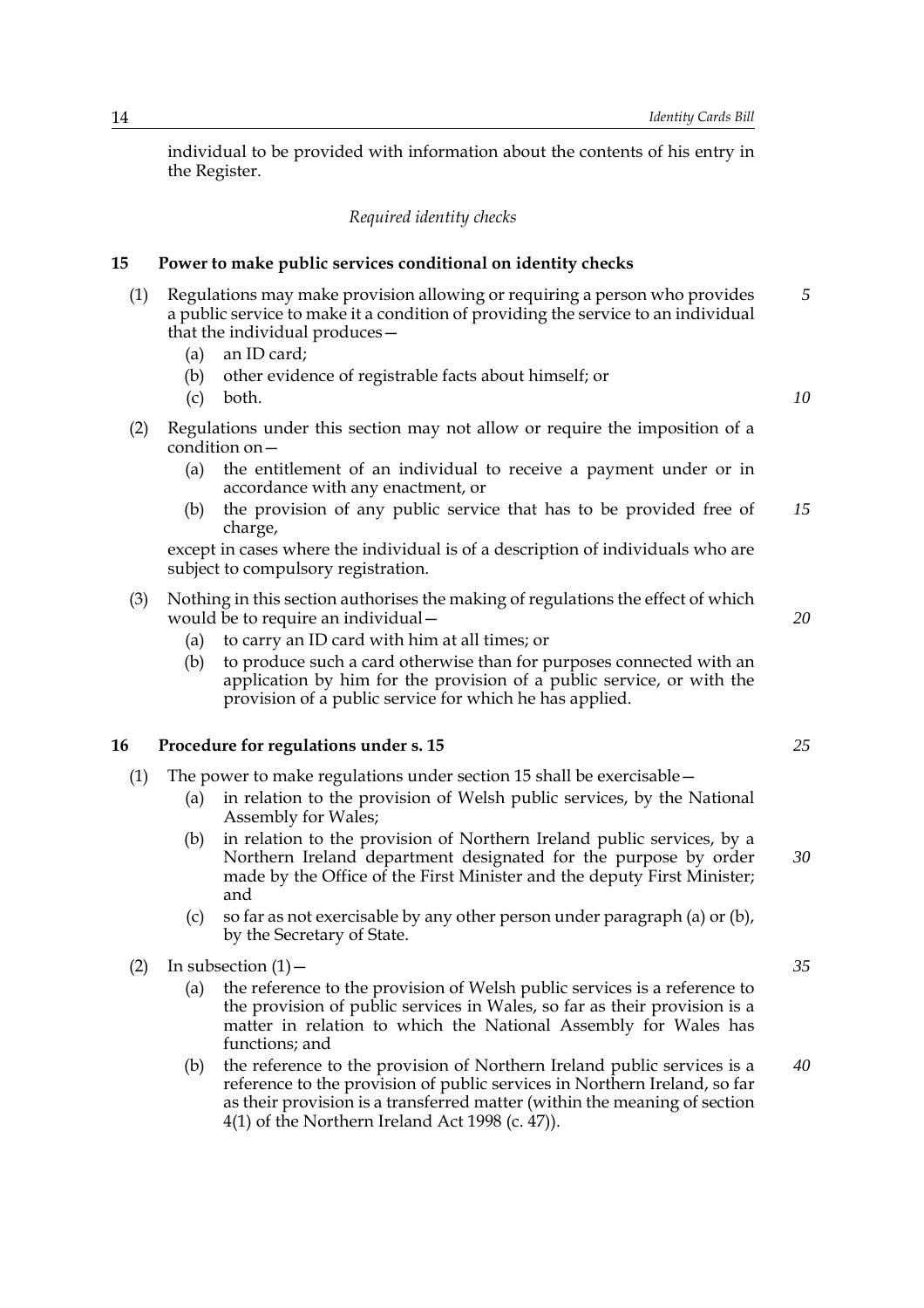(3) Regulations containing (with or without other provision) any provision the making of which is authorised by section 15 must not be made by the Secretary of State or a Northern Ireland department unless a draft of the regulations— (a) in the case of regulations made by the Secretary of State, has been laid before Parliament and approved by a resolution of each House; and (b) in the case of regulations made by a Northern Ireland department, has been laid before and approved by the Northern Ireland Assembly. (4) Before— (a) draft regulations under section 15 are laid before either House of Parliament or the Northern Ireland Assembly, or (b) regulations under that section are made by the National Assembly for Wales, the person proposing to make the regulations must take such steps as that person thinks fit for securing that members of the public likely to be affected by the regulations are informed about the matters mentioned in subsection (5), and for consulting them about the proposal. (5) Those matters are— (a) the reasons for the making of the regulations; and (b) why reliance is not being placed on powers conferred otherwise than by this Act. (6) Where— (a) a power to impose conditions for the provision of a public service is exercisable under an enactment not contained in this Act, and (b) that power is exercisable only after consultation with such persons as may be specified or described in that enactment, the power under section 15 to impose a condition for the provision of that service or to make provision in relation to such a condition is to be exercisable only after consultation with the persons so specified or described. **17 Power to provide for checks on the Register** (1) The Secretary of State may by regulations make provision authorising a person providing a public service in respect of which— (a) a condition is imposed under section 15, or (b) a condition for the production of an ID card, or of evidence of registrable facts, or both, is imposed by or under any other enactment, *5 10 15 20 25 30*

to be provided with information recorded in the Register that he requires for the purpose of ascertaining or verifying registrable facts about an individual who has applied for the provision of the service. *35*

- (2) The Secretary of State may by regulations make provision as to—
	- (a) the manner in which applications for the provision of information under this section must be made;
	- (b) the persons by whom, and the circumstances in which, such an application may be made; and
	- (c) the information that may be provided in response to such an application and the manner in which it may be provided.
- (3) The Secretary of State may by regulations make it a condition of the provision of information under this section— *45*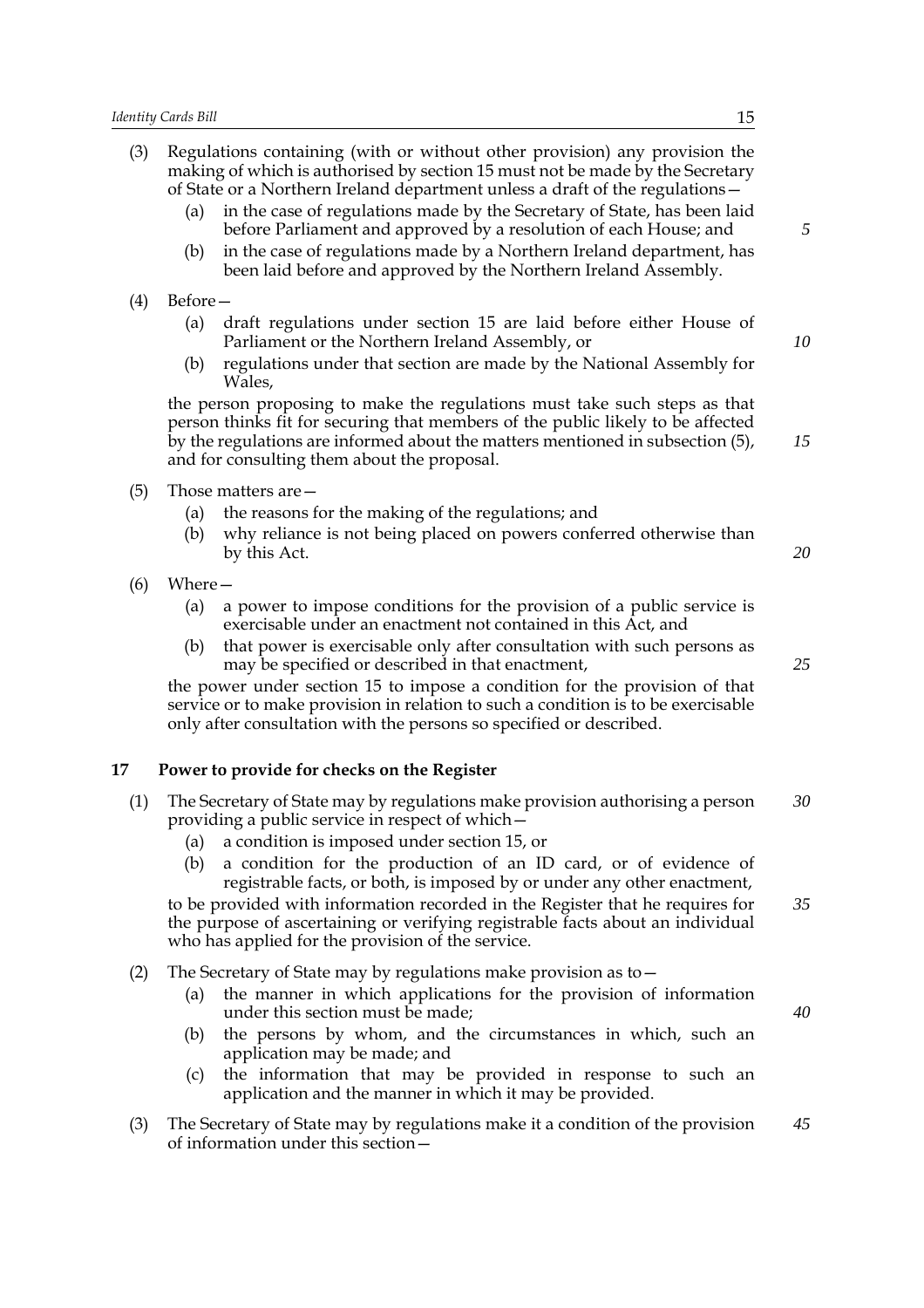- (a) that the person to whom it is provided has registered prescribed particulars about himself with the Secretary of State;
- (b) that that person and the applicant for the information (where different) are for the time being approved by the Secretary of State in the prescribed manner; and
- (c) that apparatus used for the purposes of the application, and apparatus that it is proposed to use for the receipt and storage of the information, is for the time being approved by the prescribed person in the prescribed manner.
- (4) The Secretary of State must not make regulations containing (with or without other provision) any provision that he is authorised to make by this section unless a draft of the regulations has been laid before Parliament and approved by a resolution of each House. *10*
- (5) Before draft regulations under this section are laid before either House of Parliament, the Secretary of State must take such steps as he thinks fit for securing that—
	- (a) members of the public in the United Kingdom are informed about the reasons for the proposal to make the regulations; and
	- (b) for consulting them about it.
- (6) In this section "enactment" includes an enactment comprised in an Act of the Scottish Parliament. *20*

#### **18 Prohibition on requirements to produce identity cards**

- (1) It shall be unlawful in cases not falling within subsection (2) for any person—
	- (a) to make it a condition of doing anything in relation to an individual that the individual makes an application, or gives an authority or consent, for the purposes of section 14(1); *25*
	- (b) to make it a condition of doing anything in relation to an individual that the individual establishes his identity by the production of an ID card; or
	- (c) otherwise to impose a requirement on an individual to produce such a card. *30*
- (2) Each of the following is a case in which such a condition or requirement may be imposed in relation to or on an individual—
	- (a) where the condition or requirement is imposed in accordance with regulations under section 15, or in accordance with provision made by or under any other enactment; *35*
	- (b) where provision is made allowing the individual to satisfy the condition or other requirement using reasonable alternative methods of establishing his identity;
	- (c) where the individual is of a description of individuals who are subject to compulsory registration. *40*
- (3) The obligation of a person by virtue of this section not to impose a condition or requirement in relation to or on an individual is a duty owed to that individual and is enforceable by him in civil proceedings—
	- (a) for an injunction or interdict; or
	- (b) for any other appropriate remedy or relief.

*5*

*15*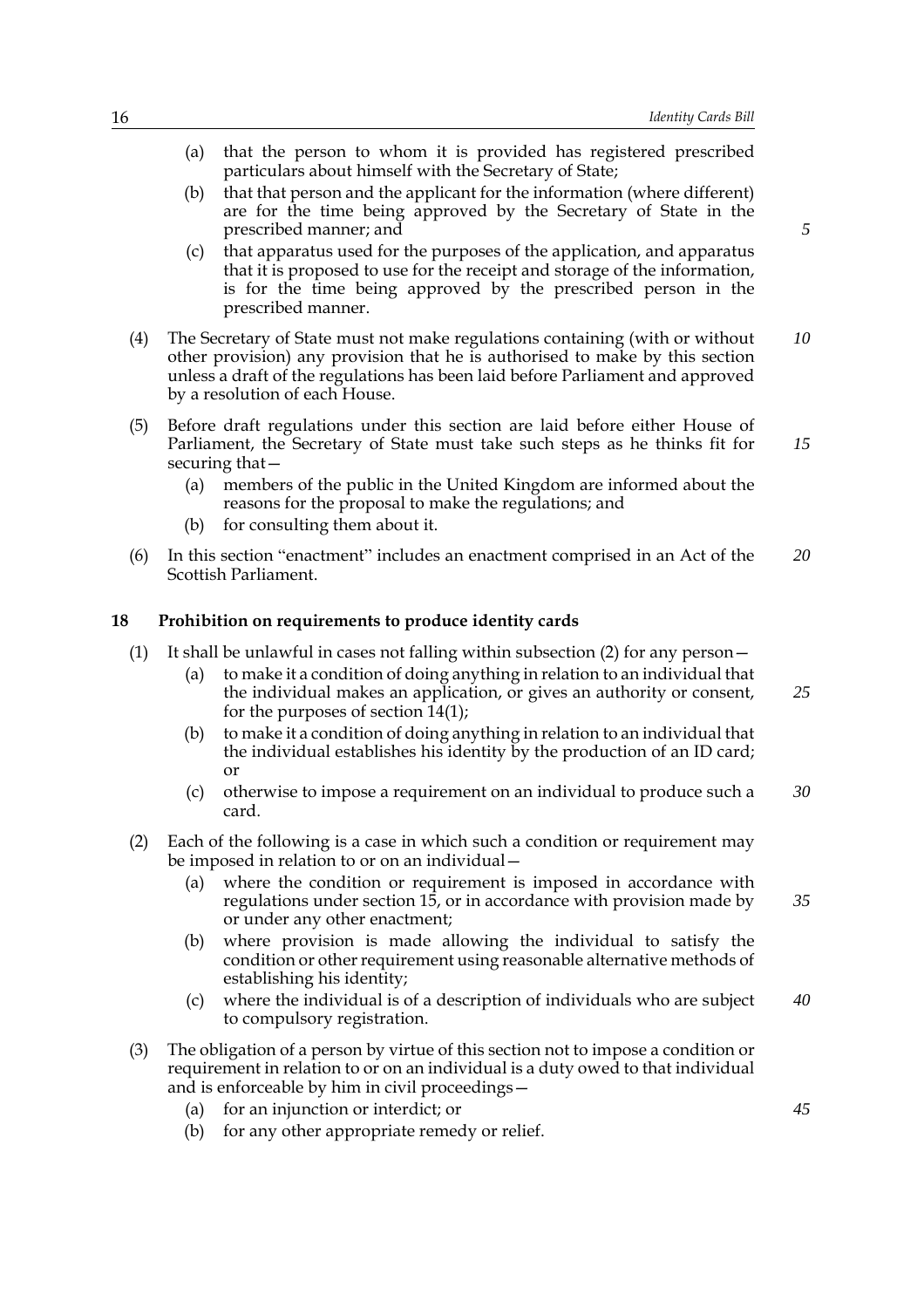(4) In this section "enactment" includes an enactment comprised in an Act of the Scottish Parliament.

*Other allowed uses of registered information*

#### **19 Use for purposes of public authorities etc.**

- (1) The Secretary of State may, without the individual's consent, provide a person with information recorded in an individual's entry in the Register if -*5*
	- (a) the provision of the information is authorised by this section; and
	- (b) there is compliance with any requirements imposed by or under section 23 in relation to the provision of the information.
- (2) The provision of information is authorised by this section where it is  $-$ (a) the provision of information to the Director-General of the Security Service for purposes connected with the carrying out of any of that Service's functions;
	- (b) the provision of information to the Chief of the Secret Intelligence Service for purposes connected with the carrying out of any of that Service's functions; *15*
	- (c) the provision of information to the Director of the Government Communications Headquarters for purposes connected with the carrying out of any of the functions of GCHQ; or
	- (d) the provision of information to the Director General of the Serious Organised Crime Agency for purposes connected with the carrying out of any of that Agency's functions. *20*
- (3) The provision of information not falling within paragraph 9 of Schedule 1 is authorised by this section where the information is provided to a chief officer of police—
	- (a) in the interests of national security;
	- (b) for purposes connected with the prevention or detection of crime; or
	- (c) for other purposes specified by order made by the Secretary of State.
- (4) The provision of information not falling within paragraph 9 of Schedule 1 is authorised by this section where the information is provided to the Commissioners for Her Majesty's Revenue and Customs— *30*
	- (a) in the interests of national security;
	- (b) for purposes connected with the prevention or detection of crime;
	- (c) for purposes connected with the prevention, detection or investigation of conduct in respect of which the Commissioners have power to impose penalties, or with the imposition of such penalties;
	- (d) for the purpose of facilitating the checking of information provided to the Commissioners in connection with anything under their care and management, or with any other matter in relation to which the Commissioners have duties under any enactment;
	- (e) for purposes connected with any of the functions of the Commissioners in relation to national insurance contributions or national insurance numbers; or
	- (f) for other purposes specified by order made by the Secretary of State.
- (5) The provision of information not falling within paragraph 9 of Schedule 1 is authorised by this section where the information is provided— *45*

*10*

*25*

*40*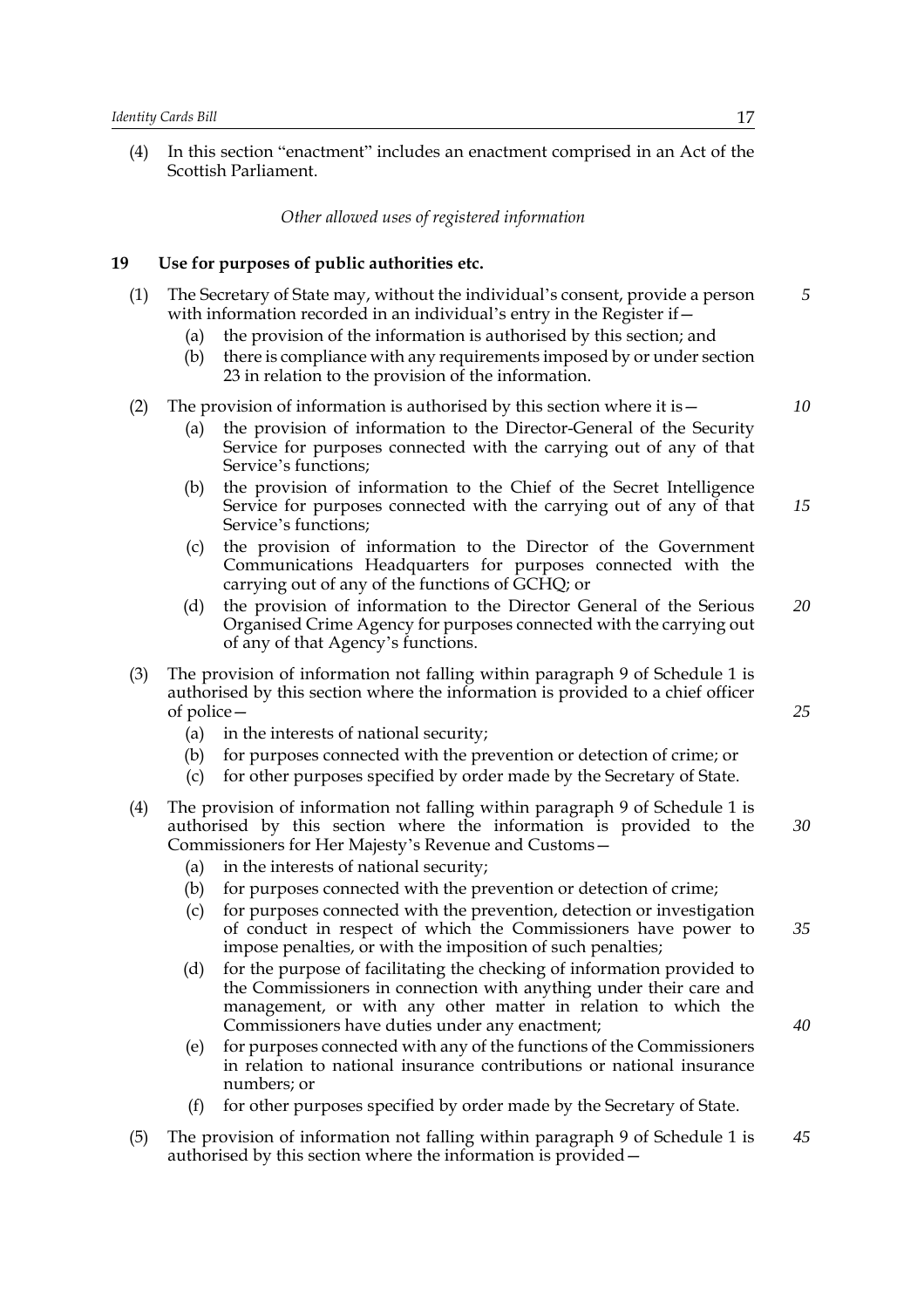*5*

*10*

*15*

*25*

- (a) to a prescribed government department, or
- (b) to a prescribed Northern Ireland department,

for purposes connected with the carrying out of any prescribed functions of that department or of a Minister in charge of it.

- (6) The provision of information to a designated documents authority is authorised by this section where the information is provided for purposes connected with the exercise or performance by the authority of  $-$ 
	- (a) any of its powers or duties by virtue of this Act; or
	- (b) any of its other powers or duties in relation to the issue or modification of designated documents.
- (7) The powers of the Secretary of State by virtue of this section to make an order or regulations authorising the provision of information to a person are exercisable for the purposes only of authorising the provision of information in circumstances in which its provision to the person in question is necessary in the public interest.
- (8) In this section—

"chief officer of police" means—

- (a) the chief officer of police of a police force maintained for a police area in England and Wales;
- (b) the chief constable of a police force maintained under the Police (Scotland) Act 1967 (c. 77); *20*
- (c) the Chief Constable of the Police Service of Northern Ireland;
- (d) the Chief Constable of the Ministry of Defence Police;
- (e) the Chief Constable of the Civil Nuclear Constabulary;
- (f) the Chief Constable of the British Transport Police;
- (g) the chief officer of the States of Jersey Police Force;
- (h) the chief officer of the salaried police force of the Island of Guernsey; or
- (i) the Chief Constable of the Isle of Man Constabulary;
- "GCHQ" has the same meaning as in the Intelligence Services Act 1994 (c. 13). *30*
- (9) Nothing in this section is to be construed as restricting any power to disclose information that exists apart from this section.

#### **20 Further uses connected with the prevention and detection of crime**

- (1) The Secretary of State may, without the individual's consent, provide a person with information recorded in an individual's entry in the Register if -*35*
	- (a) the provision of the information is authorised by this section; and
	- (b) there is compliance with any requirements imposed by or under section 23 in relation to the provision of the information.
- (2) The provision of a person with information not falling within paragraph 9 of Schedule 1 is authorised by this section (so far as it is not otherwise authorised by section 19) if the information is provided for any of the purposes specified in section 17(2)(a) to (d) of the Anti-terrorism, Crime and Security Act 2001 (c. 24) (criminal proceedings and investigations). *40*
- (3) Section 18 of the Anti-terrorism, Crime and Security Act 2001 (restriction on disclosure of information for overseas purposes) shall have effect in relation to *45*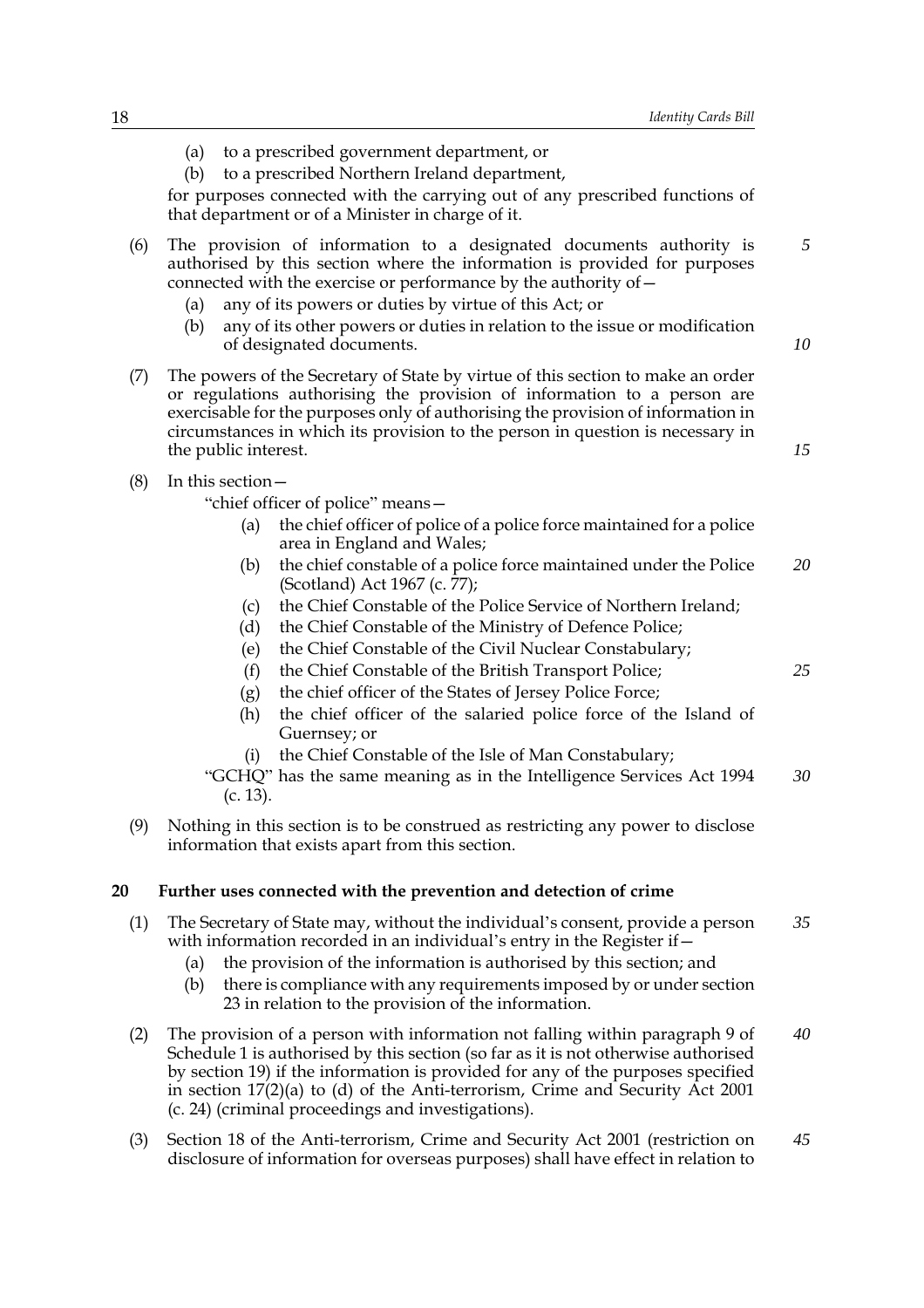the provision of a person with information by virtue of subsection (2) as it applies in relation to a disclosure of information in exercise of a power to which section 17 of that Act applies.

- (4) The provision of information falling within paragraph 9 of Schedule 1 is authorised by this section if it is provided—
	- (a) to a person to whom information may be provided by virtue of any of subsections (3) to (5) of section 19 or is made as mentioned in subsection (2) of this section; and
	- (b) for purposes connected with the prevention or detection of serious crime.

#### *10*

*5*

#### **21 Use for correcting inaccurate or incomplete information**

- (1) This section applies where—
	- (a) information about an individual has been provided for verification purposes to the Secretary of State or to a designated documents authority; and
	- (b) it appears to the Secretary of State that the information was inaccurate or incomplete in one or more particulars.
- (2) The Secretary of State may, without the individual's consent, provide the person who provided the inaccurate or incomplete information with information about—
	- (a) the respects in which it is inaccurate or incomplete; and
	- (b) what is in fact recorded in that individual's entry in respect of the matters to which the inaccurate or incomplete information related.
- (3) The provision of information to a person under this section is subject to compliance with any requirements imposed by or under section 23 in relation to its provision. *25*
- (4) The reference in this section to providing information about an individual for verification purposes is a reference to providing information about that individual which is required (whether under section 11 or otherwise) or intended to be used by the Secretary of State or a designated documents authority for verifying— *30*
	- (a) something recorded in that individual's entry in the Register,
	- (b) something provided to the Secretary of State or a designated documents authority for the purpose of being recorded in an entry about that individual in the Register, or
	- (c) something otherwise available to the Secretary of State for being so recorded.

#### **22 Power to authorise other uses of information**

- (1) In a case where there is no authorisation under sections 19 to 21 for the provision of information, the Secretary of State may nevertheless, without the individual's consent, provide a public authority with information recorded in an individual's entry in the Register if—
	- (a) the information is not information falling within paragraph 9 of Schedule 1;
	- (b) the information is of a description specified or described in an order made by the Secretary of State; *45*

*15*

*20*

#### *35*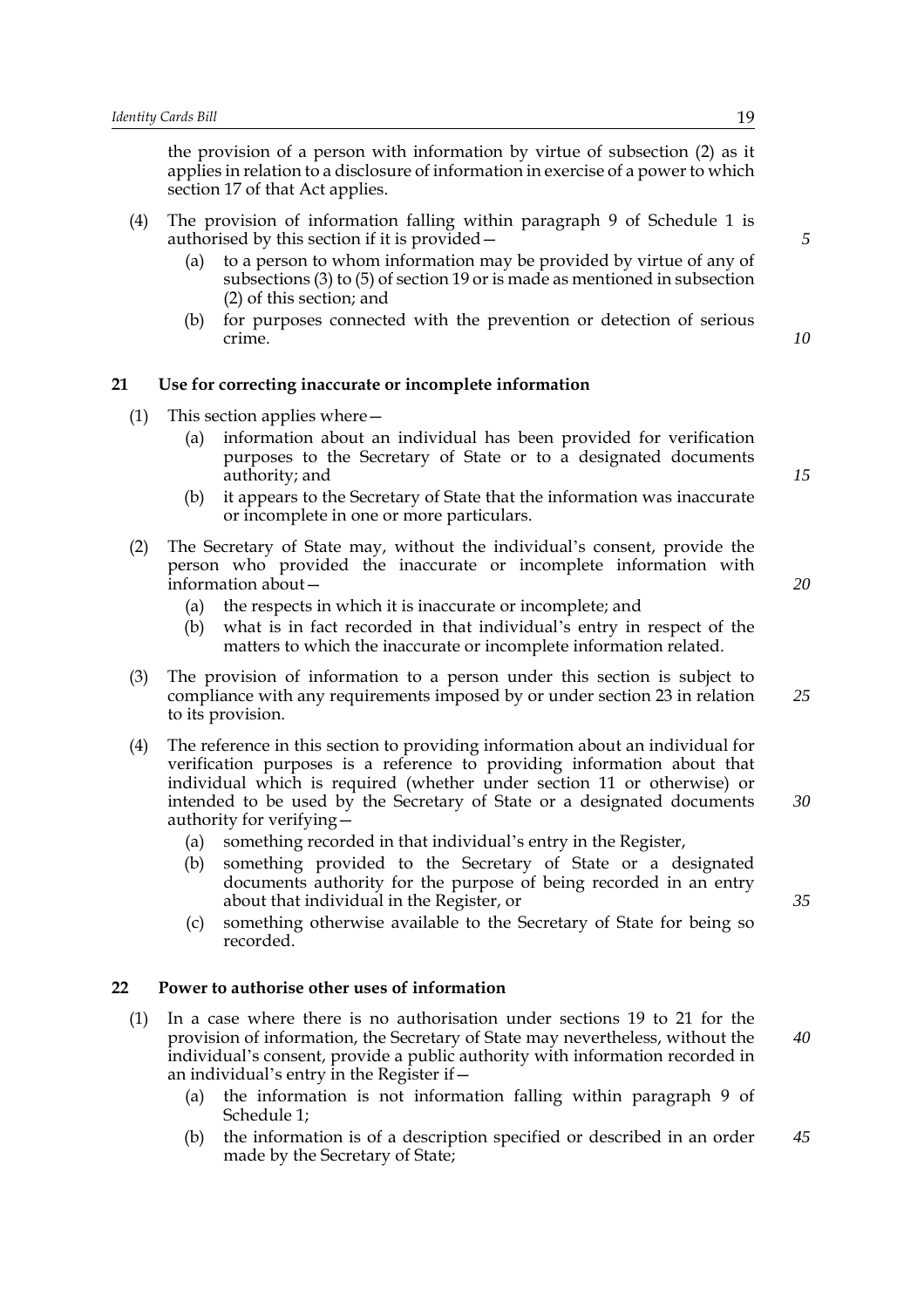- (c) the information is provided to a public authority so specified or described;
- (d) the information is provided for the purposes so specified or described; and
- (e) there is compliance with any requirements imposed by or under section 23 in relation to the provision of the information.
- (2) The power of the Secretary of State by virtue of this section to make an order authorising the provision of information to a public authority is exercisable for the purpose only of authorising the provision of information in circumstances in which its provision to the authority in question is necessary in the public interest. *10*
- (3) The Secretary of State must not make an order containing (with or without other provision) any provision that he is authorised to make by this section unless a draft of the order has been laid before Parliament and approved by a resolution of each House.

*15*

*20*

*5*

#### **23 Rules for using information without individual's consent**

- (1) Under sections 19 to 22 the Secretary of State may provide a person with information within paragraph 2 of Schedule 1 only if he is satisfied that it would not have been reasonably practicable for the person to whom the information is provided to have obtained the information by other means.
- (2) The Secretary of State may by regulations make provision—
	- (a) imposing requirements that must be satisfied before information is provided under any of sections 19 to 22; and
	- (b) restricting the persons who may be authorised to act on his behalf for or in connection with the provision of information under any of those sections. *25*
- (3) Those regulations may include—
	- (a) provision requiring a person to be provided with information only where an application for it has been made by or on behalf of that person;
	- (b) provision specifying or describing the persons who are entitled to make applications for the provision of information to a person; and
	- (c) provision imposing other requirements as to the manner in which such applications must be made.
- (4) The Secretary of State may by regulations make it a condition of providing information to a person— *35*
	- (a) that that person (where not specified in sections 19 to 22) and the applicant for the information (where different) are for the time being approved by the Secretary of State in the prescribed manner; and
	- (b) that apparatus used for the purposes of the application, and apparatus that it is proposed to use for the receipt and storage of the information, is for the time being approved by the prescribed person in the prescribed manner. *40*
- (5) The Secretary of State may also by regulations provide that information that may be provided to a person under any of sections 19 to 22 may be provided instead to another person who— *45*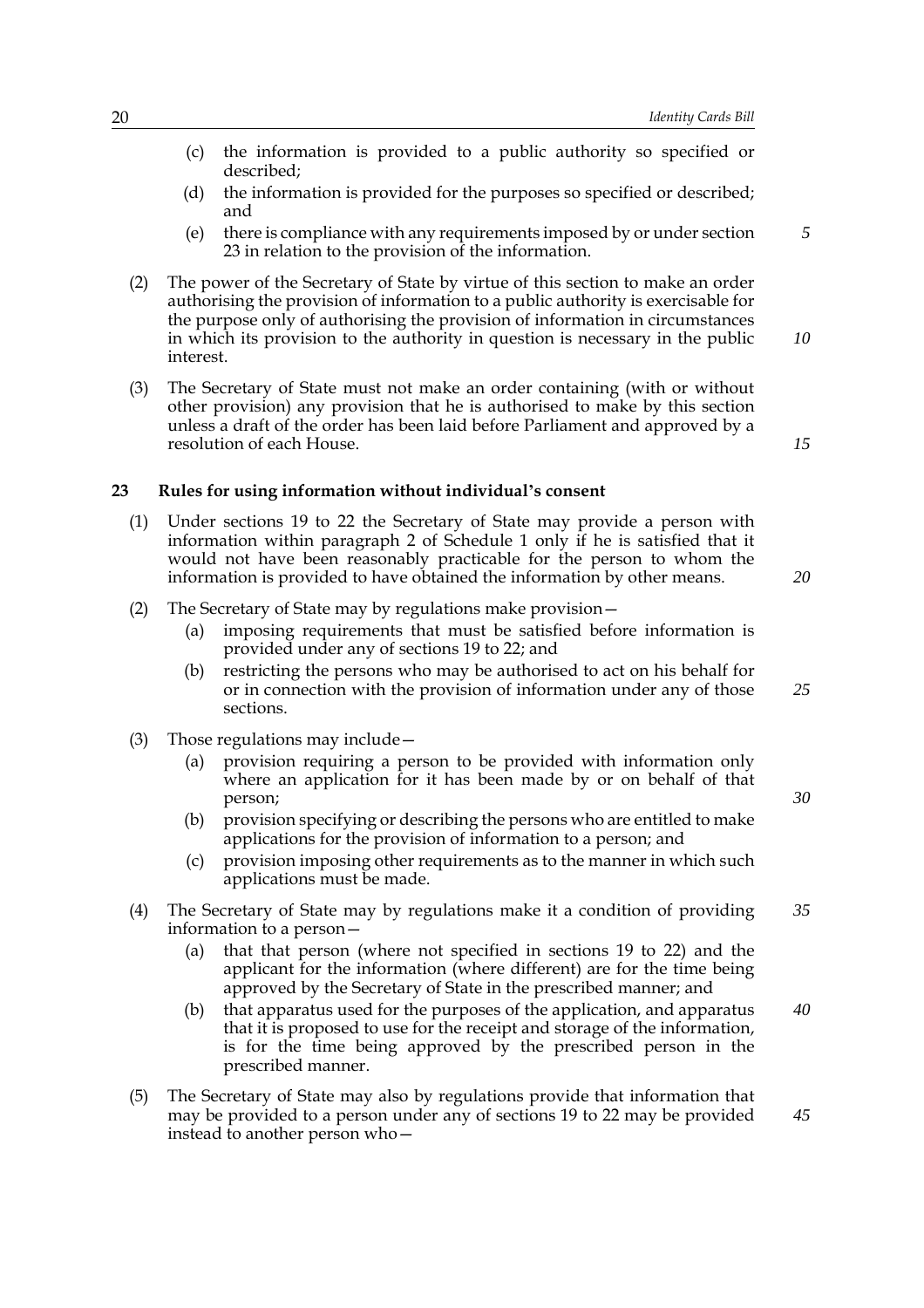- (a) is authorised by that person to be a recipient of information provided under that section;
- (b) holds such office, rank or position as may be specified in the regulations; and
- (c) is under the direction or control of that person, or is otherwise answerable or subordinate to him, in respect of any of his duties as a person holding that office, rank or position.
- (6) The Secretary of State must not make regulations containing (with or without other provision) any provision authorised by this section unless a draft of the regulations has been laid before Parliament and approved by a resolution of each House. *10*

#### *Supervision of operation of Act*

#### **24 Appointment of National Identity Scheme Commissioner**

- (1) The Secretary of State must appoint a Commissioner to be known as the National Identity Scheme Commissioner.
- (2) It shall be the function of the Commissioner (subject to subsection (3)) to keep under review—
	- (a) the arrangements for the time being maintained by the Secretary of State for the purposes of his functions under this Act or the subordinate legislation made under it;
	- (b) the arrangements for the time being maintained by designated documents authorities for the purposes of their functions under this Act or that subordinate legislation;
	- (c) the arrangements made, by persons to whom information may be provided, for obtaining the information available to them under this Act or that subordinate legislation and for recording and using it; and
	- (d) the uses to which ID cards are being put.
- (3) The matters to be kept under review by the Commissioner do not include—
	- (a) the exercise of powers which under this Act are exercisable by statutory instrument or by statutory rule for the purposes of the Statutory Rules (Northern Ireland) Order 1979 (S.I. 1979/1573 (N.I. 12)); *30*
	- (b) appeals against civil penalties;
	- (c) the operation of so much of this Act or of any subordinate legislation as imposes or relates to criminal offences;
	- (d) the provision of information to the Director-General of the Security Service, the Chief of the Secret Intelligence Service or the Director of the Government Communications Headquarters;
	- (e) the provision to another member of the intelligence services, in accordance with regulations under section 23(5), of information that may be provided to that Director-General, Chief or Director;
	- (f) the exercise by the Secretary of State of his powers under section 39;or
	- (g) arrangements made for the purposes of anything mentioned in paragraphs (a) to (f).
- (4) It shall be the duty of every official of the Secretary of State's department to provide the Commissioner with all such information (including information recorded in the Register) as he may require for the purpose of carrying out his functions under this Act.

*5*

*15*

*20*

*25*

*35*

*40*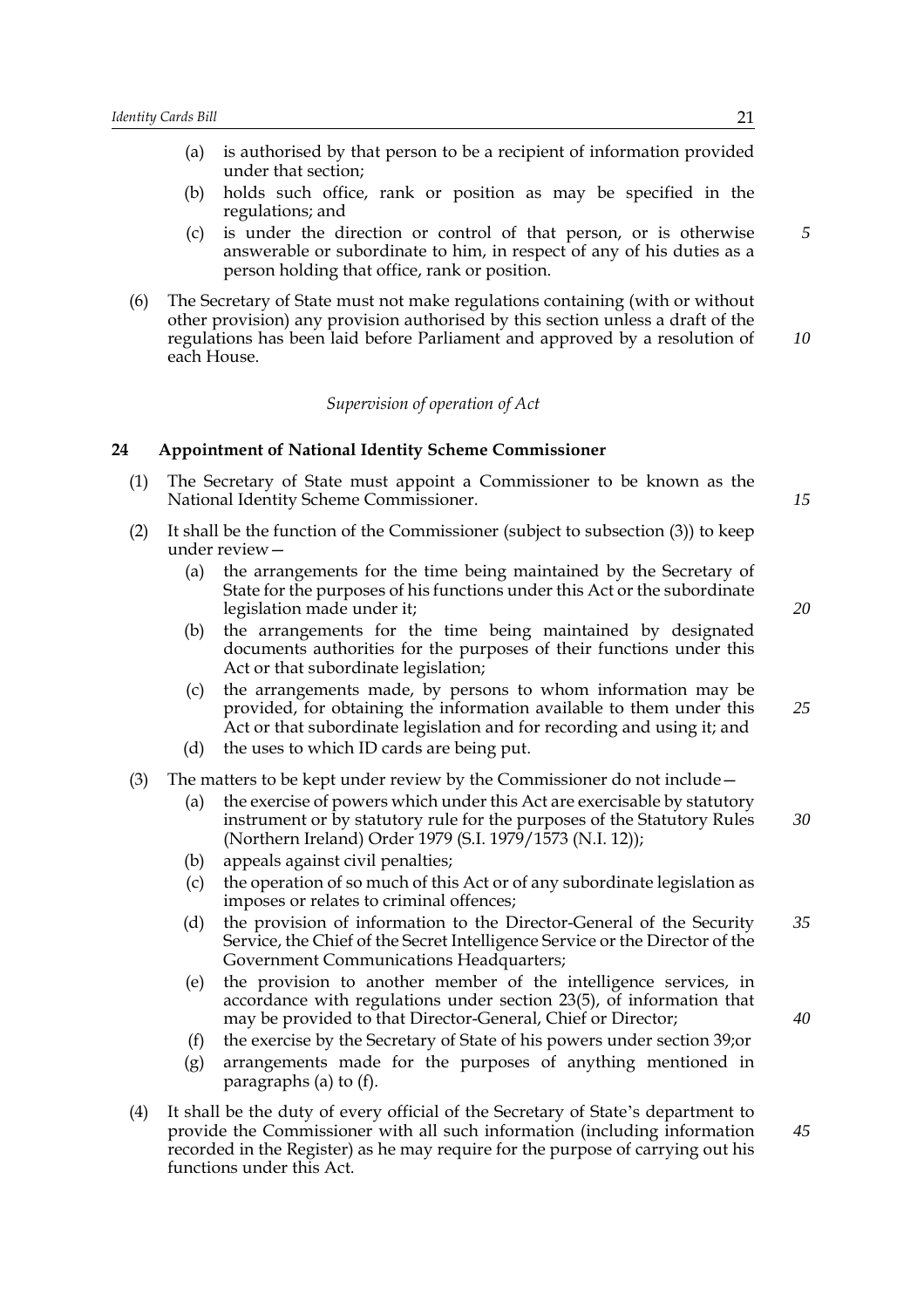- (5) The Commissioner is to hold office in accordance with the terms of his appointment; *and there shall be paid to him out of money provided by Parliament such allowances as the Treasury may determine*.
- (6) The Secretary of State—
	- (a) after consultation with the Commissioner, and
	- (b) subject to the approval of the Treasury as to numbers,

must provide the Commissioner with such staff as the Secretary of State considers necessary for the carrying out of the Commissioner's functions.

- (7) In Part 6 of Schedule 1 to the Freedom of Information Act 2000 (c. 36) (public authorities for the purposes of that Act), at the appropriate place, insert— "The National Identity Scheme Commissioner."
- (8) In this section "intelligence service" has the same meaning as in the Regulation of Investigatory Powers Act 2000 (c. 23).

#### **25 Reports by Commissioner**

- (1) As soon as practicable after the end of each calendar year, the Commissioner must make a report to the Secretary of State about the carrying out of the Commissioner's functions. *15*
- (2) The Commissioner may also, at any other time, make such report to the Secretary of State on any matter relating to the carrying out of those functions as the Commissioner thinks fit.
- (3) The Secretary of State must lay before Parliament a copy of every report made to him under this section.
- (4) If it appears to the Secretary of State, after consultation with the Commissioner, that the publication of a particular matter contained in a report under this section would be prejudicial to—
	- (a) national security, or
	- (b) the prevention or detection of crime,

the Secretary of State may exclude that matter from the copy of the report that he lays before Parliament.

(5) Where a matter is excluded under subsection (4) from a copy of a report laid before Parliament, the Secretary of State must, when he lays that copy of the report, also lay before Parliament a statement that a matter has been excluded from the report under that subsection. *30*

#### **26 Jurisdiction of Intelligence Services Commissioner and Tribunal**

- (1) The Regulation of Investigatory Powers Act 2000 is amended as follows.
- (2) In section 59 (functions of Intelligence Services Commissioner), after subsection (2) insert—
	- "(2A) The Intelligence Services Commissioner shall also keep under review—
		- (a) the acquisition, storage and use by the intelligence services of information recorded in the National Identity Register;
		- (b) the provision of such information to members of the intelligence services in accordance with any provision made by or under the Identity Cards Act 2005;

*5*

*10*

*20*

*25*

*35*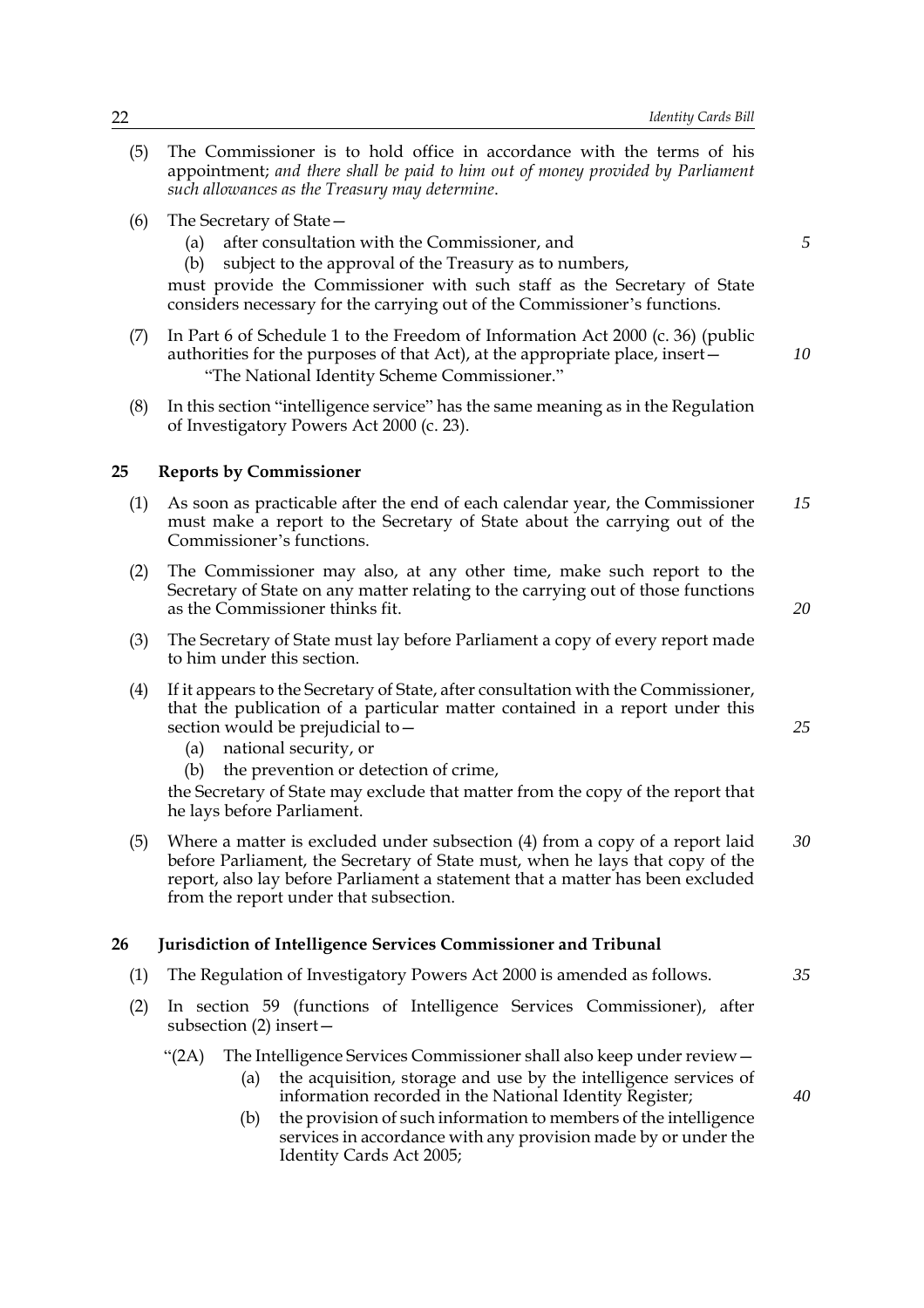- (c) arrangements made by the Secretary of State or any of the intelligence services for the purposes of anything mentioned in paragraph (a) or (b)."
- (3) In section 65(2)(b) (complaints in relation to which Tribunal has jurisdiction), after "subsection (4)" insert "or (4A)".
- (4) In section 65(3) (proceedings in relation to which the Tribunal has jurisdiction), for the "or" at the end of paragraph  $(c)$  substitute  $-$ 
	- "(ca) they are proceedings relating to the provision to a member of any of the intelligence services of information recorded in an individual's entry in the National Identity Register;
	- (cb) they are proceedings relating to the acquisition, storage or use of such information by any of the intelligence services; or".

(5) After section 65(4) insert—

- "(4A) The Tribunal is also the appropriate forum for a complaint if it is a complaint by an individual about what he believes to be—
	- (a) the provision to a member of any of the intelligence services of information recorded in that individual's entry in the National Identity Register; or
	- (b) the acquisition, storage or use of such information by any of the intelligence services.'

#### *Offences*

#### **27 Possession of false identity documents etc.**

- (1) It is an offence for a person with the requisite intention to have in his possession or under his control—
	- (a) an identity document that is false and that he knows or believes to be false; *25*
	- (b) an identity document that was improperly obtained and that he knows or believes to have been improperly obtained; or
	- (c) an identity document that relates to someone else.
- (2) The requisite intention for the purposes of subsection  $(1)$  is  $-$ 
	- (a) the intention of using the document for establishing registrable facts about himself; or
	- (b) the intention of allowing or inducing another to use it for establishing, ascertaining or verifying registrable facts about himself or about any other person (with the exception, in the case of a document within paragraph (c) of that subsection, of the individual to whom it relates).
- (3) It is an offence for a person with the requisite intention to make, or to have in his possession or under his control—
	- (a) any apparatus which, to his knowledge, is or has been specially designed or adapted for the making of false identity documents; or
	- (b) any article or material which, to his knowledge, is or has been specially designed or adapted to be used in the making of false identity documents.
- (4) The requisite intention for the purposes of subsection (3) is the intention—
	- (a) that he or another will make a false identity document; and

*40*

*35*

*10*

*15*

*20*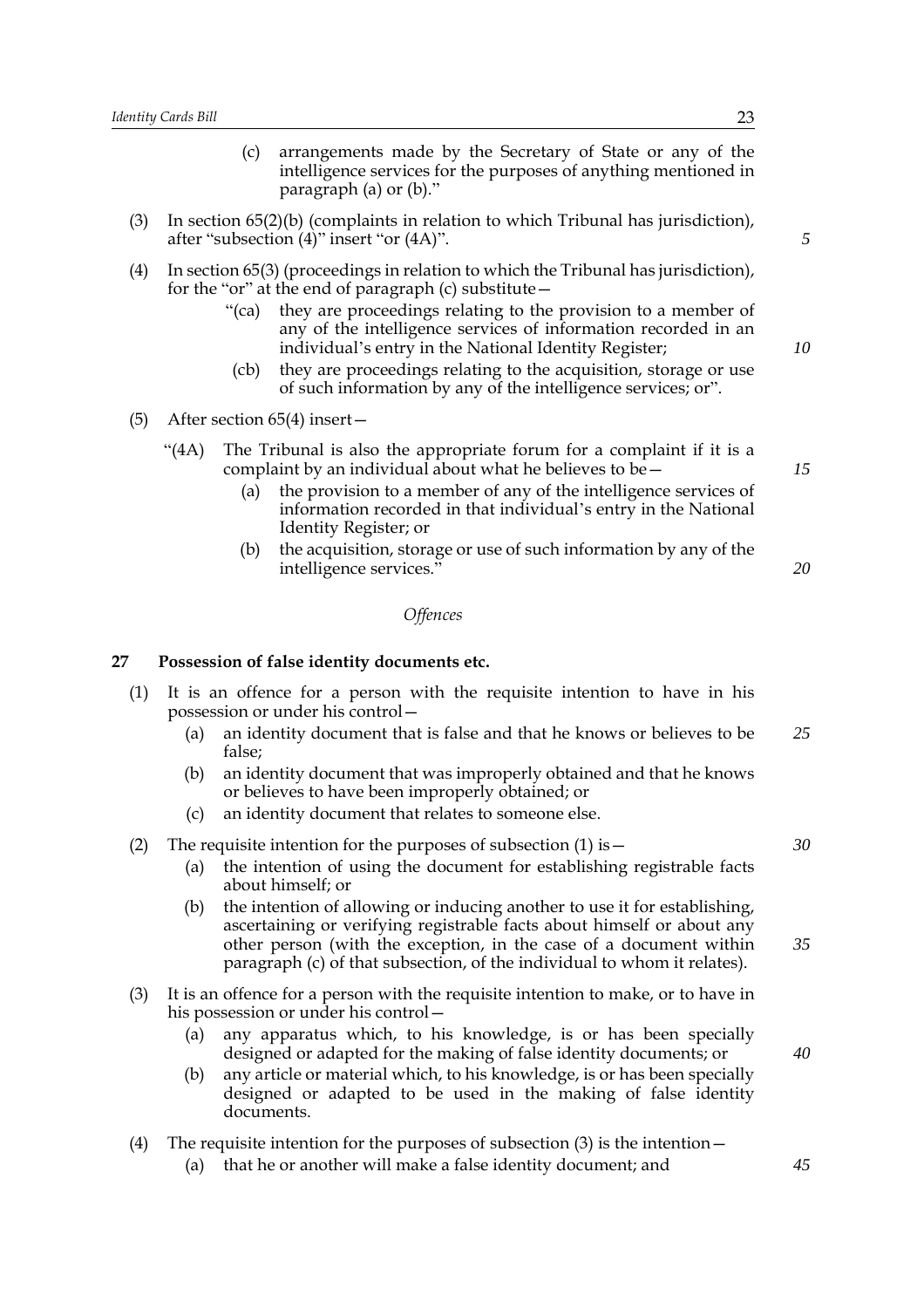- (b) that the document will be used by somebody for establishing, ascertaining or verifying registrable facts about a person.
- (5) It is an offence for a person to have in his possession or under his control, without reasonable excuse—
	- (a) an identity document that is false;
	- (b) an identity document that was improperly obtained;
	- (c) an identity document that relates to someone else; or
	- (d) any apparatus, article or material which, to his knowledge, is or has been specially designed or adapted for the making of false identity documents or to be used in the making of such documents.
- (6) A person guilty of an offence under subsection (1) or (3) shall be liable, on conviction on indictment, to imprisonment for a term not exceeding ten years or to a fine, or to both.
- (7) A person guilty of an offence under subsection (5) shall be liable—
	- (a) on conviction on indictment, to imprisonment for a term not exceeding two years or to a fine, or to both; *15*
	- (b) on summary conviction in England and Wales, to imprisonment for a term not exceeding twelve months or to a fine not exceeding the statutory maximum, or to both;
	- (c) on summary conviction in Scotland or Northern Ireland, to imprisonment for a term not exceeding six months or to a fine not exceeding the statutory maximum, or to both; *20*

but, in relation to an offence committed before the commencement of section 154(1) of the Criminal Justice Act 2003 (c. 44), the reference in paragraph (b) to twelve months is to be read as a reference to six months.

- (8) For the purposes of this section—
	- (a) an identity document is false only if it is false within the meaning of Part 1 of the Forgery and Counterfeiting Act 1981 (c. 45) (see section 9(1) of that Act); and
	- (b) an identity document was improperly obtained if false information was provided, in or in connection with the application for its issue or an application for its modification, to the person who issued it or (as the case may be) to a person entitled to modify it; *30*

and references to the making of a false identity document include references to the modification of an identity document so that it becomes false.

- (9) Subsection (8)(a) does not apply in the application of this section to Scotland.
- (10) In this section "identity document" has the meaning given by section 28.

#### **28 Identity documents for the purposes of s. 27**

- (1) In section 27 "identity document" means any document that is, or purports to be— (a) an ID card; *40*
	-
	- (b) a designated document;
	- (c) an immigration document;
	- (d) a United Kingdom passport (within the meaning of the Immigration Act 1971 (c.  $77$ ));

*5*

*10*

*25*

*35*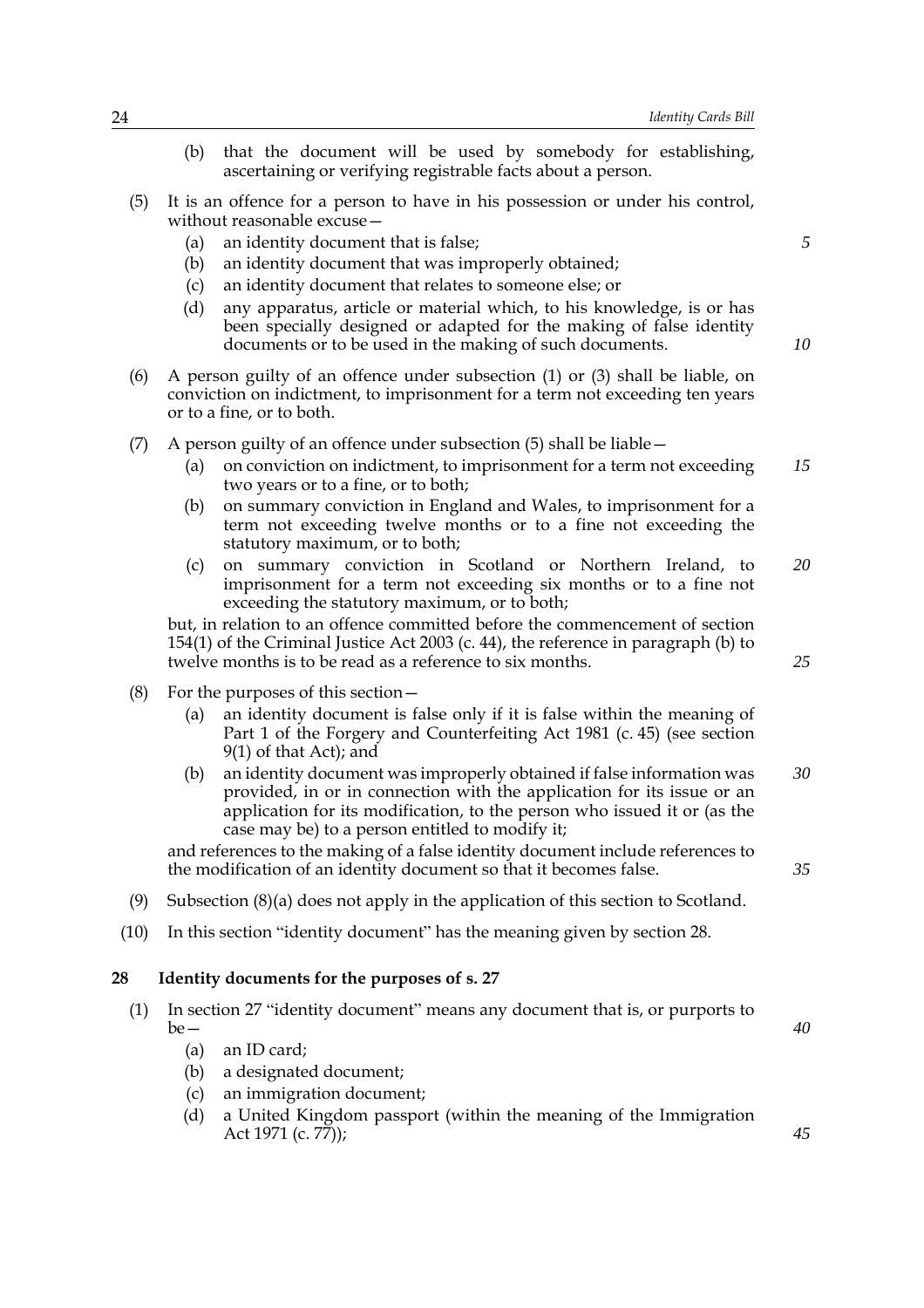|     | (e)                                                                                                                                                                                                                                                                       | a passport issued by or on behalf of the authorities of a country or<br>territory outside the United Kingdom or by or on behalf of an<br>international organisation;                                                                              |    |
|-----|---------------------------------------------------------------------------------------------------------------------------------------------------------------------------------------------------------------------------------------------------------------------------|---------------------------------------------------------------------------------------------------------------------------------------------------------------------------------------------------------------------------------------------------|----|
|     | (f)                                                                                                                                                                                                                                                                       | a document that can be used (in some or all circumstances) instead of a<br>passport;                                                                                                                                                              | 5  |
|     | (g)<br>(h)                                                                                                                                                                                                                                                                | a UK driving licence; or<br>a driving licence issued by or on behalf of the authorities of a country<br>or territory outside the United Kingdom.                                                                                                  |    |
| (2) |                                                                                                                                                                                                                                                                           | In subsection (1) "immigration document" means -                                                                                                                                                                                                  |    |
|     | (a)                                                                                                                                                                                                                                                                       | a document used for confirming the right of a person under the<br>Community Treaties in respect of entry or residence in the United<br>Kingdom;                                                                                                   | 10 |
|     | (b)                                                                                                                                                                                                                                                                       | a document which is given in exercise of immigration functions and<br>records information about leave granted to a person to enter or to<br>remain in the United Kingdom; or                                                                      | 15 |
|     | (c)                                                                                                                                                                                                                                                                       | a registration card (within the meaning of section 26A of the<br>Immigration Act 1971 (c. 77));                                                                                                                                                   |    |
|     |                                                                                                                                                                                                                                                                           | and in paragraph (b) "immigration functions" means functions under the<br>Immigration Acts (within the meaning of the Asylum and Immigration<br>(Treatment of Claimants, etc.) Act 2004 (c. 19)).                                                 | 20 |
| (3) |                                                                                                                                                                                                                                                                           | In that subsection "UK driving licence" means -                                                                                                                                                                                                   |    |
|     | (a)                                                                                                                                                                                                                                                                       | a licence to drive a motor vehicle granted under Part 3 of the Road<br>Traffic Act 1988 (c. 52); or                                                                                                                                               |    |
|     | (b)                                                                                                                                                                                                                                                                       | a licence to drive a motor vehicle granted under Part 2 of the Road<br>Traffic (Northern Ireland) Order 1981 (S.I. 1981/154 (N.I. 1)).                                                                                                            | 25 |
| (4) | The Secretary of State may by order modify the list of documents in subsection<br>(1).                                                                                                                                                                                    |                                                                                                                                                                                                                                                   |    |
| (5) | The Secretary of State must not make an order containing (with or without<br>other provision) any provision that he is authorised to make by subsection (4)<br>unless a draft of the order has been laid before Parliament and approved by a<br>resolution of each House. |                                                                                                                                                                                                                                                   | 30 |
| 29  |                                                                                                                                                                                                                                                                           | Unauthorised disclosure of information                                                                                                                                                                                                            |    |
| (1) |                                                                                                                                                                                                                                                                           | A person is guilty of an offence if, without lawful authority -                                                                                                                                                                                   |    |
|     | (a)                                                                                                                                                                                                                                                                       | he provides any person with information that he is required to keep<br>confidential; or                                                                                                                                                           | 35 |
|     | (b)                                                                                                                                                                                                                                                                       | he otherwise makes a disclosure of any such information.                                                                                                                                                                                          |    |
| (2) | in part, to $-$                                                                                                                                                                                                                                                           | For the purposes of this section a person is required to keep information<br>confidential if it is information that is or has become available to him by reason<br>of his holding an office or employment the duties of which relate, in whole or | 40 |

- (a) the establishment or maintenance of the Register;
- (b) the issue, modification, cancellation or surrender of ID cards; or
- (c) the carrying out of the Commissioner's functions.
- (3) For the purposes of this section information is provided or otherwise disclosed with lawful authority if, and only if the provision or other disclosure of the information— *45*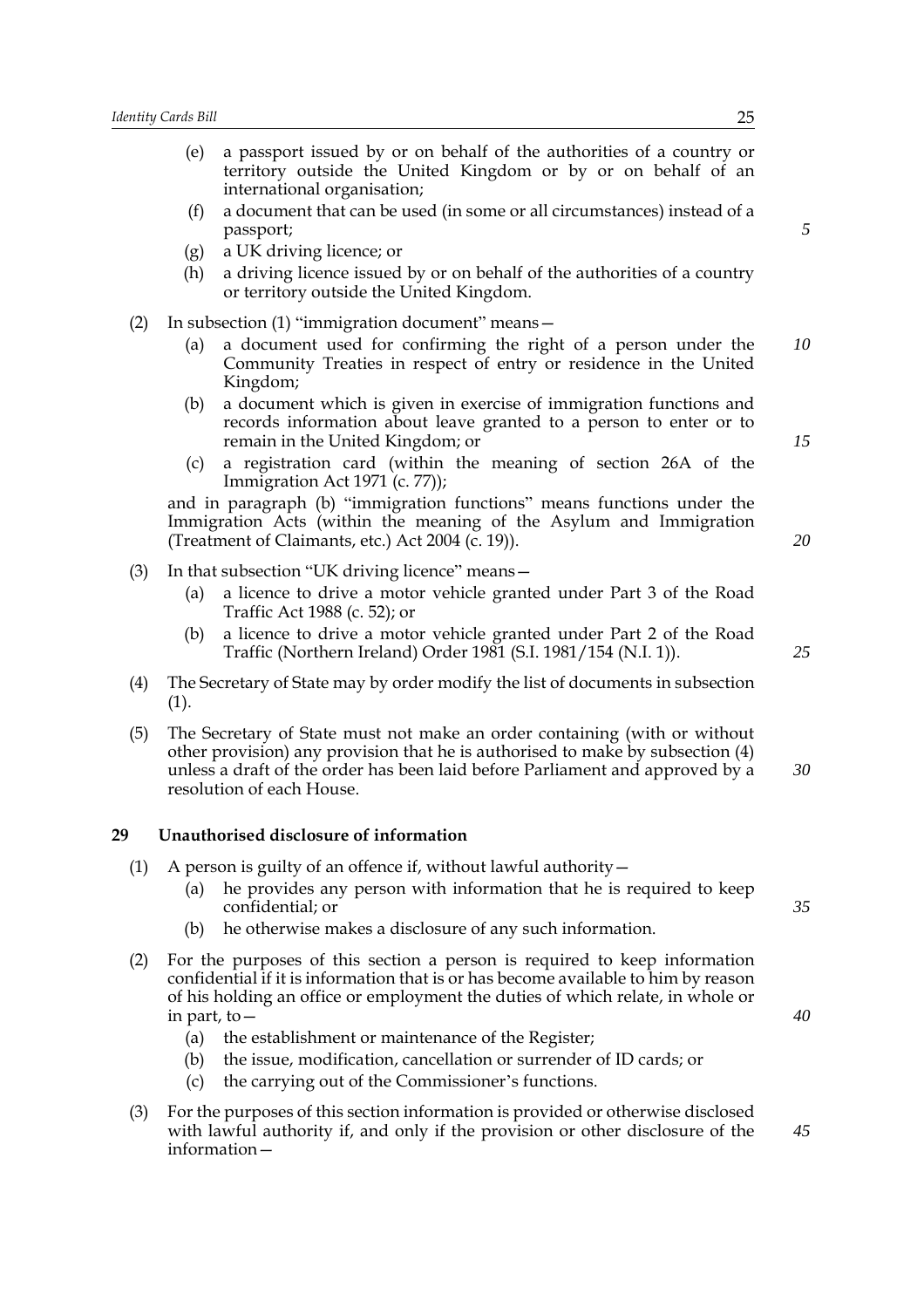- (a) is authorised by or under this Act or another enactment;
- (b) is in pursuance of an order or direction of a court or of a tribunal established by or under any enactment;
- (c) is in pursuance of a Community obligation; or
- (d) is for the purposes of the performance of the the duties of an office or employment of the sort mentioned in subsection (2).
- (4) It is a defence for a person charged with an offence under this section to show that, at the time of the alleged offence, he believed, on reasonable grounds, that he had lawful authority to provide the information or to make the other disclosure in question.
- (5) A person guilty of an offence under this section shall be liable, on conviction on indictment, to imprisonment for a term not exceeding two years or to a fine, or to both.

#### **30 Providing false information**

- (1) A person is guilty of an offence if, in circumstances falling within subsection  $(2)$ , he provides false information to any person  $-$ *15*
	- (a) for the purpose of securing the making or modification of an entry in the Register;
	- (b) in confirming (with or without changes) the contents of an entry in the Register; or
	- (c) for the purpose of obtaining for himself or another the issue or modification of an ID card.
- (2) Those circumstances are that, at the time of the provision of the information he—
	- (a) knows or believes the information to be false; or
	- (b) is reckless as to whether or not it is false.

#### (3) A person guilty of an offence under this section shall be liable—

- (a) on conviction on indictment, to imprisonment for a term not exceeding two years or to a fine, or to both;
- (b) on summary conviction in England and Wales, to imprisonment for a term not exceeding twelve months or to a fine not exceeding the statutory maximum, or to both; *30*
- (c) on summary conviction in Scotland or Northern Ireland, to imprisonment for a term not exceeding six months or to a fine not exceeding the statutory maximum, or to both;

but, in relation to an offence committed before the commencement of section 154(1) of the Criminal Justice Act 2003 (c. 44), the reference in paragraph (b) to twelve months is to be read as a reference to six months.

#### **31 Tampering with the Register etc.**

- (1) A person is guilty of an offence under this section if  $-$ *40*
	- (a) he engages in any conduct that causes an unauthorised modification of information recorded in the Register; and
	- (b) at the time when he engages in the conduct, he has the requisite intent.
- (2) For the purposes of this section a person has the requisite intent if he  $-$

*25*

*20*

*5*

*10*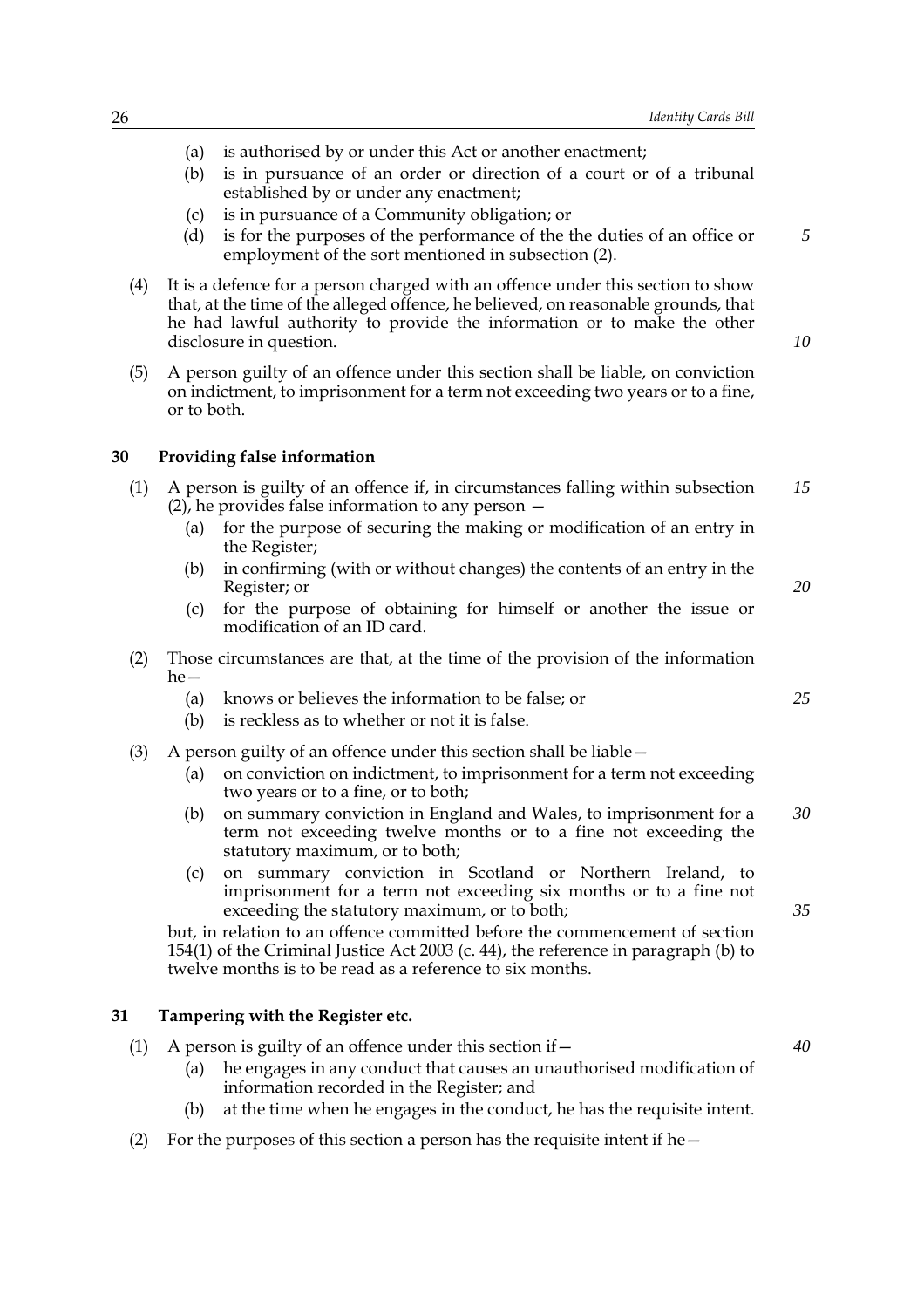- (a) intends to cause a modification of information recorded in the Register; or
- (b) is reckless as to whether or not his conduct will cause such a modification.
- (3) For the purposes of this section the cases in which conduct causes a modification of information recorded in the Register include—
	- (a) where it contributes to a modification of such information; and
	- (b) where it makes it more difficult or impossible for such information to be retrieved in a legible form from a computer on which it is stored by the Secretary of State, or contributes to making that more difficult or impossible. *10*
- (4) It is immaterial for the purposes of this section—
	- (a) whether the conduct constituting the offence, or any of it, took place in the United Kingdom; or
	- (b) in the case of conduct outside the United Kingdom, whether it is conduct of a British citizen. *15*
- (5) For the purposes of this section a modification is unauthorised, in relation to the person whose conduct causes it, if—
	- (a) he is not himself entitled to determine if the modification may be made; and
	- (b) he does not have a consent to the modification from a person who is so entitled.
- (6) In proceedings against a person for an offence under this section in respect of conduct causing a modification of information recorded in the Register it is to be a defence for that person to show that, at the time of the conduct, he believed, on reasonable grounds—
	- (a) that he was a person entitled to determine if that modification might be made; or
	- (b) that consent to the modification had been given by a person so entitled.
- (7) A person guilty of an offence under this section shall be liable—
	- (a) on conviction on indictment, to imprisonment for a term not exceeding ten years or to a fine, or to both;
	- (b) on summary conviction in England and Wales, to imprisonment for a term not exceeding twelve months or to a fine not exceeding the statutory maximum, or to both;
	- (c) on summary conviction in Scotland or Northern Ireland, to imprisonment for a term not exceeding six months or to a fine not exceeding the statutory maximum, or to both;

but, in relation to an offence committed before the commencement of section 154(1) of the Criminal Justice Act 2003 (c. 44), the reference in paragraph (b) to twelve months is to be read as a reference to six months.

- (8) In the case of an offence by virtue of this section in respect of conduct wholly or partly outside the United Kingdom—
	- (a) proceedings for the offence may be taken at any place in the United Kingdom; and
	- (b) the offence may for all incidental purposes be treated as having been committed at any such place.
- (9) In this section—

*5*

*30*

*35*

*40*

*20*

*25*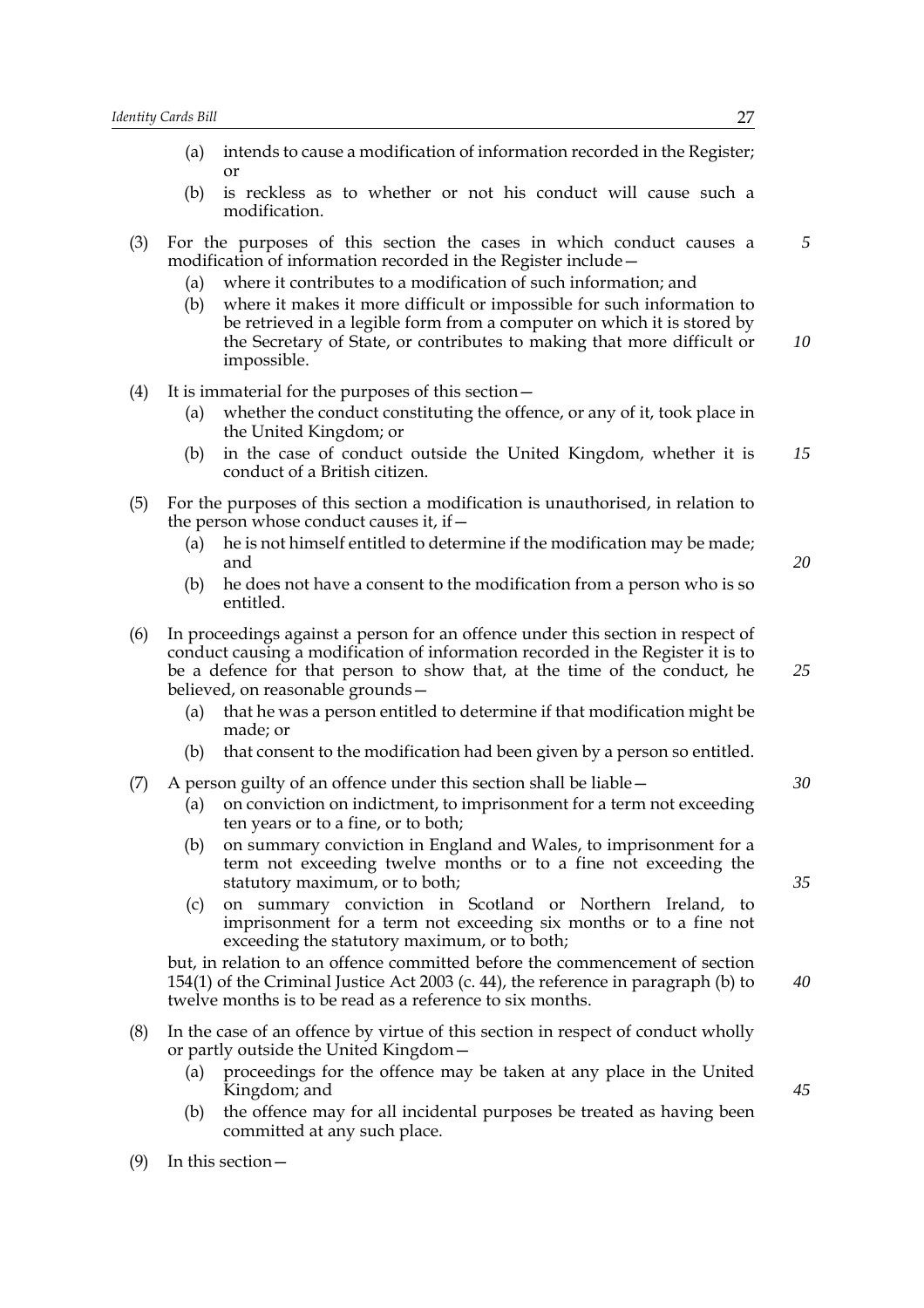"conduct" includes acts and omissions; and "modification" includes a temporary modification.

#### **32 Amendments relating to offences**

- (1) In section 1(2) of the Criminal Justice Act 1993 (c. 36) (Group A offences in respect of which jurisdiction is extended for some purposes in relation to conduct outside England and Wales), after paragraph (c) insert-"(ca) an offence under section 27 of the Identity Cards Act 2005;".
	-
- (2) In section 31 of the Immigration and Asylum Act 1999 (defences based on Article 31(1) of the Refugee Convention)—
	- (a) in subsection (3) (offences in England and Wales and Northern Ireland to which section applies), after paragraph (a) insert— *10*
		- "(aa) section 27(1) or (5) of the Identity Cards Act 2005;"
	- (b) in subsection (4) (offences in Scotland to which section applies), after paragraph (b) insert—
		- "(ba) under section 27(1) or (5) of the Identity Cards Act 2005;". *15*
- (3) In section 14(2) of the Asylum and Immigration (Treatment of Claimants, etc.) Act 2004 (c. 19) (powers of arrest for immigration officers), after paragraph (p) insert—

"(q) an offence under section 27 of the Identity Cards Act 2005."

*20*

*5*

(4) In Article 26(2) of the Police and Criminal Evidence (Northern Ireland) Order 1989 (S.I. 1989/1341 (N.I. 12)) (offences for which an arrest may be made without a warrant), at the end insert—

"(q) An offence under—

- section 27(5) of the Identity Cards Act 2005 (possession of false document etc.); *25*
- (ii) section 29 of that Act (disclosure of information on National Identity Register); or
- (iii) section 30 of that Act (providing false information)."
- (5) In Article 38(2) of the Criminal Justice (Northern Ireland) Order 1996 (S.I. 1996/3160 (N.I. 24)) (which makes provision in relation to conduct outside Northern Ireland corresponding to that made by section 1(2) of the Criminal Justice Act 1993), after sub-paragraph (c) insert— *30*
	- "(ca) an offence under section 27 of the Identity Cards Act 2005;".

*Civil penalties*

*35*

#### **33 Imposition of civil penalties**

- (1) This section applies where the Secretary of State is satisfied that a person ("the defaulter") is a person who is liable under this Act to a civil penalty not exceeding a specified amount.
- (2) The Secretary of State may, by a notice given to the defaulter in the prescribed manner, impose on him a penalty of such amount, not exceeding the specified amount, as the Secretary of State thinks fit. *40*
- (3) A notice imposing such a penalty must—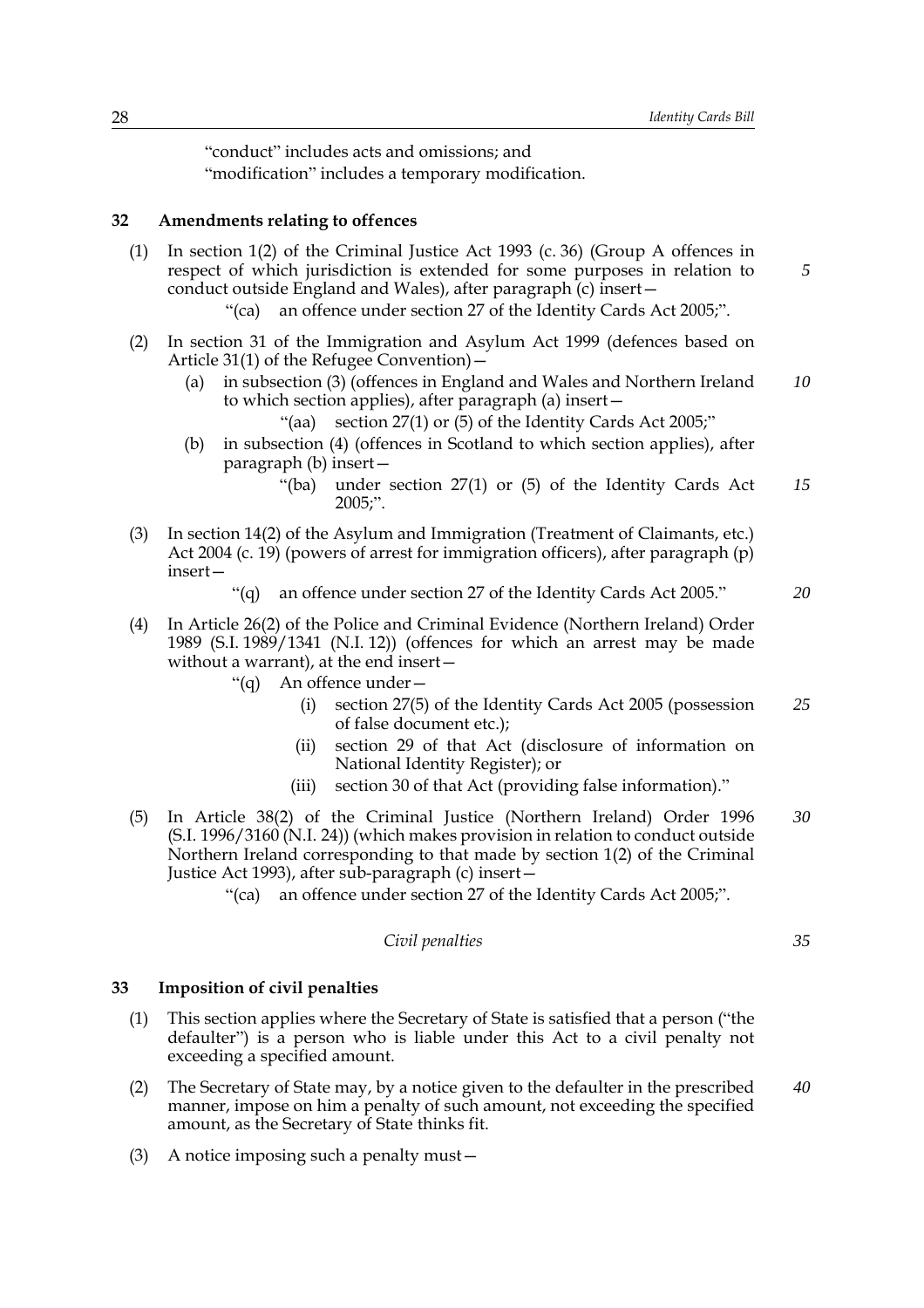|     | (a)                            | set out the Secretary of State's reasons for deciding that the defaulter is<br>liable to a penalty;                                                                                                                                        |    |
|-----|--------------------------------|--------------------------------------------------------------------------------------------------------------------------------------------------------------------------------------------------------------------------------------------|----|
|     | (b)<br>(c)                     | state the amount of the penalty that is being imposed;<br>specify a date before which the penalty must be paid to the Secretary of<br>State;                                                                                               | 5  |
|     | (d)<br>(e)                     | describe how payment may be made;<br>explain the steps that the defaulter may take if he objects to the penalty;<br>and                                                                                                                    |    |
|     | (f)                            | set out and explain the powers of the Secretary of State to enforce the<br>penalty.                                                                                                                                                        | 10 |
| (4) |                                | The date for the payment of a penalty must be not less than 14 days after the<br>giving of the notice imposing it.                                                                                                                         |    |
| (5) | (a)<br>(b)                     | A penalty imposed in accordance with this section -<br>must be paid to the Secretary of State in a manner described in the<br>notice imposing it; and<br>if not so paid by the specified date, is to be recoverable by him<br>accordingly. | 15 |
| (6) | as to $-$<br>(a)<br>(b)<br>(c) | In proceedings for recovery of a penalty so imposed no question may be raised<br>whether the defaulter was liable to the penalty;<br>whether the imposition of the penalty was unreasonable; or<br>the amount of the penalty.              | 20 |
| (7) |                                | Sums received by the Secretary of State in respect of penalties imposed in accordance<br>with this section must be paid into the Consolidated Fund.                                                                                        |    |
| 34  |                                | Objection to penalty                                                                                                                                                                                                                       | 25 |
| (1) | (a)                            | A person to whom a notice under section 33 has been given may give notice to<br>the Secretary of State that he objects to the penalty on one or more of the<br>following grounds-<br>that he is not liable to it;                          |    |
|     | (b)                            | that the circumstances of the contravention in respect of which he is<br>liable make the imposition of a penalty unreasonable;                                                                                                             | 30 |
|     | (c)                            | that the amount of the penalty is too high.<br>The notice of objection-                                                                                                                                                                    |    |
| (2) | (a)                            | must set out the grounds of the objection and the objector's reasons for<br>objecting on those grounds; and                                                                                                                                | 35 |
|     | (b)                            | must be given to the Secretary of State in the prescribed manner and<br>within the prescribed period after the giving of the notice imposing the<br>penalty.                                                                               |    |
| (3) |                                | The Secretary of State must consider a notice of objection given in accordance<br>with this section and may then $-$                                                                                                                       | 40 |
|     | (a)<br>(b)                     | cancel the penalty;<br>reduce it;                                                                                                                                                                                                          |    |

- (c) increase it; or
- $(d)$  confirm it.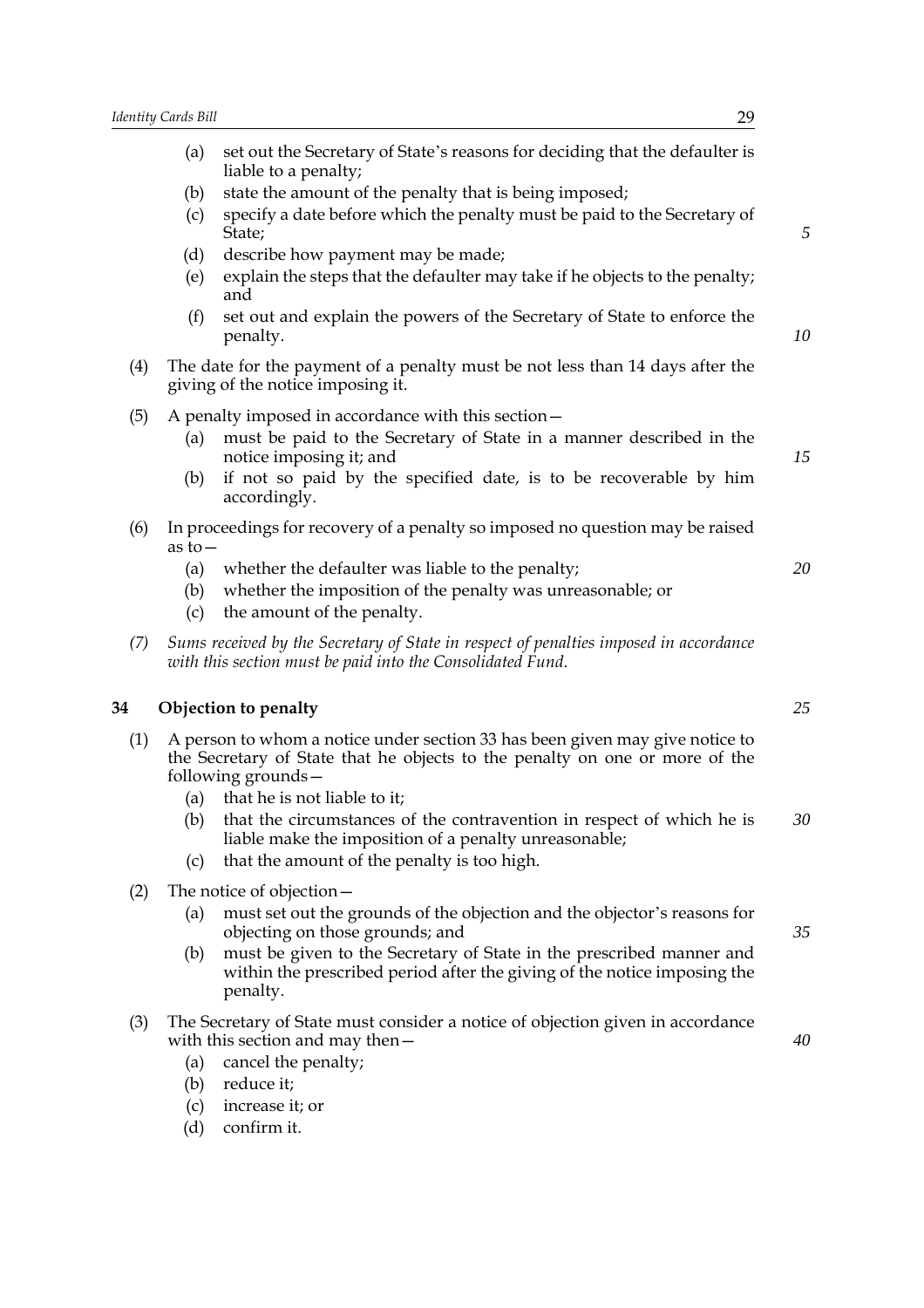*5*

*10*

*20*

- (4) The Secretary of State must not enforce a penalty in respect of which he has received a notice of objection before he has notified the objector of the outcome of his consideration of the objection.
- (5) That notification of the outcome of his consideration must be given, in the prescribed manner—
	- (a) before the end of the prescribed period; or
	- (b) within such longer period as he may agree with the objector.
- (6) Where, on consideration of an objection, the Secretary of State increases the penalty, he must give the objector a new penalty notice under section 33; and, where he reduces it, he must notify the objector of the reduced amount.

#### **35 Appeals against penalties**

- (1) A person on whom a penalty has been imposed under section 33 may appeal to the court on one or more of the following grounds—
	- (a) that he is not liable to it;
	- (b) that the circumstances of the contravention in respect of which he is liable make the imposition of a penalty unreasonable; *15*
	- (c) that the amount of the penalty is too high.
- (2) An appeal under this section must be brought within such period after the giving of the notice imposing the penalty to which it relates as may be specified by rules of court.
- (3) On an appeal under this section, the court may  $-$ 
	- (a) allow the appeal and cancel the penalty;
	- (b) allow the appeal and reduce the penalty; or
	- (c) dismiss the appeal.
- (4) An appeal under this section shall be by way of a rehearing of the Secretary of State's decision to impose the penalty. *25*
- (5) The matters to which the court may have regard when determining an appeal under this section include all matters that the court considers relevant, including—
	- (a) matters of which the Secretary of State was unaware when he made his decision; and *30*
	- (b) matters which (apart from this subsection) the court would be prevented from having regard to by virtue of rules of court.
- (6) An appeal under this section may be brought in relation to a penalty irrespective of whether a notice of objection under section 34 has been given in respect of that penalty and of whether there has been an increase or reduction under that section. *35*
- (7) In this section "the court" means—
	- (a) in England and Wales or Northern Ireland, a county court; and
	- (b) in Scotland, the sheriff.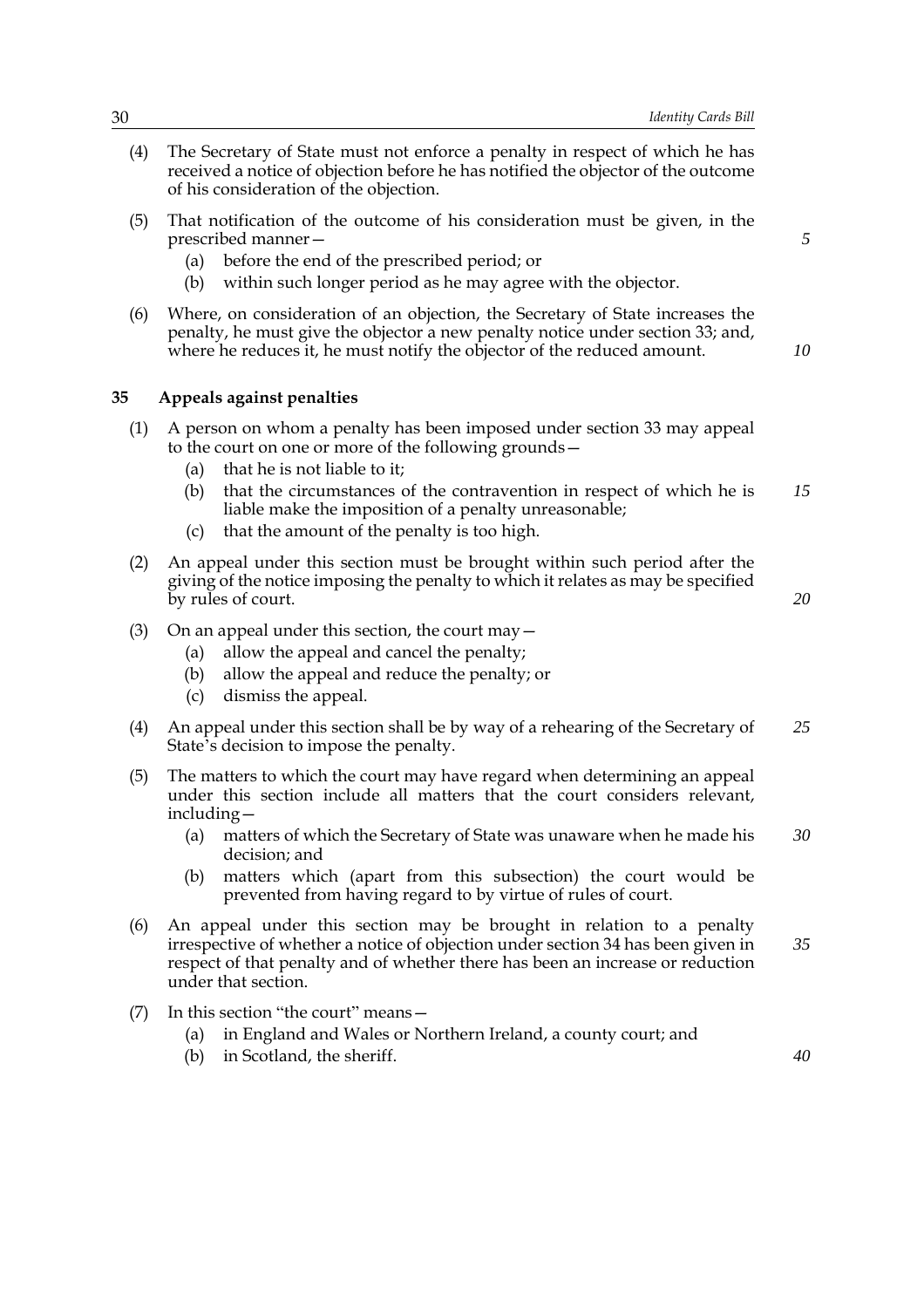#### **36 Code of practice on penalties**

- (1) The Secretary of State must issue a code of practice setting out the matters that he will consider when determining the amount to be imposed in any case by way of a civil penalty under this Act.
- (2) The Secretary of State must have regard to the code when—
	- (a) imposing a civil penalty under this Act; or
	- (b) considering a notice of objection under section 34.
- (3) The court must have regard to the code when determining any appeal under section 35.
- (4) Before issuing the code, the Secretary of State must lay a draft of it before Parliament. *10*
- (5) The code issued under this section does not come into force until the time specified by order made by the Secretary of State.
- (6) The Secretary of State may from time to time—
	- (a) revise the whole or a part of the code; and
	- (b) issue the revised code.
- (7) Subsections (4) and (5) apply to a revised code as they apply to the code first issued under this section.

#### *Fees and charges*

#### **37 Fees in respect of functions carried out under Act**

- *(1) The Secretary of State may by regulations impose fees, of such amounts as he thinks fit, to be paid to him in respect of any one or more of the following—*
	- *(a) applications to him for entries to be made in the Register, for the modification of entries or for the issue of ID cards;*
	- *(b) the making or modification of entries in the Register;*
	- *(c) the issue of ID cards;*
	- *(d) applications for the provision of information contained in entries in the Register;*
	- *(e) the provision of such information;*
	- *(f) applications for confirmation that information supplied coincides with information recorded in the Register; 30*
	- *(g) the issue or refusal of such confirmations;*
	- *(h) applications for the approval of a person or of apparatus in accordance with any regulations under this Act;*
	- *(i) the grant of such approvals.*
- (2) The provision that may be made by regulations under this section includes—
	- (a) provision for the payment of fees by instalments; and
	- (b) provision establishing arrangements under which instalments may be paid in anticipation of a fee becoming due.
- (3) In prescribing a fee under this section in respect of anything mentioned in a particular paragraph of subsection (1), the Secretary of State may take into account— *40*

*5*

*20*

*25*

*35*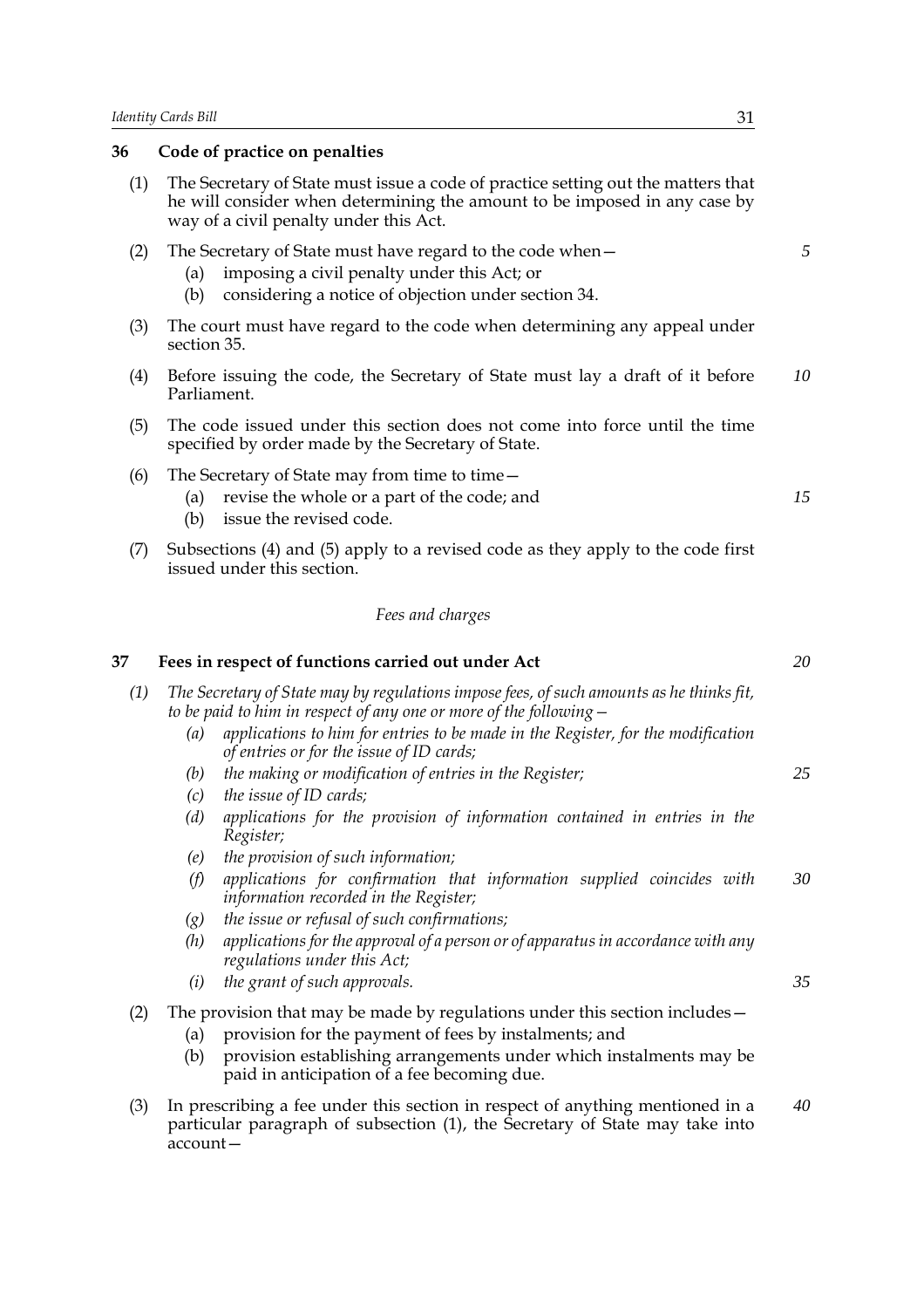- (a) expenses that will be or have been incurred by him in respect of that thing, both in the circumstances in relation to which the fee is prescribed and in other circumstances; (b) expenses that will be or have been incurred by him in respect of such other things mentioned in that subsection as he thinks fit; (c) other expenses that will be or have been incurred by him in connection with any provision made by or under this Act; (d) expenses that will be or have been incurred by any person in connection with applications for, and the issue of, designated documents (whether or not together with ID cards); (e) expenses that will be or have been incurred in the provision of consular services (within the meaning of section 1 of the Consular Fees Act 1980 (c. 23)); and (f) such differences between different persons by or in relation to whom that thing may be done as he thinks fit. (4) The consent of the Treasury is required for the making of regulations under subsection (1). (5) Every power conferred by or under an enactment to fix or impose fees in respect of— (a) applications for a designated document, or (b) the issue of designated documents, includes power to fix or impose fees in respect of things done by virtue of this Act in connection with such applications, or with the issue of such documents. *5 10 15 20*
- (6) References in this section to expenses that will be incurred for any purpose include references to expenses that the Secretary of State considers are likely to be incurred for that purpose over such period as he thinks appropriate, including expenses that will be incurred only after the commencement of particular provisions of this Act.
- *(7) Fees received by the Secretary of State by virtue of this section must be paid into the Consolidated Fund.*

#### **38 Amendment of Consular Fees Act 1980**

In section 1 of the Consular Fees Act 1980 (power to impose fees in respect of the carrying out of consular functions), after subsection (4) insert—

- *"(4A) In prescribing a fee under subsection (1) for the doing of a particular thing, Her Majesty in Council may take into account—*
	- *(a) the expenses that will be or have been incurred in doing that thing, both in the circumstances in relation to which the fee is prescribed and in other circumstances;*
	- *(b) the expenses that will be or have been incurred in doing such other things in the exercise of functions mentioned in that subsection as She thinks fit; 40*
	- *(c) expenses that will be or have been incurred by the Secretary of State in connection with arrangements made for purposes connected with both the exercise of such functions and provision made by or under the Identity Cards Act 2005; and*
	- *(d) such differences between different persons in relation to whom things may be or have been done as She thinks fit.*

*30*

*25*

*35*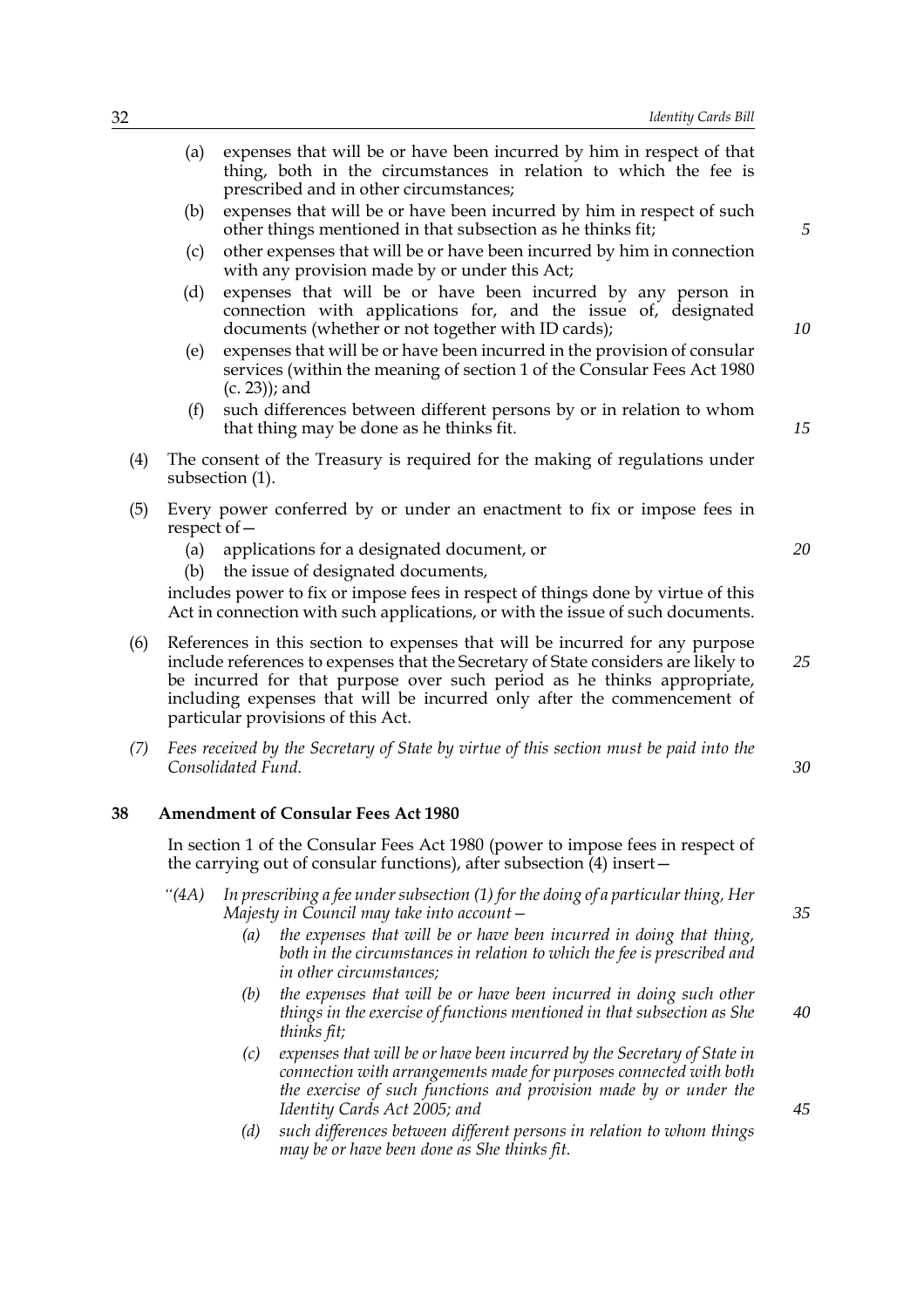- (4B) The power of Her Majesty in Council under subsection (1) to prescribe fees and the power of the Secretary of State under subsection (3) to make regulations each includes power—
	- (a) to make different provision for different cases;
	- (b) to make provision subject to such exemptions and exceptions as the person exercising the power thinks fit; and
	- (c) to make such incidental, supplemental, consequential and transitional provision as that person thinks fit.
- (4C) References in this section to expenses that will be incurred for any purpose include references to expenses that Her Majesty in Council considers are likely to be incurred for that purpose over such period as She thinks appropriate, including expenses that will only be incurred after the commencement of a particular enactment." *10*

#### *Provisions relating to passports*

#### **39 Verifying information provided with passport applications etc.**

- (1) Where it appears to the Secretary of State that a person on whom a requirement may be imposed under this section may have information in his possession which could be used—
	- (a) for verifying information provided to the Secretary of State for the purposes of, or in connection with, an application for the issue of a passport, or *20*
	- (b) for determining whether to withdraw an individual's passport,

the Secretary of State may require that person to provide him with the information.

- (2) It shall be the duty of a person who  $-$ 
	- (a) is required to provide information under this section, and
	- (b) has the information in his possession,

to comply with the requirement within whatever period is specified in the requirement.

#### (3) A requirement may be imposed under this section on  $-$

- (a) a Minister of the Crown;
- (b) a government department;
- (c) a Northern Ireland department;
- (d) the National Assembly for Wales; or
- (e) any person not falling within paragraph (a) to (d) who is specified for the purposes of this section in an order made by the Secretary of State. *35*
- (4) The persons who may be specified in an order under subsection (3)(e) include any person who carries out functions conferred by or under an enactment that fall to be carried out on behalf of the Crown.
- (5) The power of the Secretary of State to make an order specifying a person as a person on whom a requirement may be imposed under this section includes power to provide — *40*
	- (a) that his duty to provide the information that he is required to provide is owed to the person imposing it; and
	- (b) that the duty is enforceable in civil proceedings—

*5*

*25*

*15*

*30*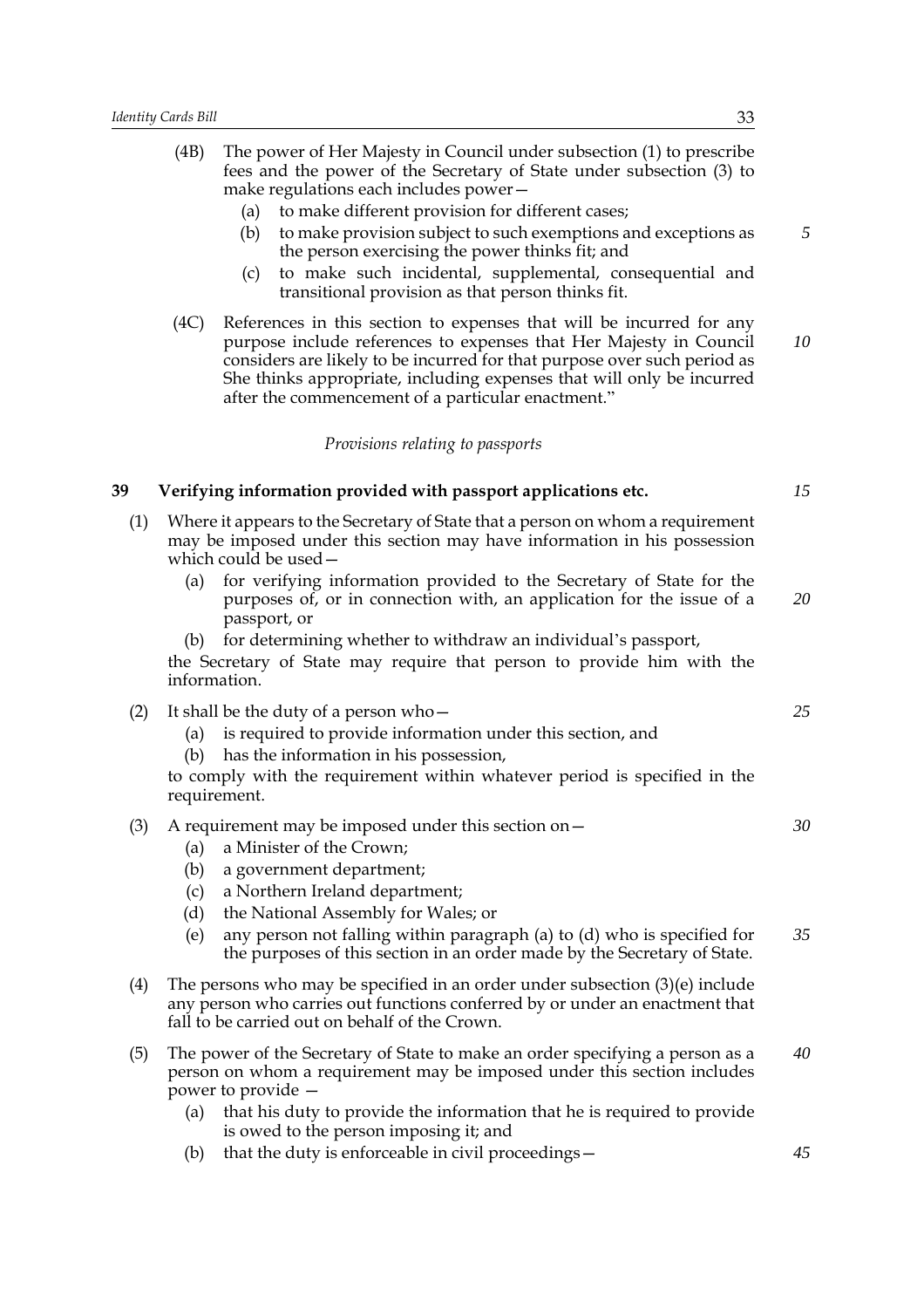- (i) for an injunction;
- (ii) for specific performance of a statutory duty under section 45 of the Court of Session Act 1988 (c. 36); or
- (iii) for any other appropriate remedy or relief.
- *(6) The Secretary of State may, in such cases (if any) as he thinks fit, make payments to a person providing information in accordance with this section in respect of the provision of the information.*
- (7) The Secretary of State must not make an order containing (with or without other provision) any provision that he is authorised to make by this section unless a draft of the order has been laid before Parliament and approved by a resolution of each House.

# **40 Amendments of legislation relating to passports**

- (1) In sections 14E, 19, 21B and 21C of the Football Spectators Act 1989 (c. 37) (enforcement of banning orders etc.), for "passport", wherever occurring, substitute "travel authorisation".
- (2) In section 22A(1) of that Act (interpretation), after the definition of "prescribed" insert—

"travel authorisation', in relation to a person, means one or both of the following—

- (a) any UK passport (within the meaning of the Immigration Act 1971) that has been issued to him; *20*
- (b) any ID card issued to him under the Identity Cards Act 2005 which records that he is a British citizen."
- (3) In sections 33, 35 and 36 of the Criminal Justice and Police Act 2001 (c. 16) (travel restriction orders), for "passport", wherever occurring, substitute "travel authorisation".
- (4) For section 33(8) of that Act substitute—
	- "(8) In this section 'UK travel authorisation', in relation to a person, means one or both of the following—
		- (a) any UK passport (within the meaning of the Immigration Act 1971) that has been issued to him; *30*
		- (b) any ID card issued to him under the Identity Cards Act 2005 which records that he is a British citizen."
- (5) The Secretary of State may by order modify—
	- (a) any enactment (including an enactment amended by this section), or *35*
	- (b) a provision of any subordinate legislation,

for the purpose of including a reference to an ID card, or to an ID card of a description not already mentioned in that enactment or provision, in any reference (however worded) to a passport.

(6) The Secretary of State must not make an order containing (with or without other provision) any provision authorised by this section which modifies an enactment unless a draft of the order has been laid before Parliament and approved by a resolution of each House. *40*

*15*

*5*

*10*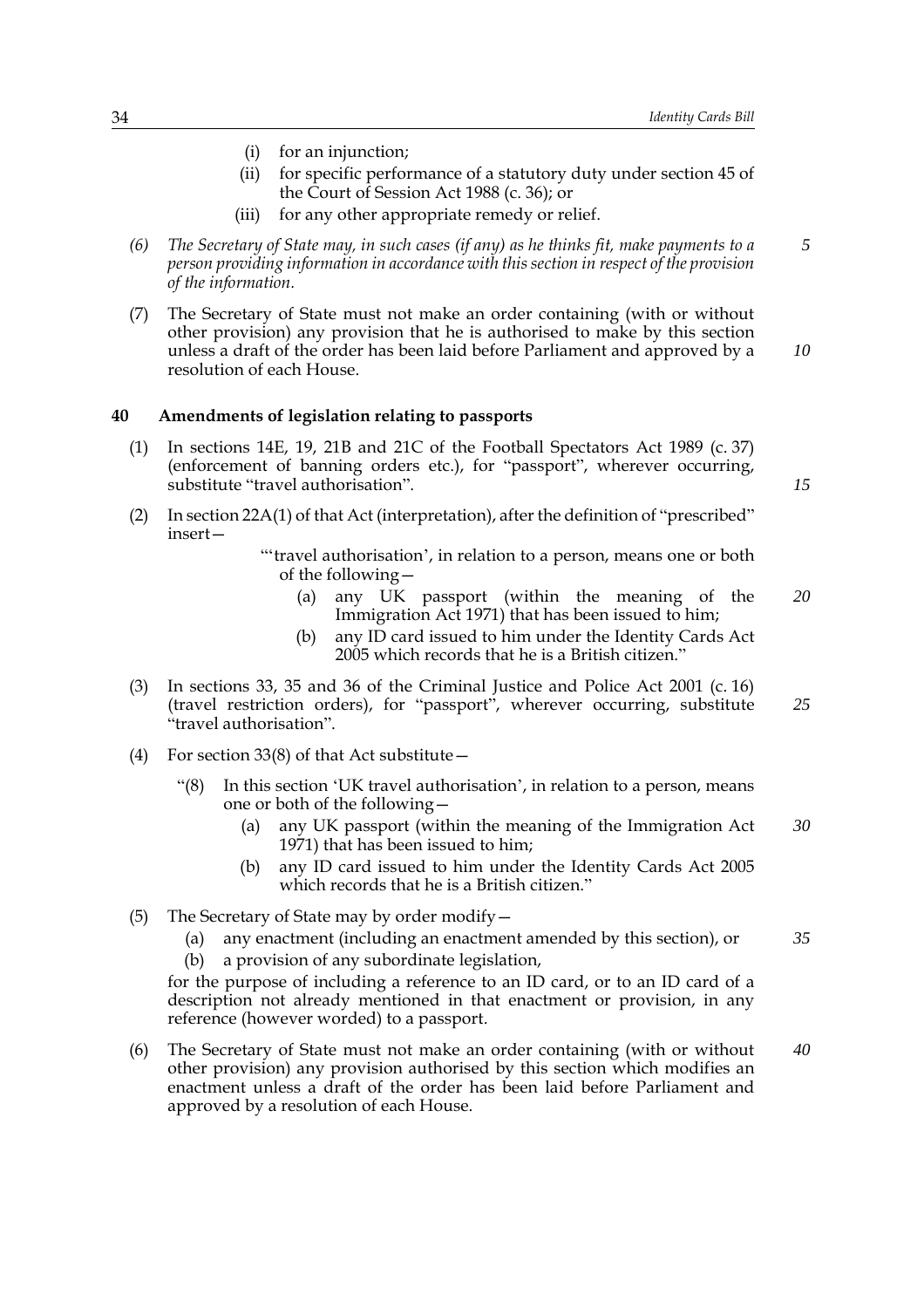#### *Supplemental*

#### **41 Orders and regulations**

- (1) Every power conferred by this Act on the Secretary of State or the National Assembly for Wales to make an order or regulations is a power exercisable by statutory instrument.
- (2) The following powers are powers exercisable by statutory rule for the purposes of the Statutory Rules (Northern Ireland) Order 1979 (S.I. 1979/1573  $(N.I. 12)$ ) —
	- (a) the power of a Northern Ireland department to make regulations under section 15; and
	- (b) the power of the Office of the First Minister and deputy First Minister to make an order under section 16(1)(b) designating a Northern Ireland department for the purposes of the power to make such regulations.
- (3) Subject to subsection (8), a statutory instrument containing an order or regulations made by the Secretary of State under this Act shall be subject to annulment in pursuance of a resolution of either House of Parliament.
- (4) Subject to subsection (8), every power conferred by this Act on a person to make an order or regulations includes power—
	- (a) to make different provision for different cases;
	- (b) to make provision subject to such exemptions and exceptions as that person thinks fit; and *20*
	- (c) to make such incidental, supplemental, consequential and transitional provision as that person thinks fit.
- (5) The power under subsection (4) to make incidental, supplemental and consequential provision in connection with so much of any order or regulations as authorises or requires anything to be done by or in relation to an individual under the age of 16 includes power to provide— *25*
	- (a) for the designation of a person to act on that individual's behalf for the purposes of this Act;
	- (b) for that individual's obligations and liabilities by virtue of this Act to fall, in the manner and to the extent specified, on the person designated; and *30*
	- (c) for section 12 to have effect (even where that individual is not issued with an ID card) as if obligations arising under that section where an ID card has been issued fell to be discharged in relation to that individual by the person designated. *35*
- (6) The power of the Secretary of State under subsection (4) to make supplemental and consequential provision in connection with a modification of Schedule 1 made by an order under section 3(5) includes power—
	- (a) to make modifications of any reference in this Act to a paragraph of that Schedule; and *40*
	- (b) in connection with that modification, to amend section 14(2) and (3) in such manner as he thinks fit.
- (7) Any power to make provision by regulations under this Act for the approval of a person or of apparatus includes power to provide—
	- (a) for the grant of an approval subject to prescribed conditions;
	- (b) for the modification of such conditions in the prescribed manner; and

*10*

*15*

*5*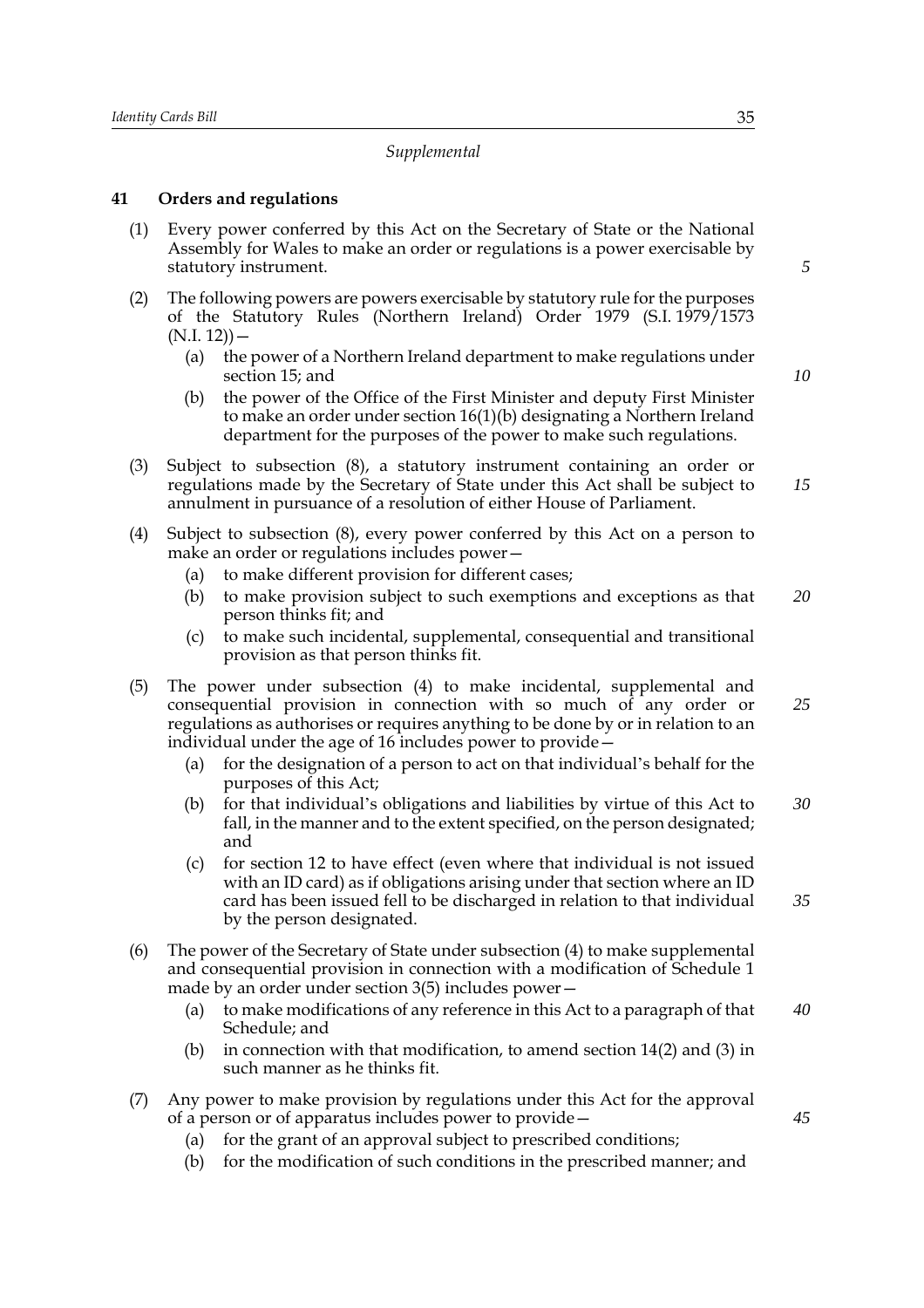- (c) for the suspension or withdrawal of an approval.
- (8) Subsection (3) does not apply to a statutory instrument which—
	- (a) comprises an order under section 45 bringing a provision of this Act into force; or
	- (b) makes provision by reference to which a draft of the order or regulations contained in the instrument is required to have been laid before Parliament and approved by a resolution of each House;

and subsection (4) does not apply to the power to make an order under section 45 bringing a provision of this Act into force.

#### **42 Expenses of Secretary of State**

*There shall be paid out of money provided by Parliament—*

- *(a) any sums authorised or required to be paid by the Secretary of State for or in connection with the carrying out of his functions under this Act; and*
- *(b) any increase attributable to this Act in the sums which are payable out of money so provided under any other Act.*

#### **43 General interpretation**

- (1) In this Act—
	- "apparatus" includes any equipment, machinery or device and any wire or cable, together with any software used with it;
	- "biometric information", in relation to an individual, means data about his external characteristics, including, in particular, the features of an iris or of any other part of the eye; *20*
	- "card" includes a document or other article, or a combination of a document and an article, in or on which information is or may be recorded;
	- "the Commissioner" means the National Identity Scheme Commissioner appointed under section 24;
	- "confirm", in relation to the contents of an individual's entry in the Register, is to be construed in accordance with subsection (4);
	- "contravention" includes a failure to comply, and cognate expressions are to be construed accordingly; *30*
	- "crime" means a crime within the meaning of the Regulation of Investigatory Powers Act 2000 (c. 23) (see section 81(2) of that Act);
	- "designated document" means a document of a description designated for the purposes of this Act by an order under section 4;
	- "designated documents authority" means a person with the power or duty to issue a designated document;
	- "detection", in relation to crime or serious crime, is to be construed in accordance with subsection (9);

"document" includes a stamp or label;

"enactment" includes—

- (a) a provision of Northern Ireland legislation; and
- (b) enactments passed or made after the passing of this Act;
- "false", in relation to information, includes containing any inaccuracy or omission that results in a tendency to mislead (and is to be construed subject to section 3(3));

*10*

*15*

*5*

*25*

*35*

*40*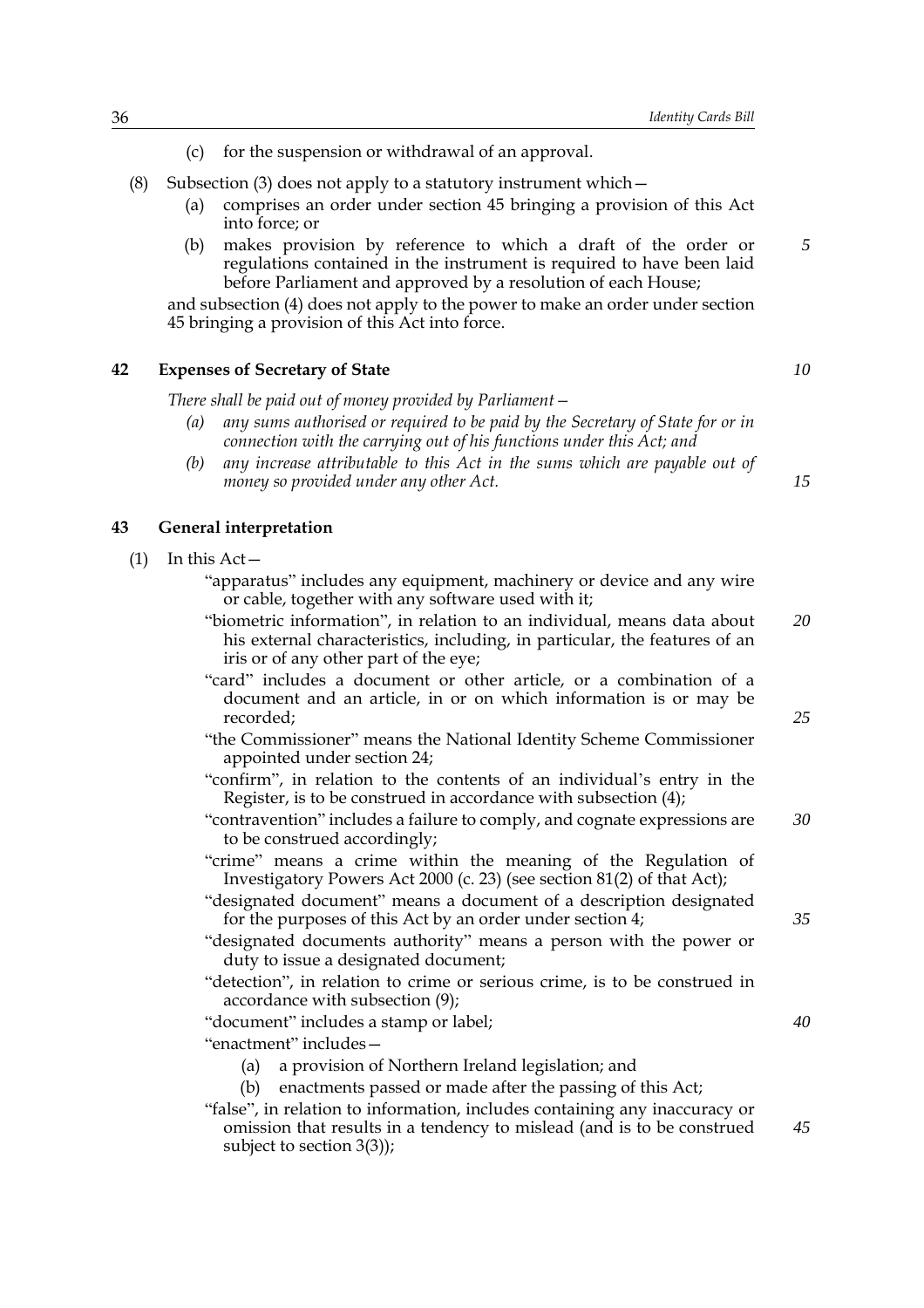|     |     | "fingerprint", in relation to an individual, means a record (in any form<br>and produced by any method) of the skin pattern and other physical<br>characteristics or features of any of his fingers;<br>"ID card" is to be construed in accordance with section 8(1);                                                                                               |    |
|-----|-----|---------------------------------------------------------------------------------------------------------------------------------------------------------------------------------------------------------------------------------------------------------------------------------------------------------------------------------------------------------------------|----|
|     |     | "information" includes documents and records;                                                                                                                                                                                                                                                                                                                       | 5  |
|     |     | "issue", in relation to a document or card, and cognate expressions are to<br>be construed in accordance with subsection (5);                                                                                                                                                                                                                                       |    |
|     |     | "modification" includes omission, addition or alteration, and cognate<br>expressions are to be construed accordingly;                                                                                                                                                                                                                                               |    |
|     |     | "necessary in the public interest" is to be construed in accordance with<br>section $1(4)$ ;                                                                                                                                                                                                                                                                        | 10 |
|     |     | "place of residence" and "resides" are to be construed subject to any<br>regulations under subsection (10);                                                                                                                                                                                                                                                         |    |
|     |     | "prescribed" means prescribed by regulations made by the Secretary of<br>State or determined in accordance with such regulations by the<br>prescribed person;                                                                                                                                                                                                       | 15 |
|     |     | "public authority" has the same meaning as in section 6 of the Human<br>Rights Act 1998 (c. 42);                                                                                                                                                                                                                                                                    |    |
|     |     | "public service" is to be construed in accordance with subsection (2);                                                                                                                                                                                                                                                                                              |    |
|     |     | "the Register" means the National Identity Register established and<br>maintained under section 1;                                                                                                                                                                                                                                                                  | 20 |
|     |     | "registrable fact" has the meaning given by section 1(5);                                                                                                                                                                                                                                                                                                           |    |
|     |     | "serious crime" means crime that is serious crime within the meaning of<br>the Regulation of Investigatory Powers Act 2000 (c. 23) (see section<br>$81(2)$ and $(3)$ of that Act);                                                                                                                                                                                  | 25 |
|     |     | "statutory purposes" means the purposes specified in section 1(3);                                                                                                                                                                                                                                                                                                  |    |
|     |     | "subject to compulsory registration" means required by virtue of section<br>6 to be entered in the Register;                                                                                                                                                                                                                                                        |    |
|     |     | "subordinate legislation" has the same meaning as in the Interpretation<br>Act 1978 (c. 30).                                                                                                                                                                                                                                                                        | 30 |
| (2) |     | References in this Act to the provision of a public service are references to $-$                                                                                                                                                                                                                                                                                   |    |
|     | (a) | the provision of any service to an individual by a public authority;                                                                                                                                                                                                                                                                                                |    |
|     | (b) | the exercise or performance in relation to an individual of any power or<br>duty of a Minister of the Crown, the Treasury or a Northern Ireland<br>department;                                                                                                                                                                                                      | 35 |
|     | (c) | the doing by any other person of anything in relation to an individual<br>which that other person is authorised or required to do for purposes<br>connected with the carrying out of any function conferred by or under<br>an enactment;                                                                                                                            |    |
|     | (d) | the provision of any service to an individual under arrangements made<br>(directly or indirectly) between the person providing the service and a<br>public authority who, for purposes connected with the carrying out of<br>a function so conferred on that authority, bears the whole or a part of<br>the expense of providing the service to that individual; or | 40 |
|     | (e) | treating an individual as having complied with a requirement imposed<br>on him by or under any enactment.                                                                                                                                                                                                                                                           | 45 |
| (3) |     | References in this $\Delta ct$ to an application for the provision of a public service                                                                                                                                                                                                                                                                              |    |

(3) References in this Act to an application for the provision of a public service include references to any claim, request or requirement for the provision of the service.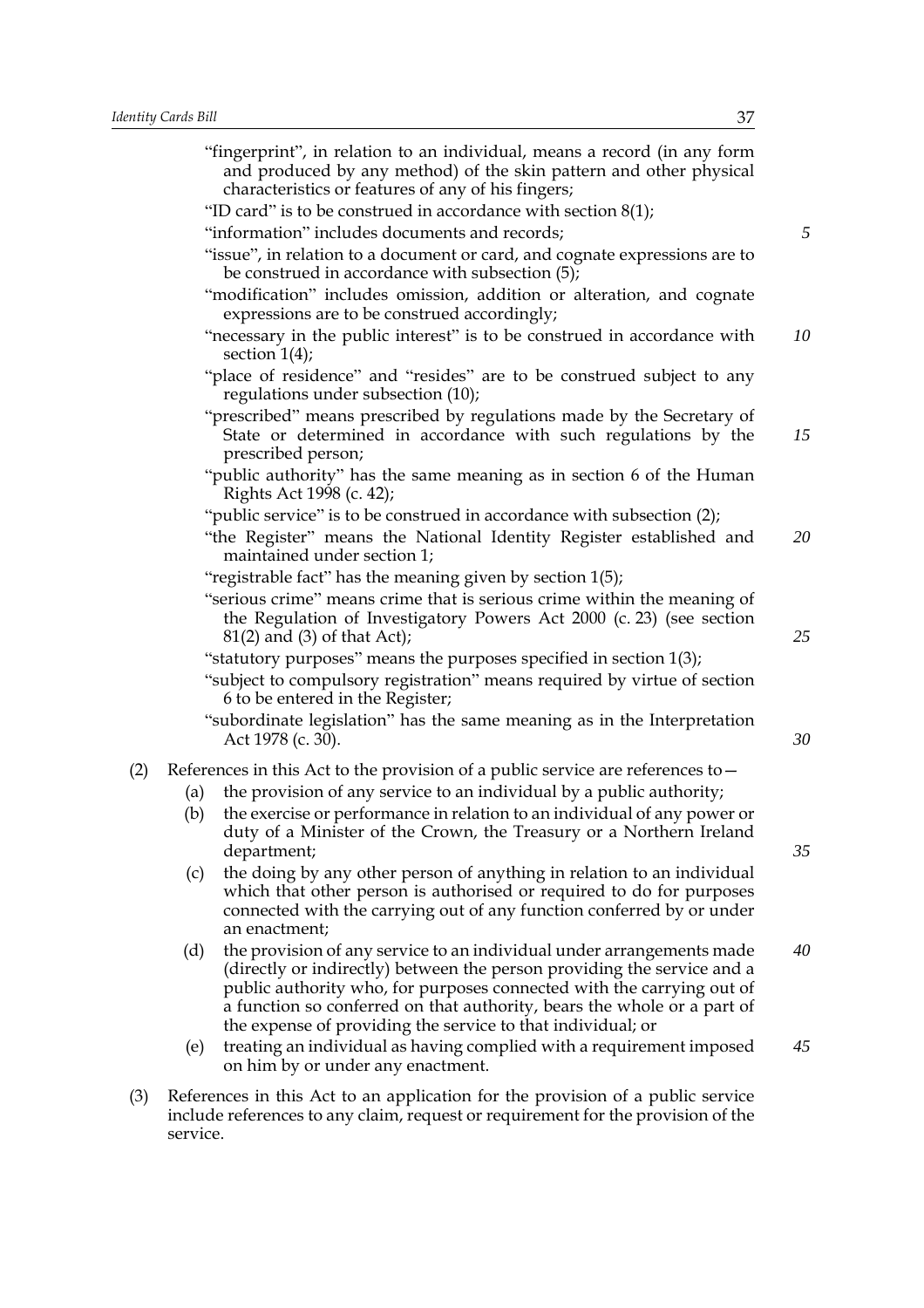- (4) References in this Act to an individual confirming the contents of his entry in the Register are references to his confirming that entry to the extent only that it consists of information falling within paragraphs 1 to 5 of Schedule 1 or section 3(2).
- (5) References in this Act to the issue of a document or card include references to its renewal, replacement or re-issue (with or without modifications). *5*
- (6) References in this Act to a designated document being issued together with an ID card include references to the ID card and the designated document being comprised in the same card.
- (7) References in this Act to providing a person with information recorded in an individual's entry in the Register include references to confirming or otherwise disclosing to him— *10*
	- (a) that the information is recorded in that entry; or
	- (b) that particular information is not recorded in that entry.
- (8) References in this Act to information recorded in an individual's entry in the Register include references to a password or code generated by a method so recorded. *15*
- (9) Section 81(5) of the Regulation of Investigatory Powers Act 2000 (c. 23) (which defines detection) applies for the purposes of this Act as it applies for the purposes of the provisions of that Act that are not in Chapter 1 of Part 1 of that Act. *20*
- (10) The Secretary of State may by regulations make provision for the purposes of this Act as to the circumstances in which a place is to be regarded, in relation to an individual—
	- (a) as a place where he resides; or
	- (b) as his principal place of residence in the United Kingdom.

#### **44 Scotland**

- (1) The use in or as regards Scotland of the Register or of a card issued in accordance with this Act is authorised, and is capable of being authorised, only—
	- (a) in relation to a matter, or for purposes, outside the legislative competence of the Scottish Parliament; or
	- (b) in accordance with an Act of that Parliament.
- (2) Regulations under section 15 may not allow or require the imposition of a condition in or as regards Scotland on the provision of a public service except where the provision of that service is outside the legislative competence of the Scottish Parliament. *35*
- (3) Nothing in this section restricts—
	- (a) the effect of any provision of this Act authorising information recorded in the Register to be provided to a person;
	- (b) any power under this Act to make provision authorising such information to be provided to a person; or
	- (c) any power under this Act to make provision (including provision about the use of ID cards) for purposes connected with the authorisation by virtue of this Act of the provision of such information to a person.

*25*

*45*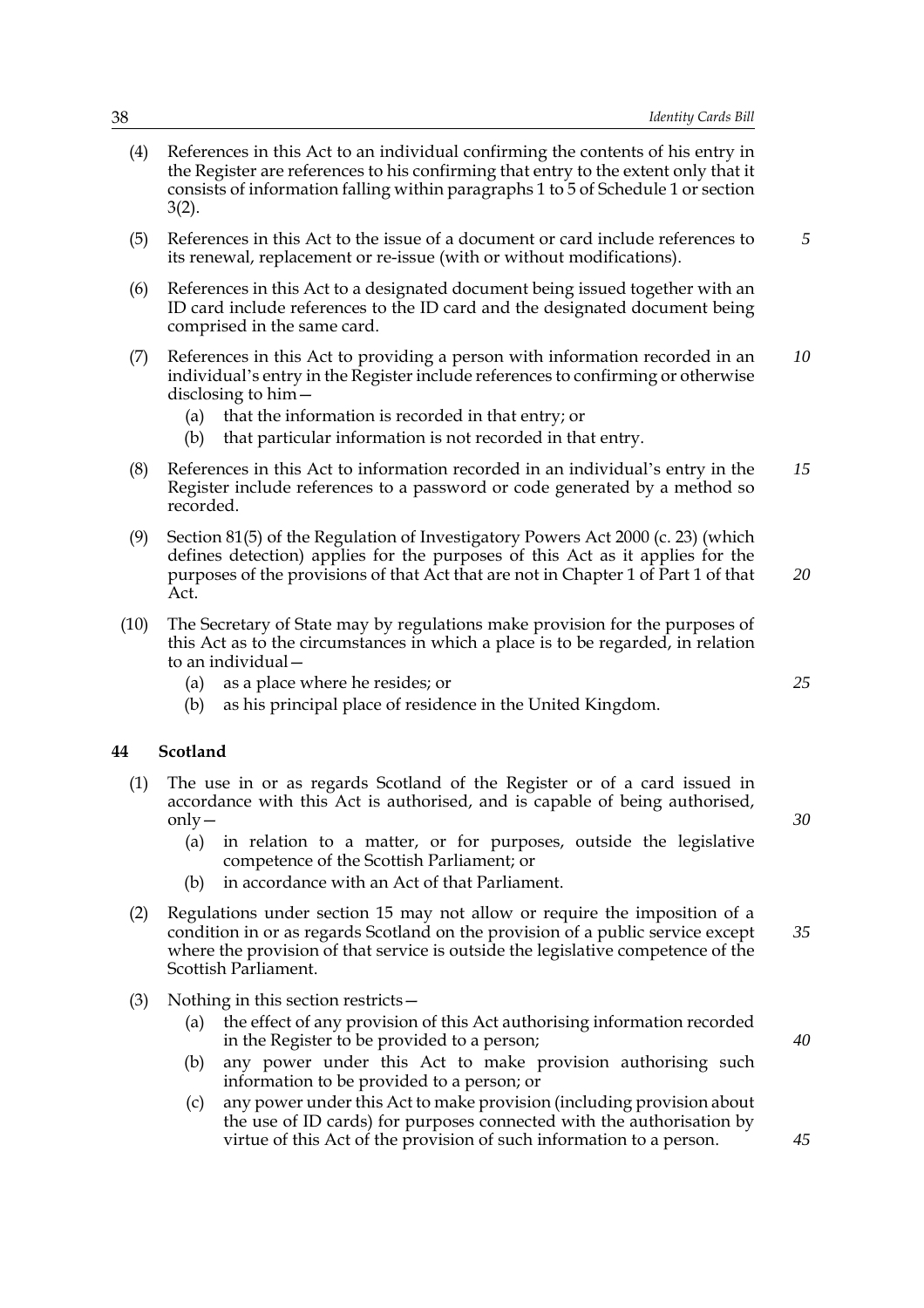#### **45 Short title, repeals, commencement, transitory provision and extent**

- (1) This Act may be cited as the Identity Cards Act 2005.
- (2) The enactments in Schedule 2 are repealed to the extent shown in the second column of that Schedule.
- (3) This Act (apart from this section and sections 38 and 39) shall come into force on such day as the Secretary of State may by order appoint; and different days may be appointed for different purposes. *5*
- (4) The power to bring provisions of this Act into force on different days for different purposes includes power—
	- (a) to bring provisions into force on different days in relation to different areas or descriptions of persons; *10*
	- (b) to bring provisions into force in relation to a specified area or a specified description of persons for the purpose of conducting a trial of the arrangements under which the provisions will have effect when brought into force in relation to other areas or descriptions of persons; and *15*
	- (c) power to make transitional provision in connection with the bringing into force of any provision of this Act following the conduct of such a trial.
- (5) Sections 38 and 39 come into force at the end of the period of two months beginning with the day on which this Act is passed. *20*
- (6) Her Majesty may by Order in Council provide for provisions of this Act to extend with such modifications (if any) as She thinks fit to any of the Channel Islands or to the Isle of Man.
- (7) Section 41(4) applies to the power of Her Majesty in Council to make an Order in Council under subsection (6) as it applies to the power of any other person to make an order under this Act. *25*
- (8) This Act extends to Northern Ireland.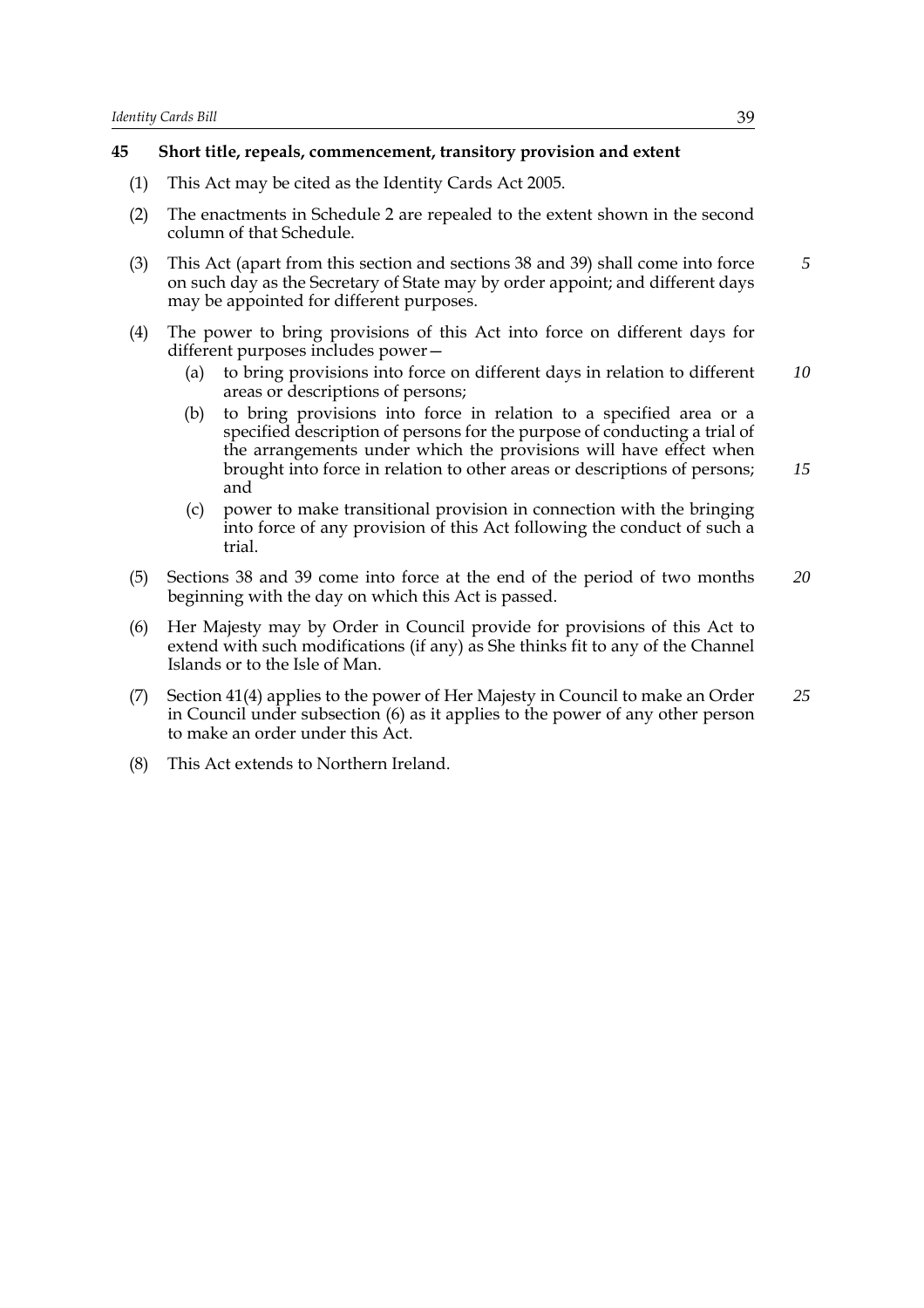# SCHEDULES

# SCHEDULE 1 Section 3

# INFORMATION THAT MAY BE RECORDED IN REGISTER

# *Personal information*

| $\mathbf{1}$   |                         | The following may be recorded in an individual's entry in the Register-                                                                      | 5  |
|----------------|-------------------------|----------------------------------------------------------------------------------------------------------------------------------------------|----|
|                | (a)                     | his full name;                                                                                                                               |    |
|                | (b)                     | other names by which he is or has been known;                                                                                                |    |
|                | (c)                     | his date of birth;                                                                                                                           |    |
|                | (d)                     | his place of birth;                                                                                                                          |    |
|                | (e)                     | his gender;                                                                                                                                  | 10 |
|                | (f)                     | the address of his principal place of residence in the United<br>Kingdom;                                                                    |    |
|                | (g)                     | the address of every other place in the United Kingdom where he has<br>a place of residence.                                                 |    |
|                | Identifying information |                                                                                                                                              | 15 |
| $\overline{2}$ |                         | The following may be recorded in an individual's entry in the Register-                                                                      |    |
|                | (a)                     | a photograph of his head and shoulders;                                                                                                      |    |
|                | (b)                     | his signature;                                                                                                                               |    |
|                | (c)                     | his fingerprints;                                                                                                                            |    |
|                | (d)                     | other biometric information about him.                                                                                                       | 20 |
|                | Residential status      |                                                                                                                                              |    |
| 3              |                         | The following may be recorded in an individual's entry in the Register-                                                                      |    |
|                | (a)                     | his nationality;                                                                                                                             |    |
|                | (b)                     | his entitlement to remain in the United Kingdom;                                                                                             |    |
|                | (c)                     | where that entitlement derives from a grant of leave to enter or<br>remain in the United Kingdom, the terms and conditions of that<br>leave. | 25 |
|                |                         | Personal reference numbers etc.                                                                                                              |    |
| $\overline{4}$ |                         | (1) The following may be recorded in an individual's entry in the Register $-$                                                               |    |
|                | (a)                     | his National Identity Registration Number;                                                                                                   | 30 |
|                | (b)                     | the number of any ID card issued to him;                                                                                                     |    |
|                | (c)                     | any national insurance number allocated to him;                                                                                              |    |

- 
- (d) the number of any immigration document relating to him;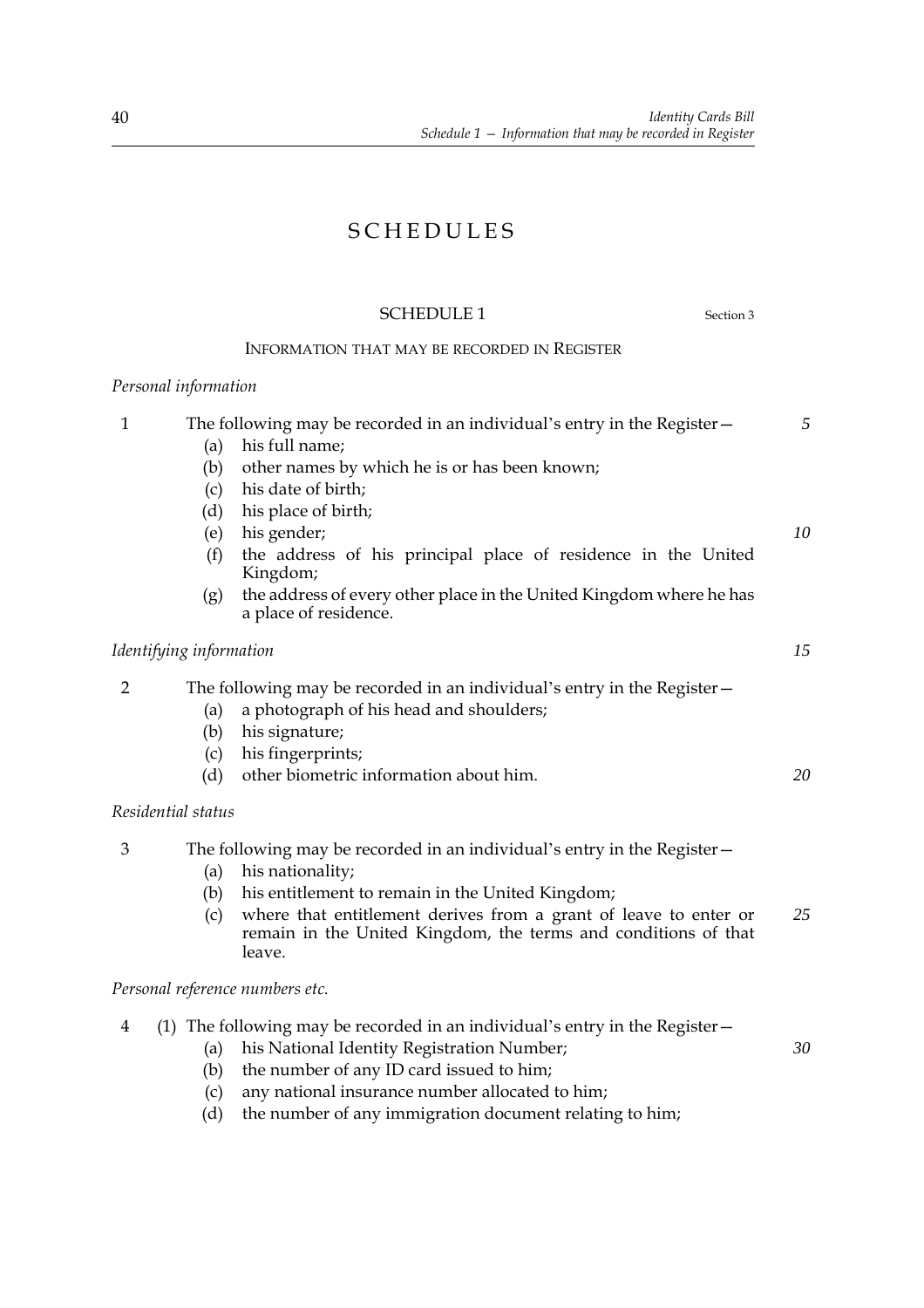- (e) the number of any United Kingdom passport (within the meaning of the Immigration Act 1971 (c. 77)) that has been issued to him;
- (f) the number of any passport issued to him by or on behalf of the authorities of a country or territory outside the United Kingdom or by or on behalf of an international organisation;
- (g) the number of any document that can be used by him (in some or all circumstances) instead of a passport;
- (h) the number of any identity card issued to him by the authorities of a country or territory outside the United Kingdom;
- (i) any reference number allocated to him by the Secretary of State in connection with an application made by him for permission to enter or to remain in the United Kingdom; *10*
- (j) the number of any work permit (within the meaning of the Immigration Act 1971) relating to him;
- (k) any driver number given to him by a driving licence;
- (l) the number of any designated document which is held by him and is a document the number of which does not fall within any of the preceding sub-paragraphs;
- (m) the date of expiry or period of validity of a document the number of which is recorded by virtue of this paragraph.
- (2) In this paragraph "immigration document" means—
	- (a) a document used for confirming the right of a person under the Community Treaties in respect of entry or residence in the United Kingdom;
	- (b) a document which is given in exercise of immigration functions and records information about leave granted to a person to enter or to remain in the United Kingdom; or *25*
	- (c) a registration card (within the meaning of section 26A of the Immigration Act 1971);

and in paragraph (b) "immigration functions" means functions under the Immigration Acts (within the meaning of the Asylum and Immigration (Treatment of Claimants, etc.) Act 2004 (c. 19)). *30*

- (3) In this paragraph "driving licence" means—
	- (a) a licence to drive a motor vehicle granted under Part 3 of the Road Traffic Act 1988 (c. 52); or
	- (b) a licence to drive a motor vehicle granted under Part 2 of the Road Traffic (Northern Ireland) Order 1981 (S.I. 1981/154 (N.I. 1)).

#### *Record history*

5 The following may be recorded in an individual's entry in the Register—

- (a) information falling within the preceding paragraphs that has previously been recorded about him in the Register; *40*
- (b) particulars of changes affecting that information and of changes made to his entry in the Register;
- (c) his date of death.

#### *Registration and ID card history*

- 6 The following may be recorded in an individual's entry in the Register—
	- (a) the date of every application for registration made by him;

*35*

*20*

*15*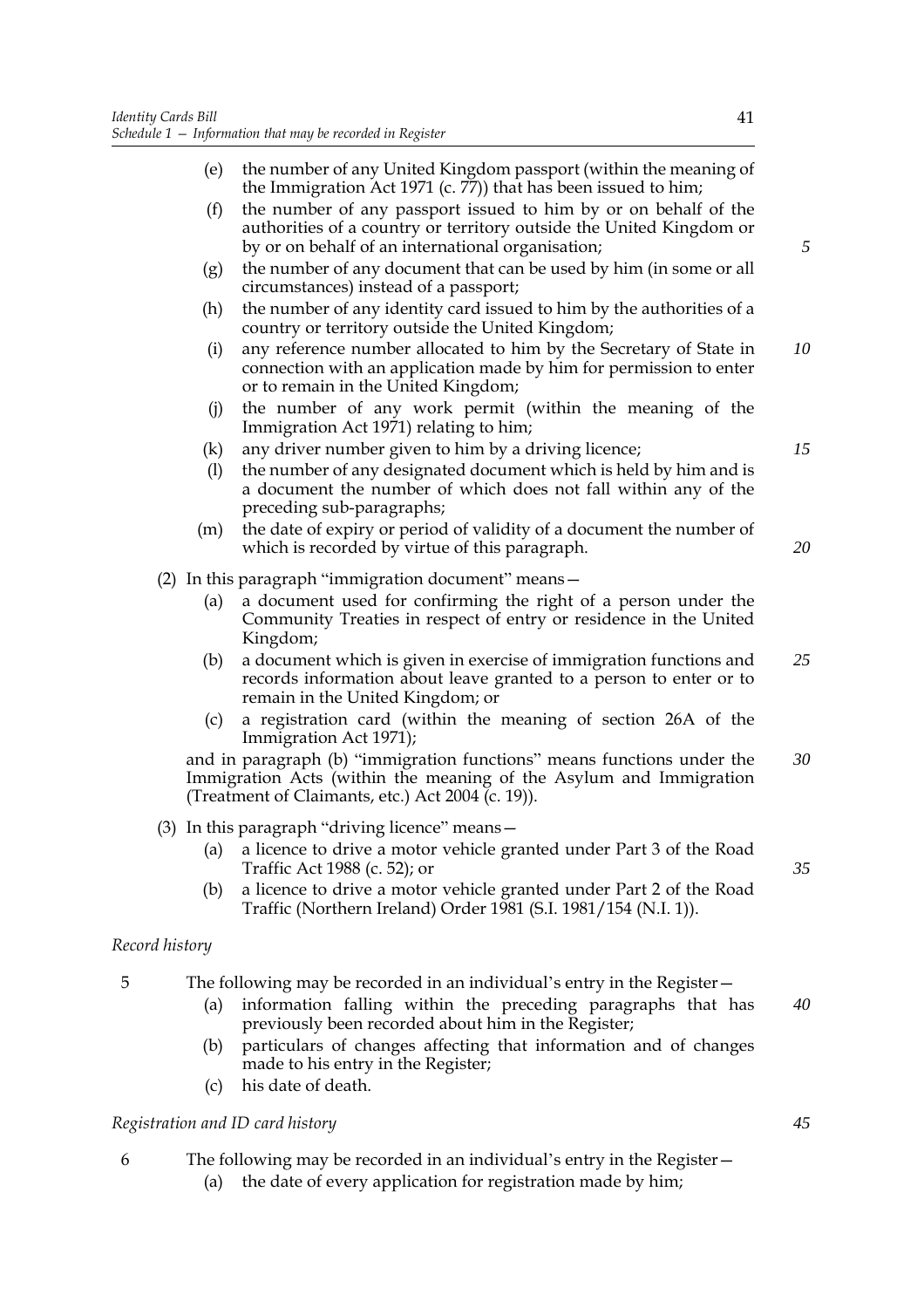- (b) the date of every application by him for a modification of the contents of his entry;
- (c) the date of every application by him confirming the contents of his entry (with or without changes);
- (d) the reason for any omission from the information recorded in his entry;
- (e) particulars (in addition to its number) of every ID card issued to him;
- (f) whether each such card is in force and, if not, why not;
- (g) particulars of every person who has countersigned an application by him for an ID card or a designated document, so far as those particulars were included on the application;
- (h) particulars of every notification given by him for the purposes of regulations under section 13(1) (lost, stolen and damaged ID cards etc.);
- (i) particulars of every requirement by the Secretary of State for the individual to surrender an ID card issued to him. *15*

#### *Validation information*

- 7 The following may be recorded in the entry in the Register for an individual—
	- (a) the information provided in connection with every application by him to be entered in the Register, for a modification of the contents of his entry or for the issue of an ID card; *20*
	- (b) the information provided in connection with every application by him confirming his entry in the Register (with or without changes);
	- (c) particulars of the steps taken, in connection with an application mentioned in paragraph (a) or (b) or otherwise, for identifying the applicant or for verifying the information provided in connection with the application; *25*
	- (d) particulars of any other steps taken or information obtained (otherwise than in connection with an application mentioned in paragraph (a) or (b)) for ensuring that there is a complete, up-to-date and accurate entry about that individual in the Register; *30*
	- (e) particulars of every notification given by that individual for the purposes of section 12.

#### *Security information*

- 8 The following may be recorded in the entry in the Register for an individual—
	- (a) a personal identification number to be used for facilitating the making of applications for information recorded in his entry, and for facilitating the provision of the information;
	- (b) a password or other code to be used for that purpose or particulars of a method of generating such a password or code;
	- (c) questions and answers to be used for identifying a person seeking to make such an application or to apply for or to make a modification of that entry.

*35*

*45*

*10*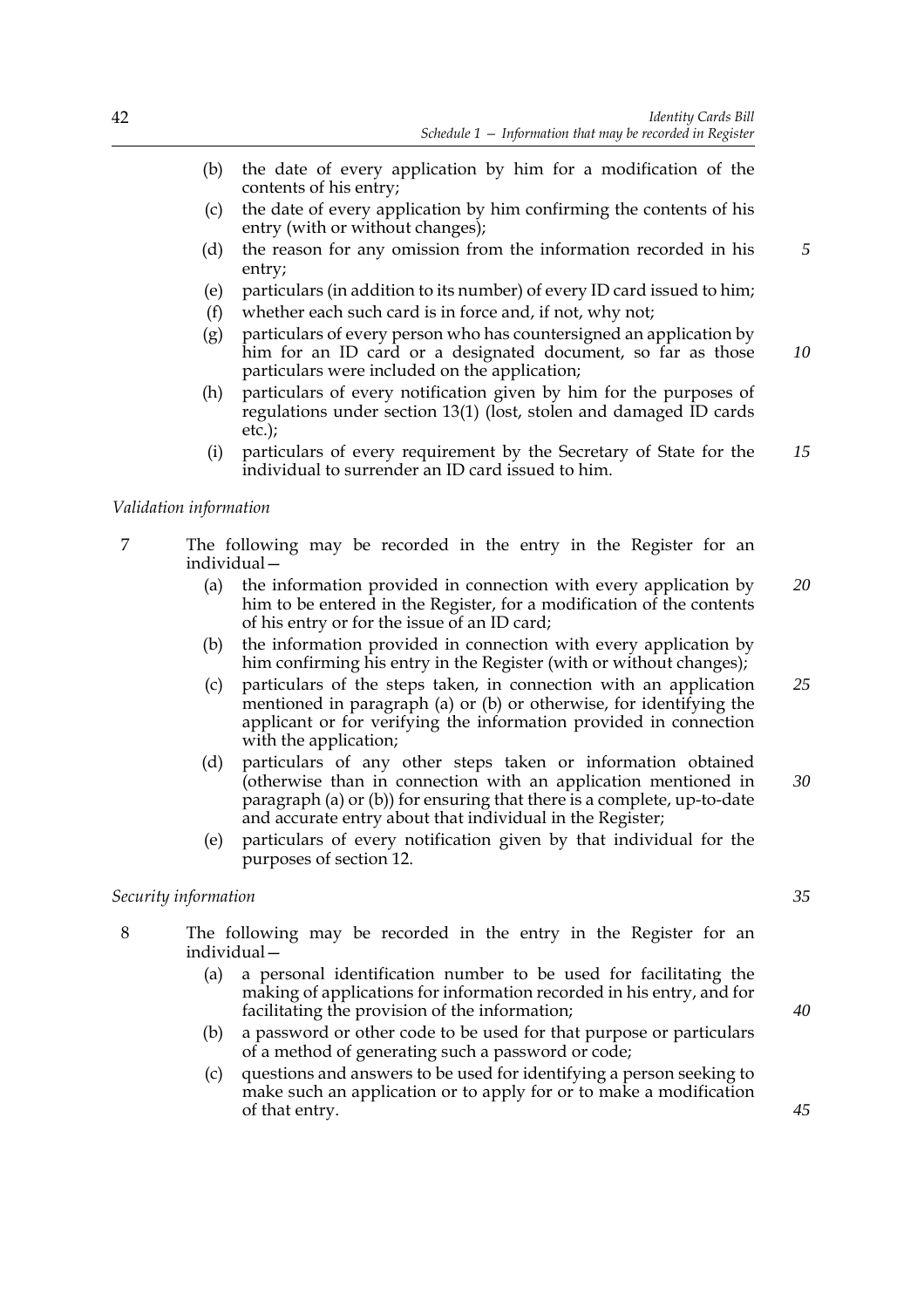*Records of provision of information*

- 9 The following may be recorded in the entry in the Register for an individual—
	- (a) particulars of every occasion on which information contained in the individual's entry has been provided to a person;
	- (b) particulars of every person to whom such information has been provided on such an occasion;
	- (c) other particulars, in relation to each such occasion, of the provision of the information.

# SCHEDULE 2 Section 45

#### REPEALS

| Short title and chapter                                                            | Extent of repeal                                                                  |    |
|------------------------------------------------------------------------------------|-----------------------------------------------------------------------------------|----|
| Forgery and Counterfeiting Act   In section 5 –<br>1981 (c. 45)                    | subsection (5)(f) and (fa); and<br>(a)<br>subsections $(9)$ to $(11)$ .<br>(b)    | 15 |
| Immigration<br>Asylum<br>and<br>(Treatment of Claimants, etc.)<br>Act 2004 (c. 19) | Section 3.<br>In section $14(2)$ , the word "and" at the end of<br>paragraph (o). |    |

*5*